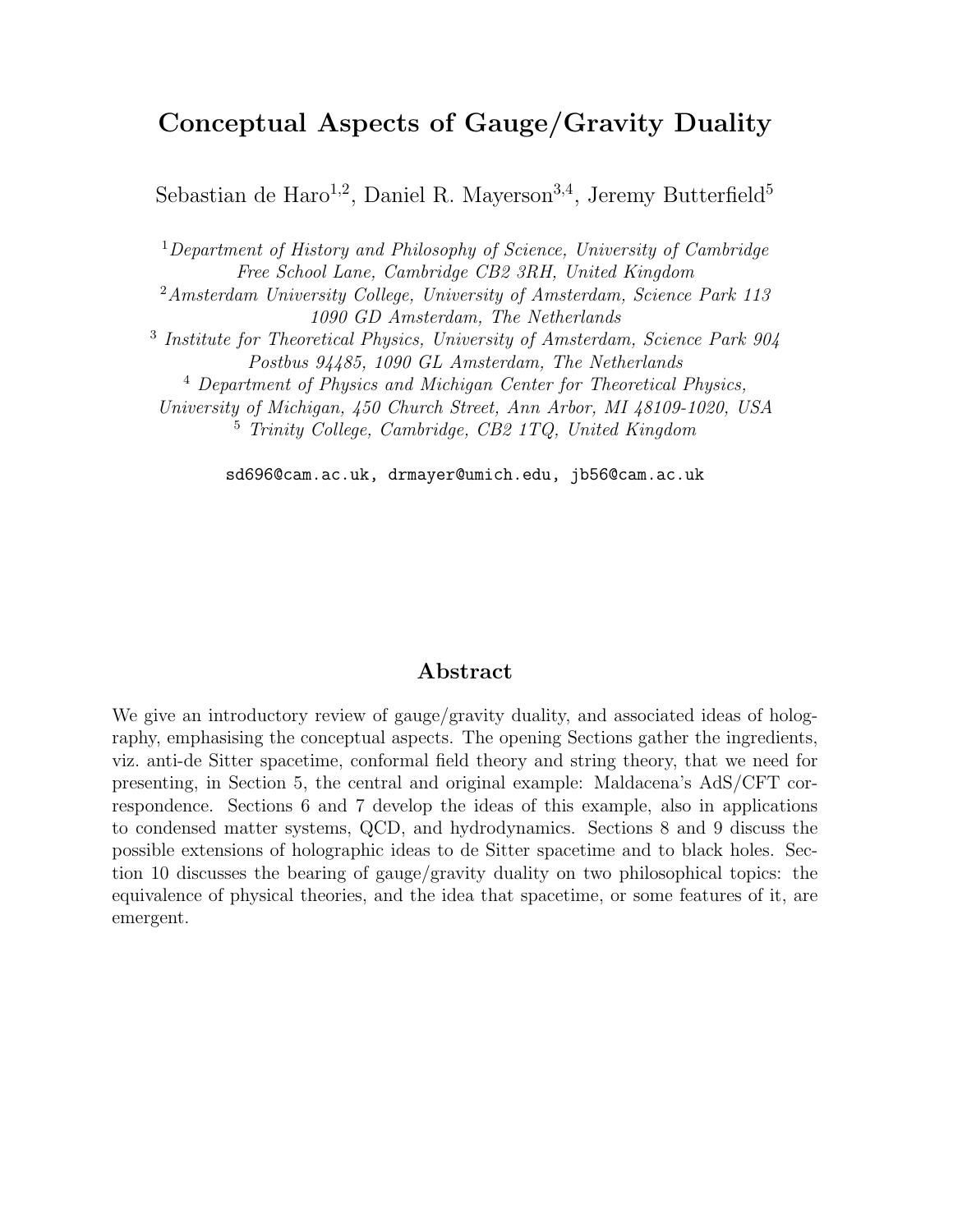# Contents

| 1                | Introduction                                                                                                                                                                                                                       | 3                                |
|------------------|------------------------------------------------------------------------------------------------------------------------------------------------------------------------------------------------------------------------------------|----------------------------------|
| $\overline{2}$   | AdS spacetime                                                                                                                                                                                                                      | $\boldsymbol{4}$                 |
| 3                | <b>Quantum and Conformal Field Theories</b>                                                                                                                                                                                        | 6                                |
| 4                | <b>String Theory</b>                                                                                                                                                                                                               | 10                               |
| 5                | The AdS/CFT Duality Introduced                                                                                                                                                                                                     | 11                               |
| 6                | Development<br>6.1<br>6.1.1<br>The boundary theory and the bulk-boundary relation $\ldots \ldots \ldots$<br>6.1.2<br>Matter fields<br>6.1.3<br>6.2                                                                                 | 14<br>14<br>14<br>16<br>18<br>19 |
| $\overline{7}$   | <b>Holography: More General Examples</b><br>'Bottom-up' and 'top-down' approaches to condensed matter and $\rm QCD$<br>7.1<br>7.2                                                                                                  | 21<br>21<br>23                   |
| 8                | Holographic Theories of de Sitter Space?<br>8.1<br>8.2<br>8.2.1<br>8.2.2                                                                                                                                                           | 24<br>25<br>26<br>26<br>27       |
| 9                | <b>Black Holes and Holography</b><br>Black hole entropy and microstates $\dots \dots \dots \dots \dots \dots \dots \dots \dots$<br>9.1<br>Kerr/CFT and non-extremal black holes $\dots \dots \dots \dots \dots \dots \dots$<br>9.2 | 28<br>29<br>30                   |
|                  | <b>10 Philosophical Aspects</b><br>10.2.2 Two ways for spacetime or gravity to be emergent $\dots \dots \dots$                                                                                                                     | 31<br>32<br>34<br>$35\,$<br>36   |
|                  | 11 Conclusion                                                                                                                                                                                                                      | 38                               |
| Acknowledgements |                                                                                                                                                                                                                                    | 39                               |
|                  | References                                                                                                                                                                                                                         |                                  |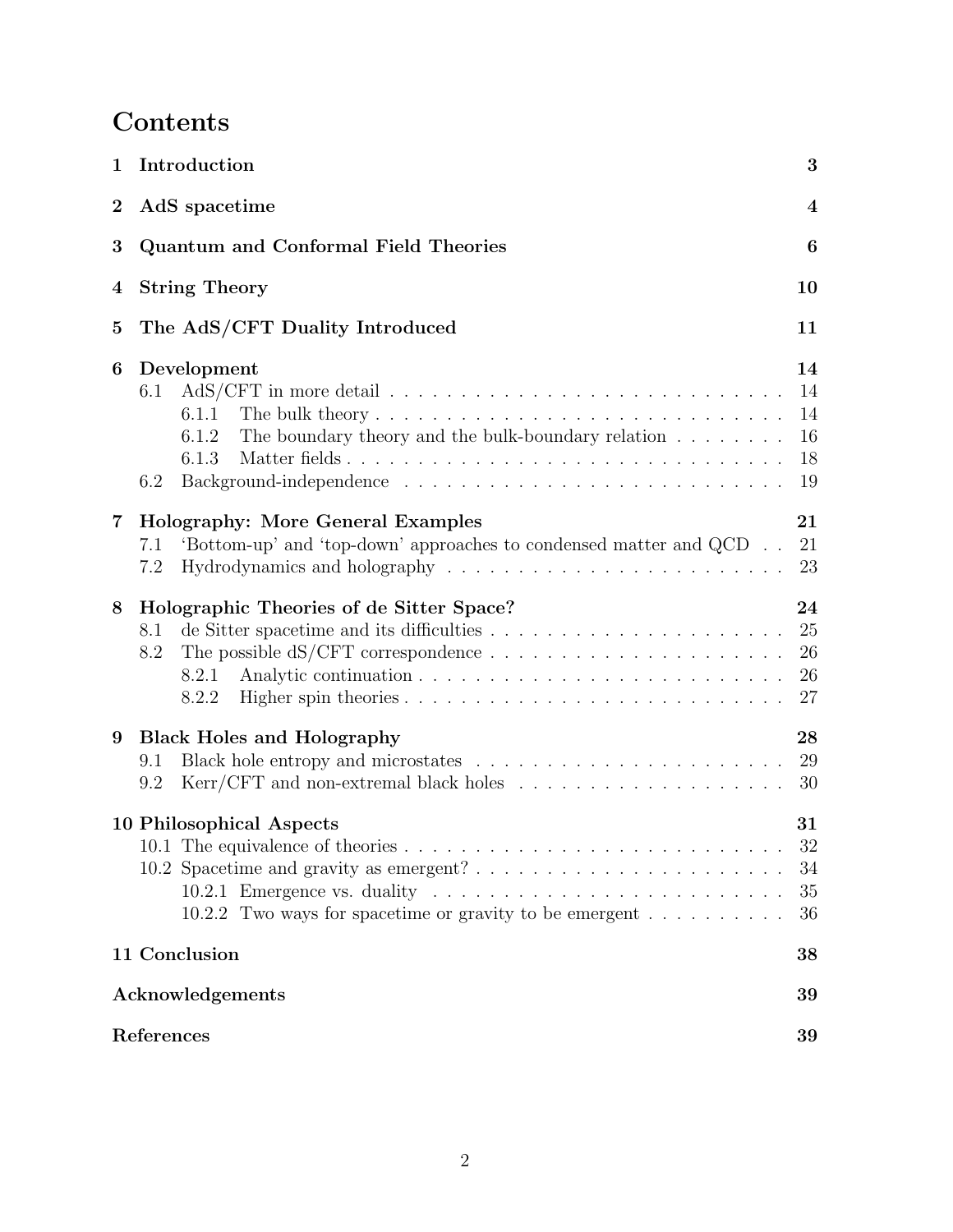### 1 Introduction

In the last twenty years, gauge/gravity duality, and associated holographic ideas, have come to dominate fundamental physics. The basic idea is that a theory, typically a gravity theory, defined on a D-dimensional space or spacetime ('the bulk') can be equivalent to a theory, typically a gauge theory, defined on a  $(D-1)$ –dimensional space or spacetime that forms the bulk's boundary. (That the physics of the bulk is adequately encoded in the boundary is reminiscent of holography: hence the use of the term.) This equivalence is expressed by a correspondence ('dictionary') between the concepts (in particular, states and quantities) of one theory, and those of the other. Much of the interest in such examples arises from the facts that:

(i) the concepts that the dictionary declares to 'translate' into each other can be strikingly different: for example, a direction in the bulk spacetime is translated as the direction of the renormalization group flow in the boundary theory;

(ii) one theory's strong coupling regime, where problems are hard to solve by perturbative methods, can be translated into the other theory's weak coupling regime, where problems are easier to solve; and vice versa: suggesting that each theory can be used to help solve problems in the other.

The aim of this paper is to give an introductory review of these developments, emphasising the conceptual aspects.

The original example, conjectured by Maldacena (1998), concerns a gravity theory (a string theory) on an anti-de Sitter spacetime, being equivalent to a gauge theory (a conformal field theory) on its boundary: hence the name, 'AdS/CFT conjecture'. More precisely, Maldacena conjectured that type IIB string theory on a  $AdS_5 \times S^5$  background is equivalent to  $\mathcal{N} = 4$  four-dimensional super-Yang Mills field theory. This example has been much studied and has been very fruitful; the opening Sections of the paper gather the ingredients that we need in order to present it. We stress that although there is by now a great deal of evidence in favour of it, still it remains a conjecture.<sup>1</sup> We will present anti-de Sitter spacetime (Section 2), conformal field theory (Section 3) and string theory (Section 4); and then in Section 5, the AdS/CFT conjecture itself.

Sections 6 and 7 develop the ideas of this example, also in application to condensed matter systems, QCD, and hydrodynamics. Sections 8 and 9 discuss the possible extensions of holographic ideas to de Sitter spacetime and to black holes. We stress that, again in these Sections, the dualities discussed are (for the most part) heuristic and-or conjectural. Section 10 discusses the bearing of gauge/gravity duality on two philosophical topics: the equivalence of physical theories, and the idea that spacetime, or some features of it, are emergent. In this Section (and implicitly throughout the paper), we will take a theory to be given by a state-space, equipped with various structures, especially a set of quantities and a dynamics; and a duality to be a bijective structure-preserving mapping between theories thus understood. Two theories being equivalent will then be a matter of their 'saying the same thing' under the duality mapping. Section 11 concludes.

<sup>1</sup>That it is hard to prove is of course hardly surprising, since it links weak and strong coupling regimes. Green (1999), section 8, deals with a number of quantum corrections. For a discussion of some non-perturbative results in gauge/gravity dualities, see de Haro et al. (2015: Section 4). Recent progress in non-perturbative calculations is reported in e.g. Codesido et al. (2015), and references therein.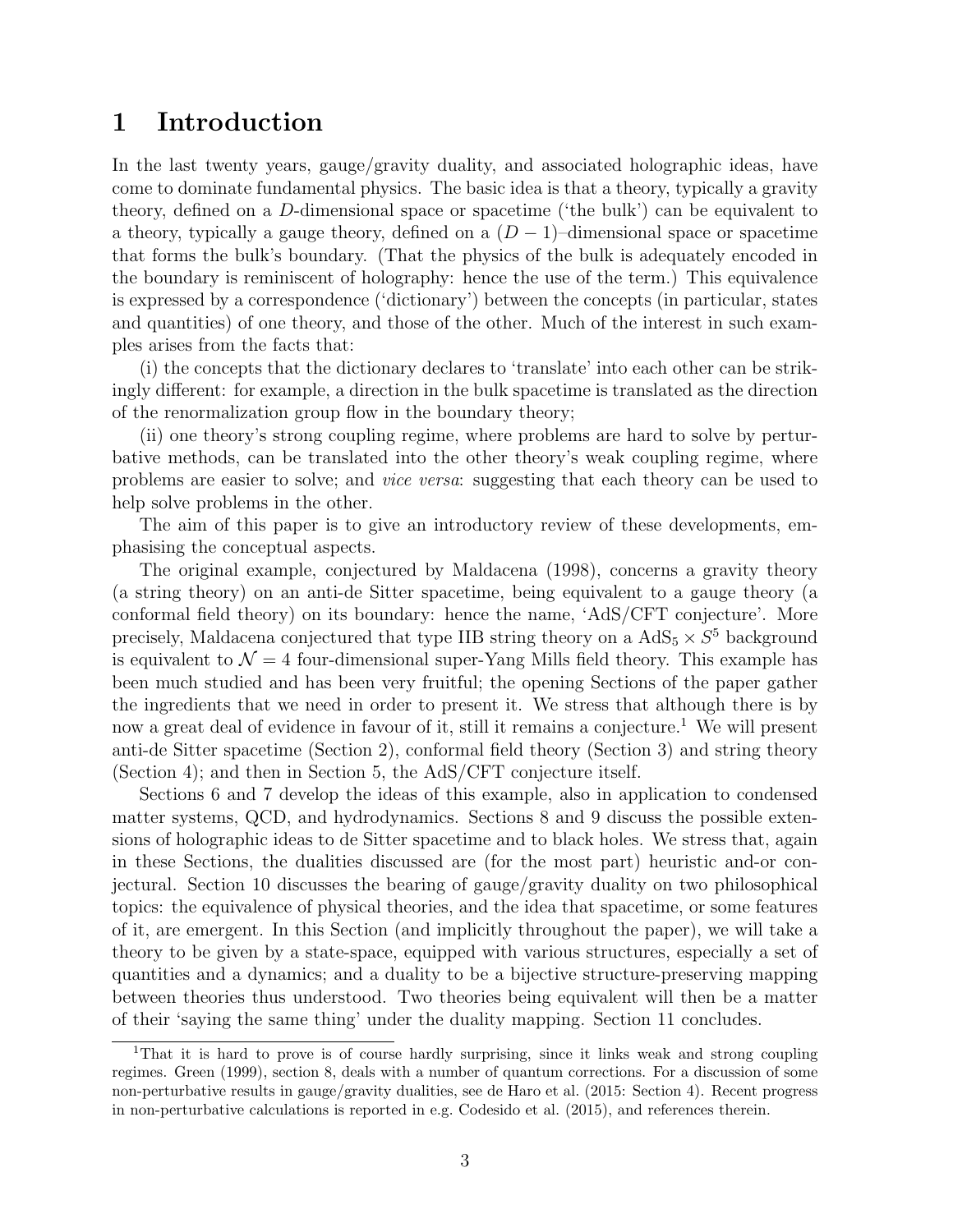Thus, broadly speaking, the first half of the paper develops the AdS/CFT conjecture in enough detail to articulate the conceptual issues involved. The second half of the paper considers applications and generalizations of the ideas developed in the first half: especially to spacetimes other than anti-de Sitter, and to black holes.

We should stress two main limitations of our discussion. (i): We downplay the many 'spin-offs' in condensed matter physics and other fields that gauge/gravity duality has spawned: in effect, we restrict ourselves to cases closely related to AdS/CFT—to classical conformal symmetry and cases close to it. (ii): Obviously, there is a large literature on the topic of each Section, and research on each topic is still ongoing. We do not in any way aim to give a complete survey of the field, which would require a book. Happily, there now is an excellent book: Ammon and Erdmenger (2015). Let us also here mention some earlier excellent pedagogic expositions: by Maldacena himself (2003, 2004, 2004a); and by others, Horowitz and Polchinski (2006), McGreevy (2010), Petersen (1999), Skenderis (2002).

### 2 AdS spacetime

Anti-de Sitter spacetime is a maximally symmetric spacetime with negative curvature and Lorentzian signature. A maximally symmetric spacetime of dimension  $D$  is one that has the maximum number of Killing vectors,  $D(D+1)/2$ : which also implies that the spacetime has constant curvature. For a maximally symmetric spacetime, the Riemann tensor can be written as:<sup>2</sup>

$$
R_{\mu\nu\lambda\sigma} = -\frac{1}{\ell^2} \left( g_{\mu\lambda} g_{\nu\sigma} - g_{\mu\sigma} g_{\nu\lambda} \right), \tag{1}
$$

where  $\ell$  is called the 'AdS radius of curvature'. One can show that for a spacetime satisfying (1) the Weyl tensor identically vanishes and the space is conformally flat. Clearly, (1) gives a solution of Einstein's equations in  $D$  dimensions with cosmological constant  $\Lambda = -\frac{(D-1)(D-2)}{2\ell^2}$  $\frac{1(10-2)}{2\ell^2}$ .

A D-dimensional space of constant curvature is best constructed as a slice of a  $(D +$ 1)-dimensional flat space. Think, for instance, of how a two-sphere can be seen as a submanifold of  $\mathbb{R}^3$ . In a similar way, we can construct D-dimensional anti-de Sitter spacetime as a hyperboloid in a  $(D + 1)$ -dimensional embedding Minkowski space with two time directions:

$$
-X_0^2 - X_D^2 + \sum_{i=1}^{D-1} X_i^2 = -\ell^2 \ . \tag{2}
$$

Solving this constraint, and calculating the induced metric on the surface from the flat  $(D+1)$ -dimensional Minkowski metric, we get the AdS metric. It is not hard to find a

<sup>2</sup>For a more detailed exposition of the geometrical properties of AdS, see Ammon and Erdmenger (2015: Section 2.3).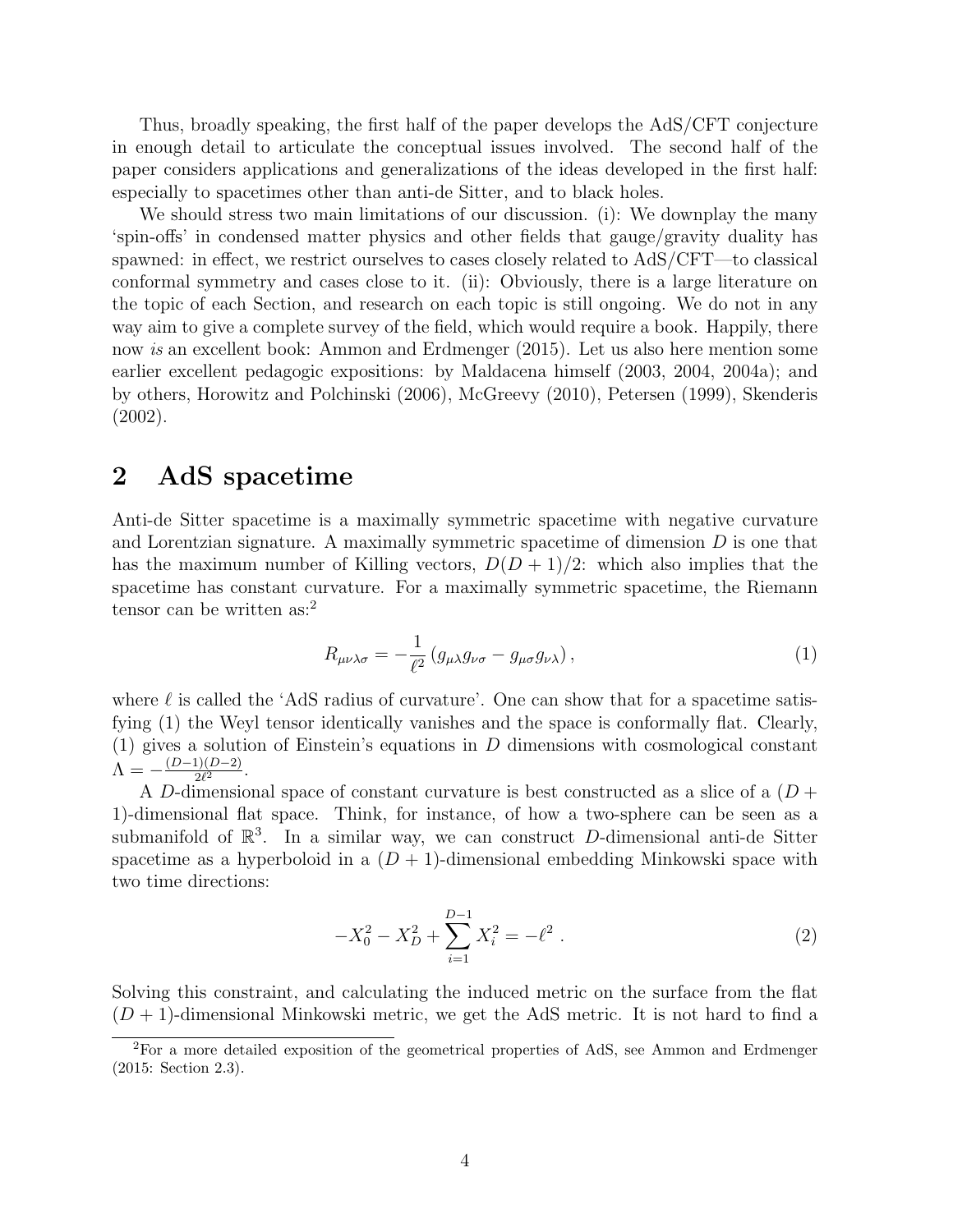system of coordinates  $(\rho, \tau, \Omega_i)$  that covers the entire hyperboloid:

$$
X_0 = \ell \cosh \rho \cos \tau
$$
  
\n
$$
X_D = \ell \cosh \rho \sin \tau
$$
  
\n
$$
X_i = \ell \sinh \rho \Omega_i \quad (i = 1, ..., D - 1),
$$
\n(3)

where  $\Omega_i$  is a unit vector parametrising a  $(D-2)$ -sphere, satisfying  $\sum_{i=1}^{D-1} \Omega_i^2 = 1$ . This is analogous to solving the constraint for the two-sphere in  $\mathbb{R}^3$ , where the sines and cosines in one of the angles are replaced by the corresponding hyperbolic quantities in (3), owing to the non-compactness of the hyperboloid (2). The range of the coordinates is thus  $\rho \in [0,\infty)$ ,  $\tau \in [0,2\pi)$ . The AdS line element

$$
ds2 = l2 \left( -\cosh2 \rho d\tau2 + d\rho2 + \sinh2 \rho d\Omega2D-2 \right).
$$
 (4)

is obtained by substituting the above constraint in the embedding flat Minkowski metric.

This way of constructing AdS has the advantage that the symmetry group is apparent from the defining equation (2): namely,  $SO(2, D-1)$ , the symmetry group of the hyperboloid. From the solution (3), one also readily sees how this symmetry group leaves the metric invariant.

Euclidean AdS space, which is most often used in work on AdS/CFT, can be constructed in the same way. We simply change one of the signs in (2) and modify (3) accordingly. The resulting line element then has Euclidean signature.

The following transformation makes the metric conformal to  $\mathbb{R} \times S^{D-1}$ :  $\tan \theta := \sinh \rho$ , so that

$$
ds^{2} = \frac{\ell^{2}}{\cos^{2} \theta} \left( -d\tau^{2} + d\theta^{2} + \sin^{2} \theta \, d\Omega_{D-2}^{2} \right). \tag{5}
$$

Notice that  $\theta$  only has half of the range:  $[0, \frac{\pi}{2}]$  $\frac{\pi}{2}$ ) instead of  $[0, \pi)$ . Therefore, we do not quite have a full  $S^{D-1}$  here, but only its northern half. As one approaches the equator,  $\theta \to \frac{\pi}{2}$ , the line element (5) diverges; this is no problem because the spacetime is non-compact and the equator was not part of the spacetime to begin with (notice the semi-open interval for  $\theta$ ). Whereas the rest of the line element is completely regular, the conformal factor (roughly representing the volume of the space) diverges as one approaches the boundary  $\theta \to \pi/2$ . The boundary is timelike and corresponds to the region  $\rho \to \infty$  in which all of the  $X$ 's in  $(3)$  diverge. This is precisely the asymptotic infinity of the hyperboloid, as expected. The conformal map thus maps the asymptotic infinity to a finite parameter distance.

In Minkowski space, which is conformally mapped to a diamond with lightlike boundaries, it is enough to specify the fields on a spatial slice. This slice is causally connected, by means of null rays, to the entire spacetime, and the values of the fields on the slice determine the time evolution. As we have seen, however, the AdS boundary is not lightlike, but timelike: in order to have a well-defined Cauchy problem, we need to specify the boundary conditions at spacelike infinity rather than on some spatial surface—since light rays reach the boundary in finite time. As we shall see in Section 6, the specification of the boundary conditions is one of the key ingredients in the AdS/CFT dictionary.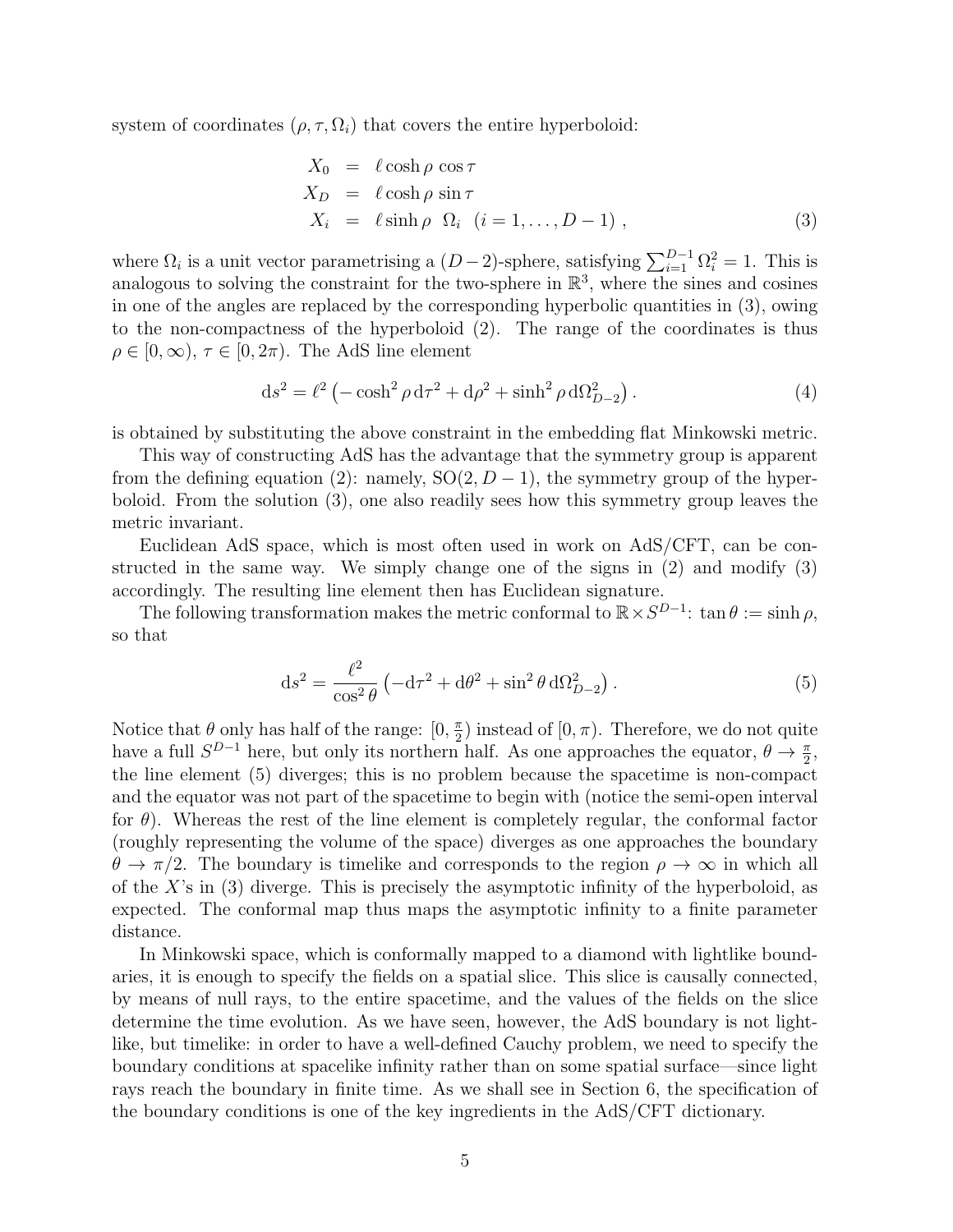At spacelike infinity, the line element (5) is conformal to the standard line element on  $\mathbb{R} \times S^{D-2}$ . This will turn out to be the metric of the CFT, and the conformal factor is indeed irrelevant because of the conformal symmetry of the CFT.

Since the metric in the CFT is the induced boundary metric up to a conformal factor, it is very convenient to write the metric in a form that is conformally flat. This is achieved with the following coordinate transformation:

$$
X_0 = \frac{1}{2r} (r^2 + \ell^2 + g_{ij} x^i x^j)
$$
  
\n
$$
X_D = \frac{1}{2r} (r^2 - \ell^2 + g_{ij} x^i x^j)
$$
  
\n
$$
X_i = \frac{\ell}{r} x_i, \quad i = 1, ..., D - 1,
$$
\n(6)

where  $g_{ij}$  is the  $(D-1)$ -dimensional Lorentzian or Euclidean flat metric:  $g_{ij} x^i x^j =$  $-t^2 + \sum_{i=1}^{D-2} x_i^2$  in the Lorentzian case, and  $g_{ij} x^i x^j = \sum_{i=1}^{D-1} x_i^2$  in the Euclidean case. Since  $\overline{r}$  will play a key role in what follows (as: (i) parametrising the boundary; (ii) governing RG flow) we invert the expression for it in (6):

$$
r = \frac{\ell^2}{X_0 - X_D} \tag{7}
$$

One easily checks that the Lorentzian case is a solution of (2), and the Euclidean case a solution of the same equation with only one negative sign on the left-hand side. These coordinates only cover a local patch of the spacetime, with  $r > 0$ . As we noticed after (5), the boundary is the asymptotic region of the hyperboloid (2). We see from either (6) or (7) that this corresponds to  $r \to 0$ . The metric is then:

$$
ds^{2} = \frac{\ell^{2}}{r^{2}} \left( dr^{2} + g_{ij} dx^{i} dx^{j} \right) , \qquad (8)
$$

The vector  $x^i$   $(i = 1, ..., d := D - 1)$  parametrises the boundary coordinates since the boundary is now at  $r \to 0$ . As we see, this metric is conformal to the flat metric on  $\mathbb{R}^D$ (again, only half of it because  $r > 0$ ), with either Lorentzian or Euclidean signature. The boundary metric is then the flat metric on  $\mathbb{R}^{D-1}$ . These coordinates are called *Poincaré* coordinates, as they represent a higher-dimensional version of the Poincaré half-plane (cf. Farkas et al. (1980), pp. 216ff.)

### 3 Quantum and Conformal Field Theories

Quantum field theories<sup>3</sup> are theories that describe the dynamics of *fields*, which are objects that permeate all of spacetime. The elementary quanta of excitation of these fields can then be interpreted as particles. For example, electrons can be thought of as the ripples of the electron field.

<sup>3</sup>Some lecture notes on conformal field theories are Gaberdiel (1999), Ginsparg (1988), or Cardy (2001); see e.g. Ketov (1995) for lecture notes on superconformal field theories.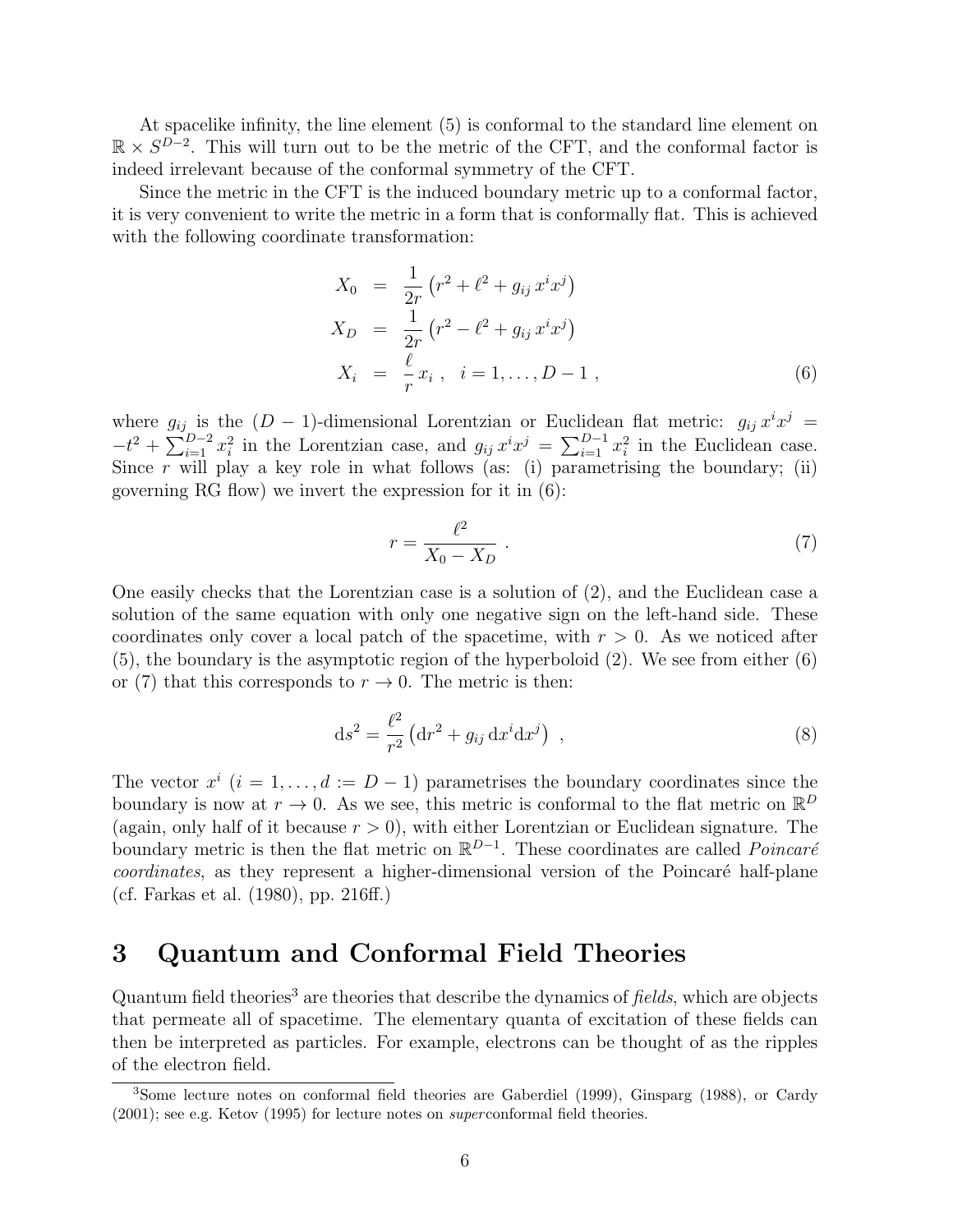Relativistic quantum field theories enjoy, by definition, Poincaré invariance: that is, invariance under the transformations

$$
x^{\mu} \to x^{\mu} + a^{\mu} \tag{9}
$$

$$
x^{\mu} \to M^{\mu}_{\ \nu} x^{\nu} \ , \tag{10}
$$

representing translations with constant parameter  $a^{\mu}$  and rotations/Lorentz boosts with Lorentz transformation matrix  $M$ . The operators that generate the infinitesimal<sup>4</sup> translations and rotations (and boosts) are  $P_{\mu}$  and  $L_{\mu\nu}$ ; for example,<sup>5</sup>  $P_{\mu} = -i \partial_{\mu}$ .

Conformal field theories are, in short, theories that are invariant under a larger group of spacetime transformations called conformal transformations. The group of conformal transformations is generated by the Poincaré transformations  $(9)$  and  $(10)$ , as well as the two additional transformations:

$$
x^{\mu} \to \lambda x^{\mu} \tag{11}
$$

$$
x^{\mu} \to \frac{x^{\mu} - b^{\mu}x^2}{1 - 2b \cdot x + b^2x^2} \,, \tag{12}
$$

respectively called *dilatations* (with parameter  $\lambda$ ) and *special conformal transformations* (with parameters  $b^{\mu}$ ). Dilatations are easy to visualize as simply 'stretching out' spacetime; special conformal transformations are less easy to visualize but can be thought of as resulting from the effect of 'inverting' the spacetime coordinates  $(x^{\mu} \to x^{\mu}/x^2)$  twice, with a translation in between. An alternative but equivalent formulation of conformal invariance is invariance under all coordinate transformations  $x \to x'(x)$  such that the metric transforms as:

$$
g_{\mu\nu}(x) \to g'_{\mu\nu}(x') = \Lambda(x) g_{\mu\nu}(x), \qquad (13)
$$

for an arbitrary function  $\Lambda(x)$ ; Poincaré invariance would be the restriction to  $\Lambda = 1$ .

The operators or fields in a relativistic quantum field theory<sup>6</sup> must fall into representations of the Poincaré group. This means we can choose a basis of fields in the theory that are eigenfunctions of the Lorentz operators  $L_{\mu\nu}$ . For example, for such a field  $\phi$  at the origin:

$$
[L_{\mu\nu}, \phi(0)] = S_{\mu\nu} \phi(0), \tag{14}
$$

where we call S the *spin matrix* of the field  $\phi$ . Similarly, in a conformal field theory, operators fall into representations of the conformal group; we can choose a basis of operators that are eigenfunctions, not only of the Lorentz operators  $L_{\mu\nu}$ , but also of the dilatation operator D and the special conformal transformation operator  $K_{\mu}$ . Again, using an operator  $φ$  as an example:

$$
[L_{\mu\nu}, \phi(0)] = S_{\mu\nu} \phi(0), \tag{15}
$$

$$
[D, \phi(0)] = -i\Delta\phi(0),\tag{16}
$$

$$
[K_{\mu}, \phi(0)] = \kappa_{\mu} \phi(0). \tag{17}
$$

<sup>&</sup>lt;sup>4</sup>The infinitesimal transformation on the coordinates is given by:  $x'^{\mu} = x^{\mu} + \omega_a \frac{\partial x^{\mu}}{\partial \omega_a}$ , where  $\omega_a$  are infinitesimal parameters. The operator  $O_a$  generating the transformation of the field  $\phi^a$  to  $\phi'$  is defined as the operator that acts on  $\phi$  such that:  $\phi'(x) = \phi(x) - i\omega_a (O_a \phi(x))$ .

<sup>&</sup>lt;sup>5</sup>In units where  $\hbar = c = 1$ , which we use throughout this paper.

 $6$ Typically, operators/fields in a relativistic quantum field theory are referred to as *fields*; confusingly, the convention is to use the name *operator* when talking about operators/fields in conformal field theories.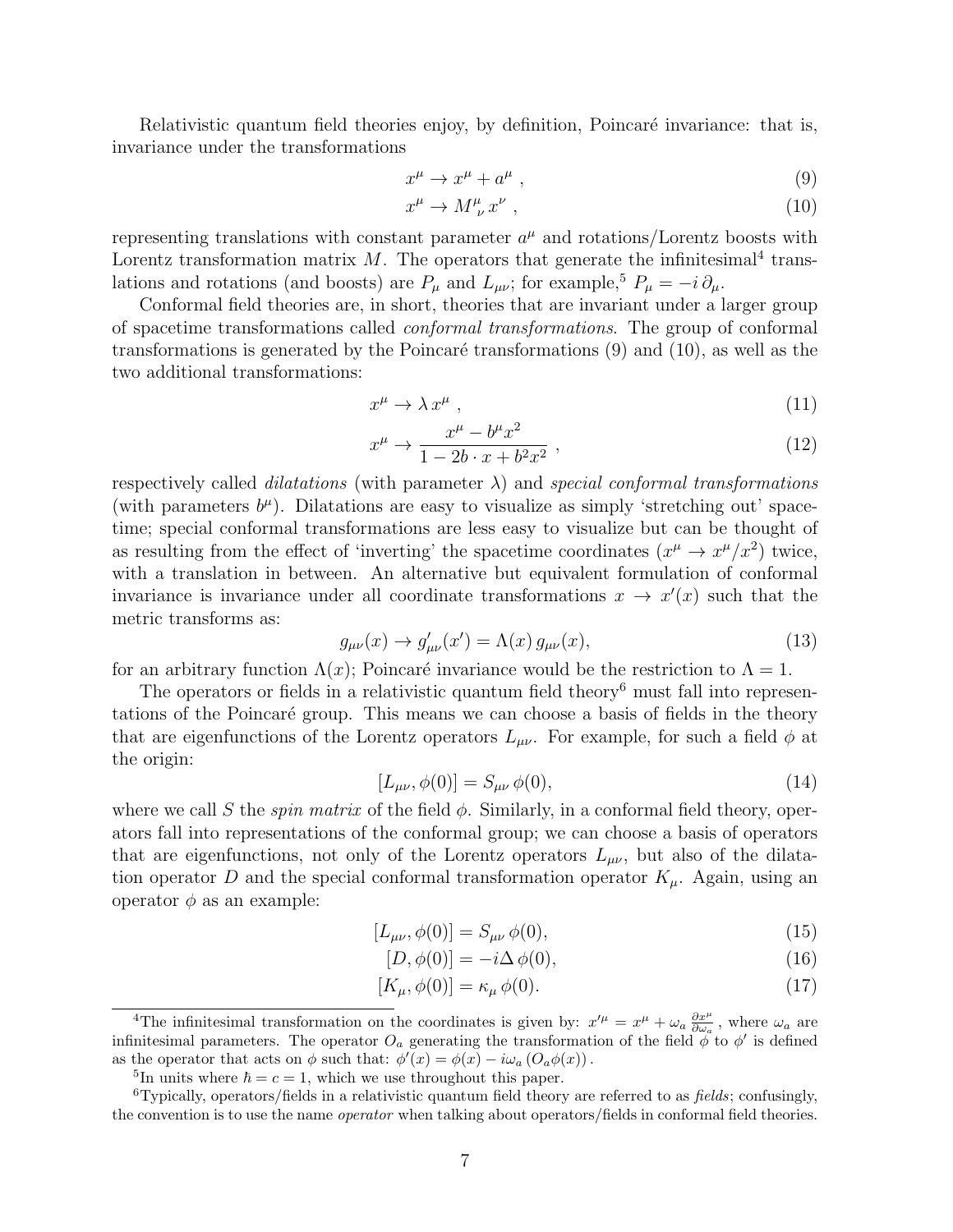The number  $\Delta$  is called the *scaling dimension* (or simply dimension) of  $\phi$ .

The algebra of conformal transformations implies that all operators are either *primary* with  $\kappa_{\mu} = 0$  or *descendants* if  $\kappa_{\mu} \neq 0$ . All descendants can be thought of as 'derivatives' of primary operators, in the sense that they can be written (schematically) as  $\partial^n \phi$  for some primary operator  $\phi$ . Using conformal invariance, the properties of descendant operators follow more or less immediately from those of the primaries; this means that a study of conformal field theories is typically a study of its primary operators. Gauge invariant primary operators in a CFT are completely classified by their quantum numbers  $S_{\mu\nu}$  and ∆.

One can imagine field theories that are invariant under an even larger group of transformations than conformal symmetry: namely, by including supersymmetry. These superconformal field theories are invariant under the (bosonic) conformal transformations  $P_{\mu}, L_{\mu\nu}, D, K_{\mu}$  as well as the (fermionic) supersymmetry transformations Q and superconformal transformations S. These fermionic operators  $Q, S$  will carry a spinor index  $\alpha$ as well as an internal index A. The latter runs from 1 to  $\mathcal{N}$ ; for  $\mathcal{N}=1$  we have a theory with *minimal* supersymmetry, while for  $\mathcal{N} > 1$  we have *extended* supersymmetry. When  $\mathcal{N} > 1$  there are always exist additional (bosonic) symmetries, called R-symmetries. The R-symmetry generators commute with the (bosonic) conformal symmetry generators and have the effect of rotating the supercharges' internal index A. In theories with minimal supersymmetry, we can apply the supersymmetry transformation to each field once, and obtain its supersymmetric partner. When there is extended supersymmetry, starting with a particular field we can apply  $N$  supersymmetry transformations to obtain each time a new field. Theories with extended supersymmetry thus contain more fields and higher spin values, because the supercharge increases the spin by 1/2.

Again, operators in a superconformal field theory fall into representations of the superconformal algebra, which are composed of multiple representations of the conformal algebra. A *superconformal primary* operator is an operator  $\phi$  which satisfies:

$$
[K_{\mu}, \phi(0)] = 0,\t(18)
$$

$$
[S, \phi(0)] = 0.
$$
 (19)

Certain special superconformal primary operators called chiral primary operators have special properties, such as having their scaling dimension  $\Delta$  protected from quantum corrections—this means one can compute  $\Delta$  at small coupling (e.g. using perturbation theory) and be assured the result is valid at large coupling as well.

In a relativistic quantum field theory, one is typically interested in studying the Smatrix, which describes the scattering of particles. However, to be able to meaningfully define an S-matrix, one needs to be able to 'separate' the particles at temporal and spatial infinity, so as to give the initial and final states of the scattering process. In a conformal field theory, we can never really separate particles in such a way at infinity because of the conformal invariance—intuitively, this is because we can always use a dilatation transformation to bring the particles closer together again. Hence, for conformal field theories, there is no meaningful way to define a S-matrix. Instead, one is forced to study the correlation functions of operators  $\langle \mathcal{O}_1 \cdots \mathcal{O}_n \rangle$ . While perhaps less intuitively satisfying than the S-matrix description, correlation functions contain all of the physical information of a field theory (just like the S-matrix does).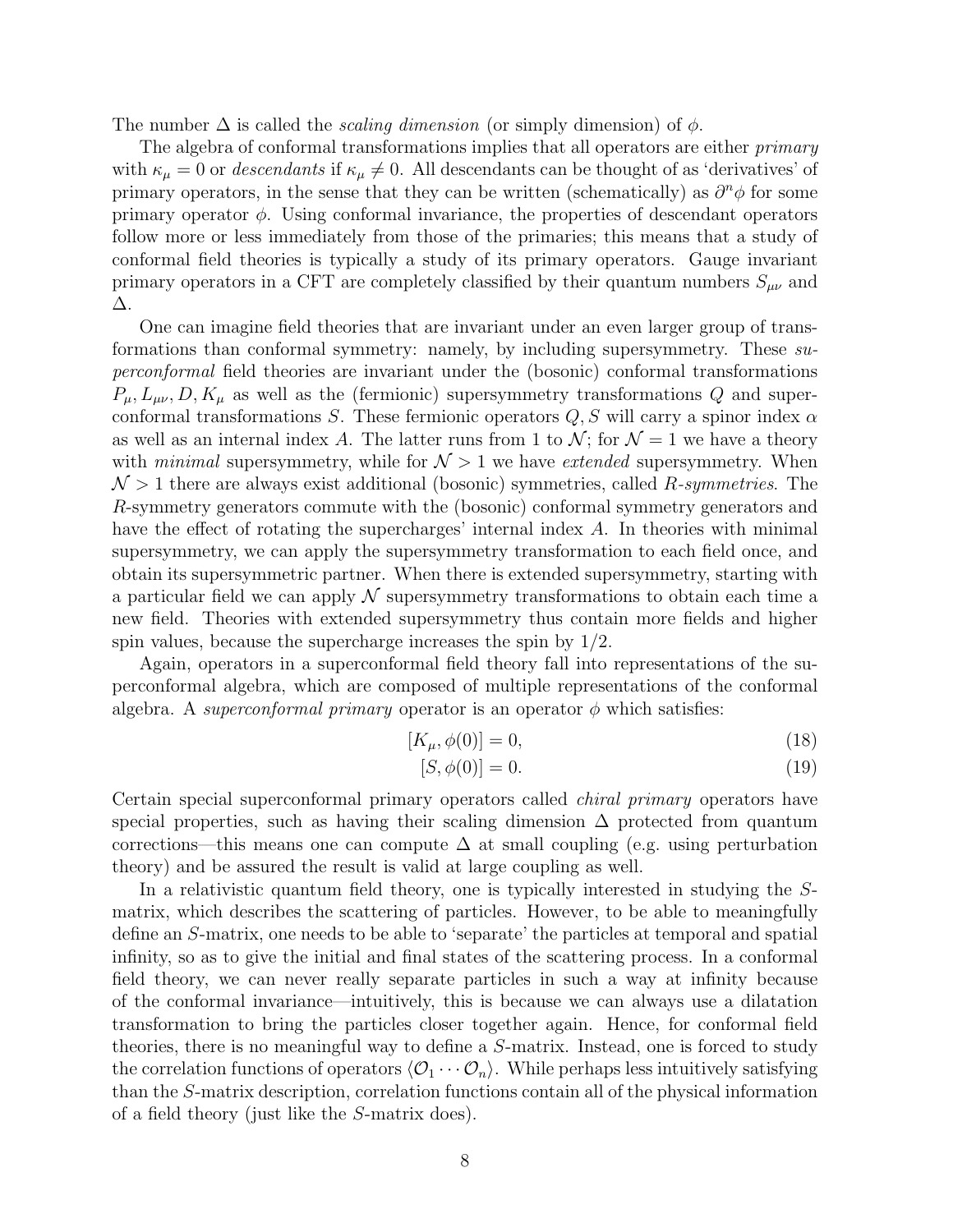Conformal invariance greatly restricts the possible form of correlation functions of operators. The two-point function of two primary operators,  $\mathcal{O}_1$  and  $\mathcal{O}_2$ , is forced to be:

$$
\langle \mathcal{O}_1(x) \mathcal{O}_2(y) \rangle = \begin{cases} |x - y|^{-2\Delta_1}, & \text{if } \Delta_1 = \Delta_2, \\ 0 & \text{otherwise}; \end{cases}
$$
 (20)

so it is completely determined by the scaling dimensions  $\Delta_{1,2}$  of the scalar operators  $\mathcal{O}_{1,2}$ . Similarly, the three-point function of primaries is restricted to be:

$$
\langle \mathcal{O}_1(x)\mathcal{O}_2(y)\mathcal{O}_3(z)\rangle = C_{123} \times |x-y|^{-\Delta_{12}} |y-z|^{-\Delta_{23}} |x-z|^{-\Delta_{13}}, \qquad (21)
$$

where  $\Delta_{ij} = \Delta_i + \Delta_j - \Delta_k$  (with k defined as  $\neq i$  and  $\neq j$ ). We see that the three-point function depends on a real-number coefficient  $C_{123}$  as well as the scaling dimensions of the operators; this coefficient  $C_{123}$  contains dynamical information about the theory. It can be proven that all of the four- and higher-point functions in a CFT are essentially fixed by conformal invariance once the scaling dimensions and three-point coefficients  $C_{ijk}$  are known. Thus, the physics of operators in a CFT is completely fixed by specifying its (primary) operator content, their scaling dimensions, and all of their three-point coefficients.

Another curiosity of conformal field theories is the *state-operator correspondence*. This is the fact that any state in a CFT is in one-to-one correspondence with an operator of the CFT that is local, i.e. defined at each point. Loosely speaking, this correspondence tells us that every state in the theory can be obtained by acting with a local operator on the vacuum. For example, the vacuum itself trivially corresponds to the identity operator acting on the vacuum. The state-operator correspondence implies that complete knowledge of the spectrum of primary operators in a CFT is equivalent to knowing the full spectrum of states in the theory.

One superconformal field theory that is of central importance when discussing AdS/CFT is four-dimensional  $\mathcal{N} = 4$  SU(N) super Yang Mills (SYM) theory. SU(N) Yang-Mills is the field theory of a gauge field with non-Abelian gauge group  $SU(N)$ ; one can then couple 6 (real) scalars and 4 (complex Weyl) fermions to the gauge field to obtain a theory with  $\mathcal{N} = 4$  extended supersymmetry. The resulting complicated, supersymmetric gauge theory can be proven to be exactly conformal. All of the relative interactions between the gauge field, scalars, and fermions are completely fixed by supersymmetry; the only overall tunable parameter in the theory is the gauge coupling  $g_{YM}$  (and a theta angle  $\theta_{YM}$ ).

Studying Yang-Mills theories (non-Abelian gauge theories) is, in general, very hard. The prime example is quantum chromodynamics (QCD), the theory of strong interactions, which is SU(3) Yang-Mills theory coupled to fermions. QCD is confining at low energies—we only see baryons (e.g. protons) and mesons (e.g. pions) instead of loose quarks and gluons. Confinement is an extremely difficult phenomenon to study, since it is an inherently strong-coupling phenomenon and thus not accessible to the usual perturbation techniques used in field theory.  $\mathcal{N} = 4$  SYM is not confining (since it is conformal and thus does not have an energy-dependent physics) but is nevertheless difficult to study if the gauge coupling  $g_{YM}$  is large. However, 't Hooft (1974) realized Yang-Mills theories simplify when the gauge group rank  $N$  is taken to be very large. In the 't Hooft limit, one formally takes  $N \to \infty$  while keeping the 't Hooft coupling  $\lambda := g_{YM}^2 N$  fixed. In this limit,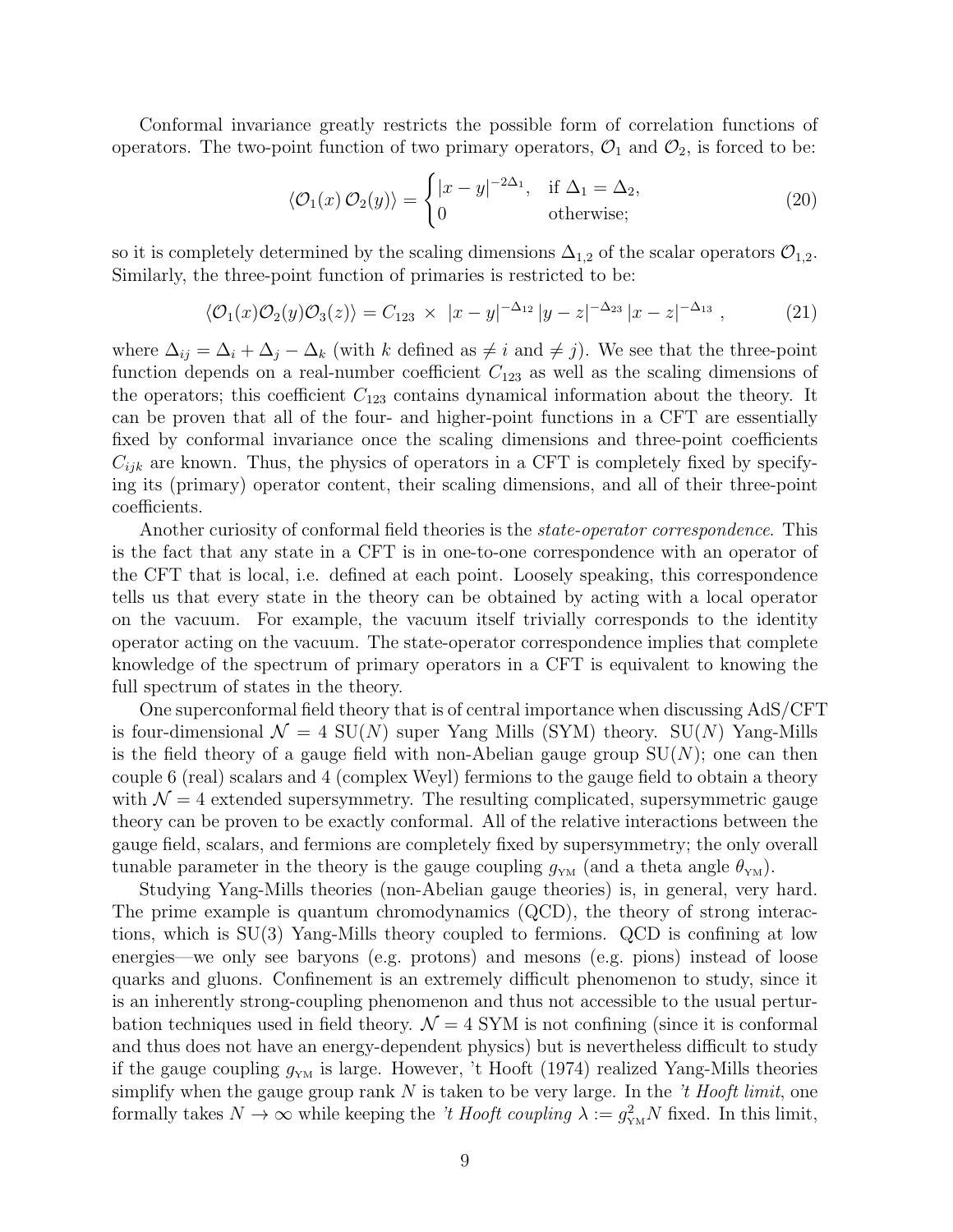it can be shown that all Feynman diagrams except so-called planar diagrams contribute (to, for example, correlation functions) at only sub-leading order in N and thus can be ignored—greatly simplifying the theory.<sup>7</sup>

### 4 String Theory

While we aim to introduce the AdS/CFT correspondence with as little string theory background as possible, it is useful to briefly review a few core concepts of string theory that are essential to understand the conjecture and its motivation.<sup>8</sup>

String theory, as its name suggests, is basically a theory of strings: one-dimensional extended (rather than pointlike) objects; when a string moves, it sweeps out a *world-sheet* rather than a *world-line*. Strings can be closed (i.e. a loop) or open; the closed string massless excitations can be shown to include e.g. gravity, while open string excitations include e.g. gauge field dynamics. The strings can only interact by combining or splitting, with an interaction strength set by the closed *string coupling*  $g_s$ . There is also an open string coupling g<sub>o</sub>, but this is simply related to the closed string coupling as  $g_s \sim g_s^2$  essentially this is because two open strings can combine into (or arise from the splitting of) one closed string. It is interesting to note that  $g_s$  is not a parameter of string theory that needs to be fixed externally;<sup>9</sup>  $g_s$  is set dynamically by the expectation value of the dilaton  $\phi$ , a massless scalar field in the closed string spectrum, through  $g_s = \langle e^{\phi} \rangle$ .

Besides strings, string theory also contains other objects called Dirichlet-branes<sup>10</sup> or D-branes. A D-brane of a specific dimension is also called a  $Dp$ -brane, where p indicates that the brane spans p spatial dimensions (and thus has a  $(p+1)$  dimensional spacetime world-volume).

D-branes are essentially objects on which open strings have their endpoints. The dynamics of the open string endpoints is then equivalent to the dynamics of the D-branes themselves, making the branes truly dynamical objects in their own right. The excitations of the open string endpoints transverse to the brane translate into fluctuations of the brane itself in the ambient spacetime, while excitations of the open strings parallel to the brane give dynamics for a gauge field living in the world-volume of the brane itself—this gauge field becomes non-Abelian when multiple D-branes are stacked on top of each other. The gauge field coupling constant is related to the string coupling constant as  $g_{\text{YM}}^2 \sim g_s$ ; (again, this is because  $g_s$  is the *closed* string coupling and we need two open strings with coupling constant  $g_{\rm o} \sim g_{\rm YM}$  to be able to form one closed string). Which gauge field describes the dynamics of a particular D-brane depends on the type of D-brane considered. For example,

<sup>9</sup>Indeed, the only fundamental tunable parameter in string theory is  $\alpha' = l_s^2$ , the string length squared.

<sup>7</sup>For an introduction of the 't Hooft limit, see section 1.7.5 of Ammon et al. (2015). Bouatta and Butterfield (2015) is a conceptual discussion of the 't Hooft limit.

<sup>&</sup>lt;sup>8</sup>There are numerous books that introduce string theory at various levels. Canonical and fairly comprehensive volumes introducing string theory at the graduate level include Green, Schwarz, Witten (1987) and Polchinski (1998). A volume also suitable for advanced undergraduates due to its more pedagogical approach is e.g. Zwiebach (2009). There are also various excellent lecture notes on string theory, e.g. Tong (2009).

<sup>&</sup>lt;sup>10</sup>The name refers to the fact that open strings that end on D-branes have *Dirichlet* boundary conditions, which mean that the string endpoints are stuck on the branes.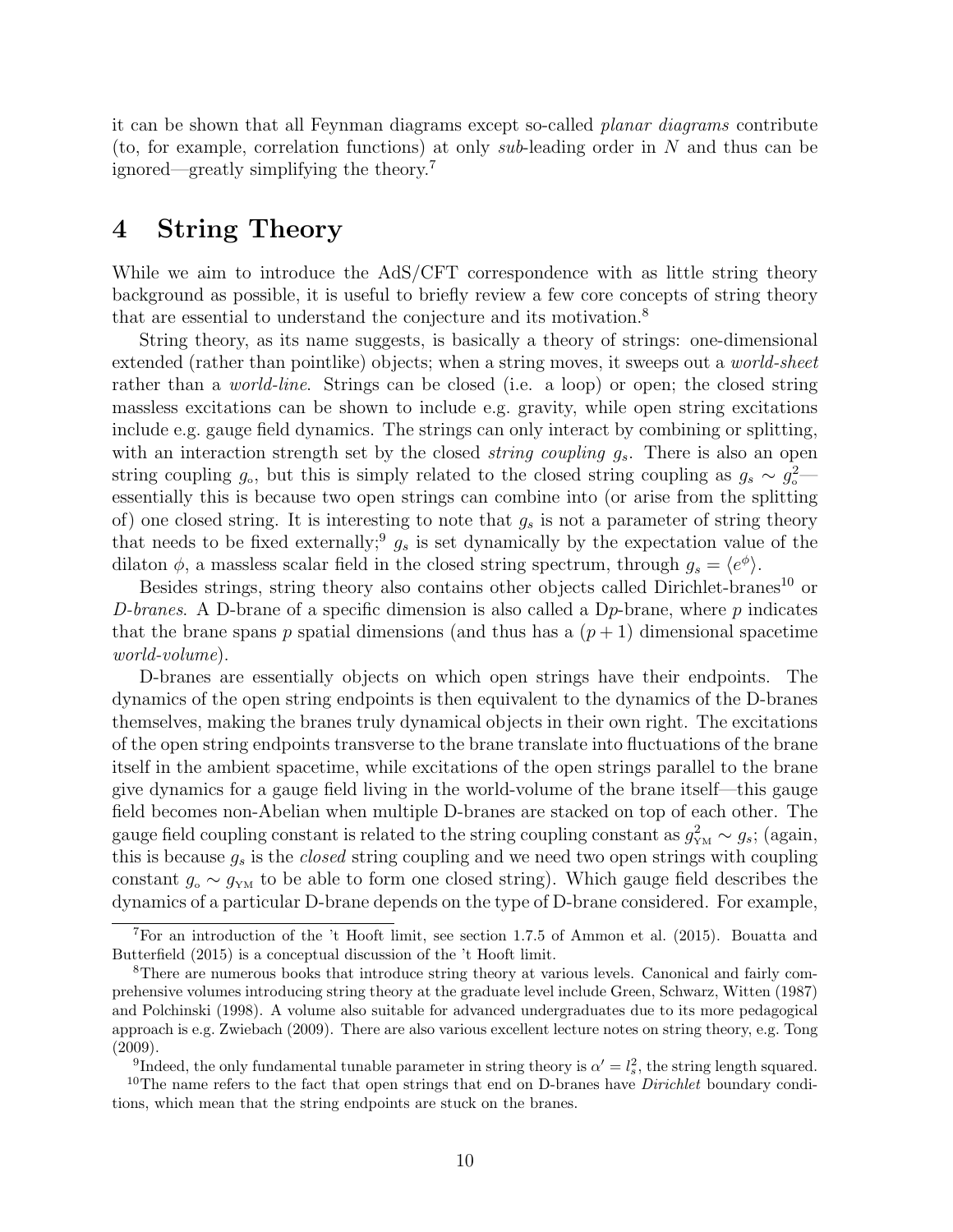for N coincident D3-branes, the relevant world-volume gauge theory is four-dimensional  $\mathcal{N} = 4$  SU(N) super Yang Mills theory.<sup>11</sup>

Two of the most studied versions of string theory are the maximally supersymmetric type IIA and type IIB string theories in 10 spacetime dimensions. Both theories contain closed strings as well as D-branes of different dimension (and thus also open strings). IIA contains D<sub>p</sub>-branes with p even while IIB contains D<sub>p</sub>-branes with p odd.

Type IIA and IIB string theories are very closely related by T-duality. T-duality is an inherently stringy phenomenon that occurs when a spatial direction is compact. It relates type IIA (resp. IIB) string theory compactified on a spatial direction with radius R to type IIB (resp. IIA) string theory compactified on a spatial direction with radius  $\alpha'/R$  ( $\alpha' = l_s^2$ ) is the square of the fundamental string length). The winding modes of IIA (resp. IIB) strings along this compact direction are mapped to momentum modes of the IIB (resp. IIA) string along the transformed direction. Finally, Dp-branes of one theory are mapped to  $D(p \pm 1)$ -branes of the dual theory.

Studying the full dynamics of string theory is a very hard problem, so often a lowenergy limit is used to simplify things. In such a low-energy limit, one can essentially neglect the effects of the strings' finite length and approximate them by point particles. The low-energy limit of the closed string sector of type IIA/B string theory is described by type IIA/B supergravity, a supersymmetric theory of Einstein gravity in 10 dimensions coupled to a number of extra fields. In this low-energy supergravity description, we can construct and study solutions (such as black holes) of the theory just as we would in familiar classical gravity theories. For example, this low-energy limit also explicitly contains strings<sup>12</sup> and D-branes, which are represented by particular solutions of the supergravity theory. Such supergravity solutions can only be trusted as long as they stay within the low-energy limit. This is the case as long as  $\alpha'/\ell^2 \ll 1$ , where  $\alpha' = l_s^2$  is the string length (squared) and  $\ell$  is the (local) radius of curvature of the supergravity solution—if this constraint is violated, the finite string length effects cannot be neglected consistently and the low-energy supergravity approximation breaks down.

# 5 The AdS/CFT Duality Introduced

To introduce the AdS/CFT correspondence, we will in this Section present its first and most-studied example. We will do this in a mostly heuristic fashion, following the ideas in the original presentation by Maldacena (1998). Aharony et al. (2000) is a comprehensive early presentation.

Namely, this example is the duality between:

(i)  $\mathcal{N} = 4$  four-dimensional (4D) super Yang Mills (SYM) field theory (introduced

<sup>&</sup>lt;sup>11</sup>Strictly speaking, the gauge group is  $U(N)$  instead of  $SU(N)$ . The  $U(N)$  gauge theory is essentially equivalent (up to global  $\mathbb{Z}_N$  identifications) to a free U(1) gauge field and a SU(N) gauge theory. The U(1) part is related to the motion of the center of mass of the stack of D3-branes and can typically be considered as decoupled from the  $SU(N)$  gauge theory.

 $12$ Note that the strings we can describe in solutions of supergravity are a bit different from the closed strings that make up the background (about which we have just said we can ignore their finite length!); heuristically, these strings described by supergravity solutions are longer strings, extending over macroscopic lengths.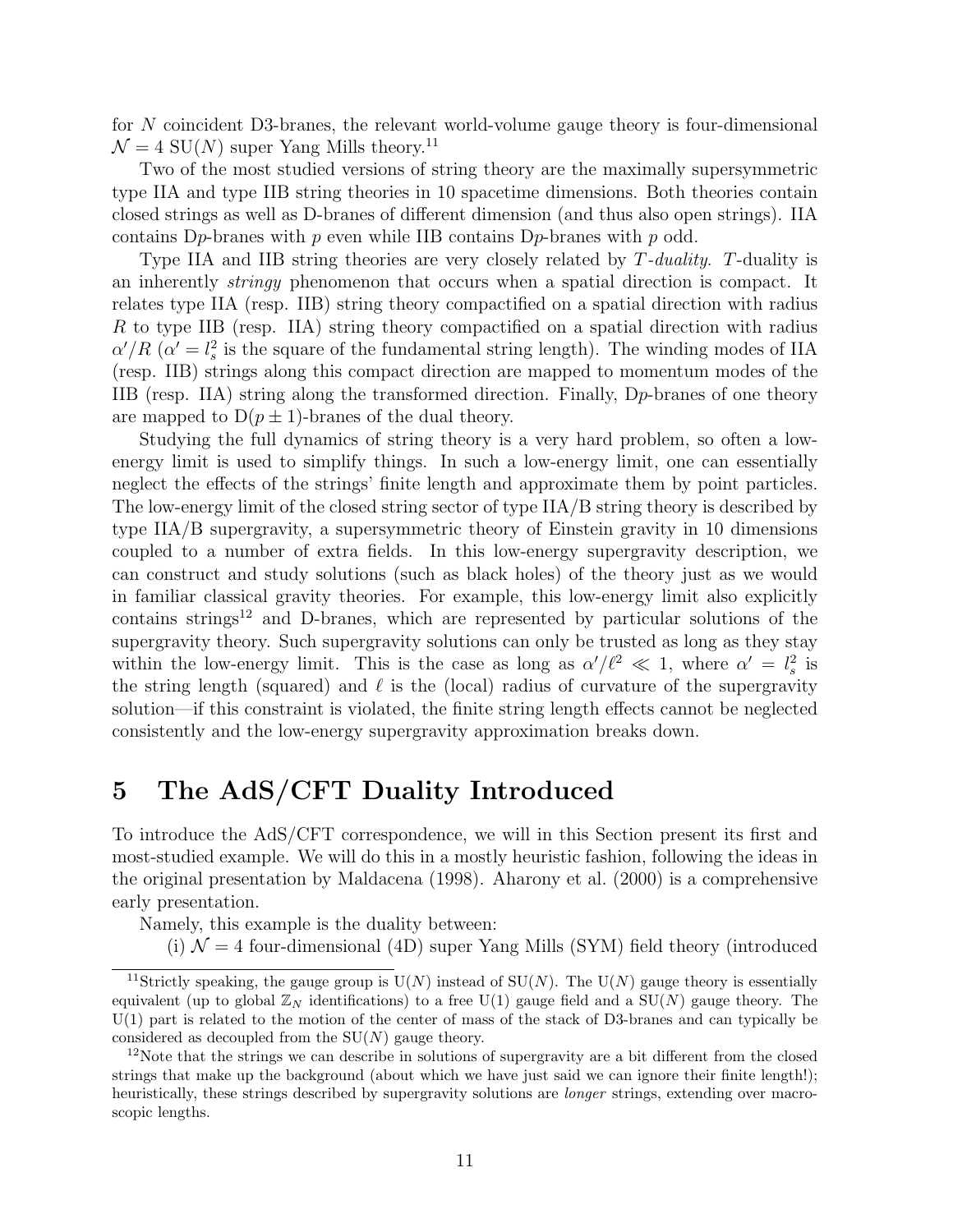in Section 3); and

(ii) type IIB string theory on an  $AdS_5 \times S^5$  background (cf. Sections 2 and 4).

This duality arises from describing the low energy dynamics of a stack of N coincident D3-branes in a flat background in type IIB string theory—in two different ways. Here  $N$ is, for the moment, just an integer: the number of coincident D3-branes. We will shortly see that, according to the AdS/CFT duality, it corresponds to the rank  $N$  of the gauge group  $SU(N)$ ; and that it must be taken to be large, as in the 't Hooft limit at the end of Section 3.

First of all, let us consider the low-energy limit, where we only keep the massless states, and the dynamics of the D-branes decouples from the ambient spacetime: the excitations far away from the brane completely decouple from the excitations close to the brane—this is called the decoupling limit.

As we said in Section 4, the dynamics of the D-branes in this low-energy limit will be entirely described by the excitations of the open string endpoints on the D-branes. This gives a field theory that lives on the four-dimensional (4D) world-volume of the D3 branes: in this case, it will be  $\mathcal{N} = 4$  4D super-Yang-Mills theory (SYM), a much-studied superconformal field theory.

On the other hand, it is known that there exists a supergravity solution that describes D3-branes (see the discussion at the end of Section 4). When we zoom in to the region close to the D3-branes, this supergravity solution precisely becomes  $AdS_5 \times S^5$ . This procedure of 'zooming in' is also a decoupling limit and represents the fact that the excitations near the branes (i.e. those in the AdS space) decouple completely from the excitations in the (asymptotically flat) region far away from the branes. Note that in this  $AdS_5$  description, the D3-branes are considered to be 'dissolved' into the closed string sector. This means that the branes' effects remain and are taken into account in the curved geometry; but the branes themselves and the relevant open string degrees of freedom (e.g. the gauge field on the brane) can no longer be seen explicitly in the (closed string) geometry. This is sometimes called a geometric transition of the branes.

The AdS/CFT duality (also known as: correspondence) is now simply the conjecture that—even when the coupling is *not* low—these two theories are equivalent: (i)  $\mathcal{N} = 4$ SYM and (ii) string theory on  $AdS_5 \times S^5$ .

But if the two theories are indeed equivalent, calculations in one theory should in principle give the same result as calculations in the other. It is this that gives the conjectured equivalence such promise. It relates the regime where one theory is hard to calculate in, to the regime where the other theory is easy (well: easier!) to calculate in; as follows. Calculations in the  $AdS_5 \times S^5$  supergravity solution can only be trusted as a good approximation to the full string theory when the characteristic length scale of the solution is large compared to the string scale. But the radii of both the  $S<sup>5</sup>$  and the  $AdS<sub>5</sub>$  factor spacetimes are proportional to  $g_sN$ ; where, as before,  $g_s$  is the string coupling and N is the number of coincident D3-branes in the original D3-brane picture (i.e. before the decoupling limit is taken). So this translates into the condition that  $g_sN \gg 1$ . That is: if this condition is not satisfied, we cannot trust the supergravity approximation; we must take stringy corrections into account. On the other hand, the relevant parameter in  $\mathcal{N}=4$ super-Yang-Mills theory, with which we can do perturbation theory, is also proportional to  $g_s N$ . Remember from section 4 that  $g_s \sim g_{YM}^2$ , so this is the 't Hooft parameter. This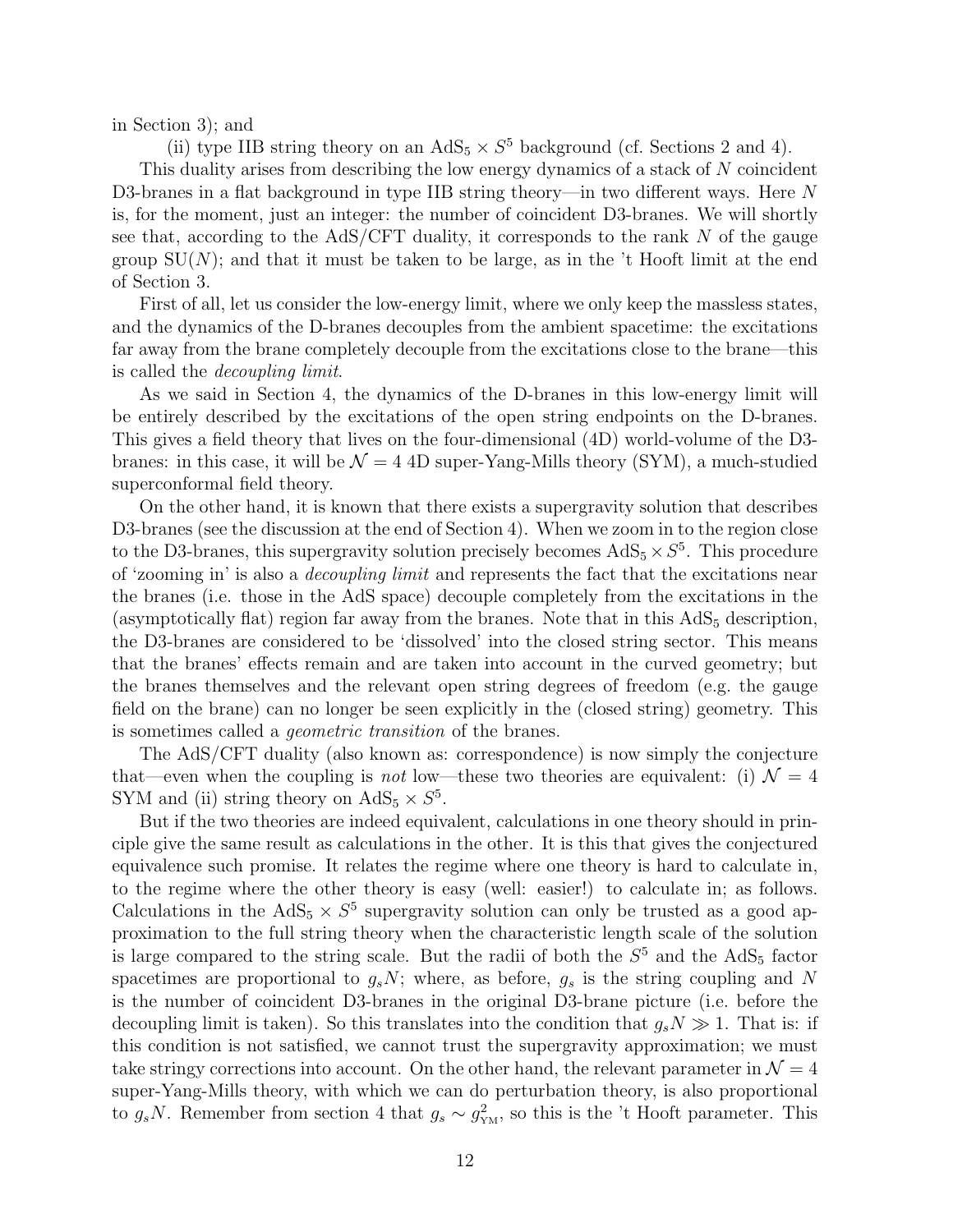means that we can only trust perturbation theory calculations when  $g_sN \ll 1$ , i.e. of weak 't Hooft coupling; otherwise non-perturbative effects become important.

Here, as an important aside, we should also mention another restriction on the number N. It is important for the above discussion that  $N$  is large—in fact, strictly speaking, the correspondence as described above is only valid in the limit  $N \to \infty$  (cf. the discussion of the 't Hooft limit in gauge theories at the end of Section 3). In principle, one can calculate 1/N corrections to the correspondence described above: for example, these correspond to quantum corrections in the AdS<sub>5</sub> geometry, which only in the  $N \to \infty$  limit is captured by classical supergravity. Thus, we emphasize the (somewhat subtle) difference in the bulk between *stringy* corrections, which are *classical* corrections due to the fact that a string has finite size (as opposed to pure gravity where the graviton is a point particle of zero size) and are suppressed if  $q_s N \gg 1$ ; and quantum corrections, which are due to the quantum nature of string theory and are suppressed if  $N \gg 1$ .

We see that the regime where we can trust the perturbation calculations in the field theory  $(g_s N \ll 1)$  and where we can trust the AdS<sub>5</sub> supergravity solution  $(g_s N \gg 1)$ do not overlap. This is good news. For by studying a supergravity solution, we can gain insight into the very difficult non-perturbative physics of strongly coupled  $\mathcal{N} = 4$ SYM. Conversely, perturbative calculations in this theory can—once 'translated' to the string theory on the  $AdS_5 \times S^5$  background—give us results going beyond the supergravity approximation.

This complementarity of regimes where we can reliably perform calculations makes the AdS/CFT correspondence an extremely powerful tool. But it also means it is very difficult to actually prove the correspondence, by performing calculations in both descriptions at a fixed coupling and comparing them.

To close this heuristic introduction of AdS/CFT, let us mention a few interesting entries in the AdS/CFT correspondence's 'dictionary', i.e. its mapping between the theories: specifically for the above example of  $AdS_5 \times S^5$  and  $\mathcal{N} = 4$  SYM. First of all, one can see that the spacetime symmetries of the gravity solution correspond to symmetries in the field theory. The spacetime symmetry transformations of  $AdS<sub>5</sub>$  correspond to the conformal symmetry transformations of the dual field theory. Indeed, as mentioned in Section 2, the symmetry group of  $AdS_5$  is  $SO(2, 4)$  (which is the symmetry group of the quadric  $(2)$ ). But  $SO(2, 4)$  is also the conformal group in four dimensions: in the language of Section 3, this is the extension of the Poincaré group with the two additional generators  $D$  and  $K_{\mu}$ ; (cf. (11)-(12) and (16)-(17)). On the other hand, the SO(6) symmetry generators of  $S<sup>5</sup>$  correspond to the R-symmetry (see Section 3) transformations of the field theory (see e.g. Maldacena (1998), and Aharony et al. (2000), Section 3).

A second example is the correspondence of the radial coordinate r in  $AdS_5$  (introduced in (8)), which corresponds to a coarse-graining parameter of the renormalization group (RG) flow in the field theory, in the sense that moving along this coordinate further away from the boundary is like going to longer wavelengths and thus smaller energies in the field theory (see e.g. de Boer, Verlinde, Verlinde (2000)).

Finally, we note that the *n*-point correlation functions of the CFT (again, see the discussion in Section 3) can be calculated by a very explicit procedure in the AdS spacetime by a method of connecting the points in the correlation function in the AdS spacetime by bulk-to-boundary propagators (see e.g. Witten (1998a), Section 2)). We will also touch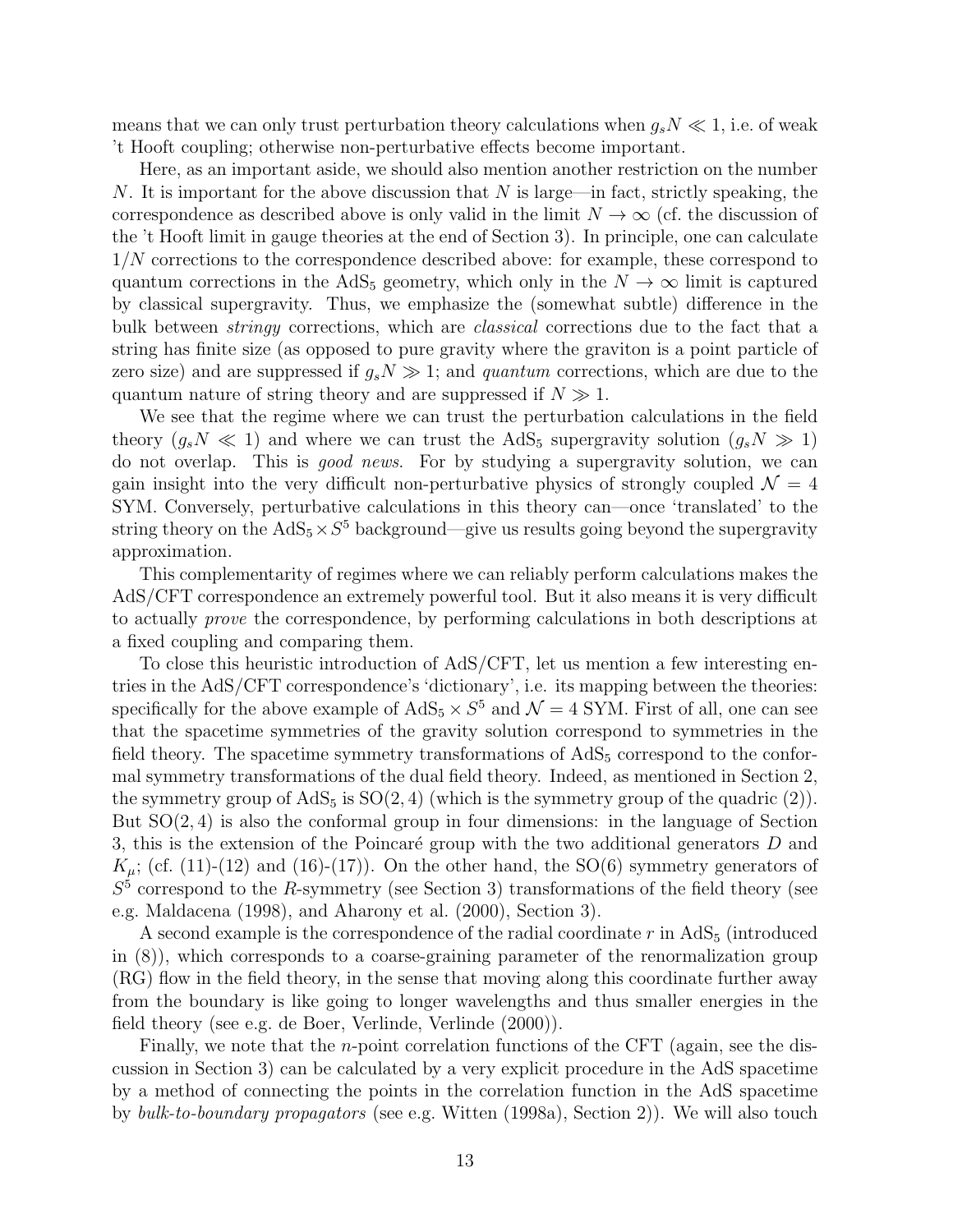on this point in Section 6 when we discuss the precise construction of the dictionary and how to calculate correlation functions holographically.

# 6 Development

In the previous Section we presented the AdS/CFT correspondence in the heuristic way that goes back to the work of Maldacena (1998). The correspondence as presented in Section 5 is valid only when the metric is exactly AdS as in (8) or is very close to it, and the additional curvature of the geometry produced by the fields can be neglected. In this Section, we describe progress in the search for a more general and more rigorous formulation of the AdS/CFT correspondence. Such a formulation will have to specify, at the very least:

1) What are the physical quantities that characterize both sides of the duality?

2) How are these quantities related to each other by the duality?

These questions will be the focus of Section 6.1. Then in Section 6.2, we will focus on whether a natural requirement for a theory of gravity, viz. background-independence, is satisfied.

### 6.1 AdS/CFT in more detail

We take a theory to be given by a state-space, equipped with various structures, especially a set of quantities<sup>13</sup> and a dynamics; and we take a duality to be a bijective structurepreserving mapping between theories thus understood. This will be made more precise in Section 10.1. But we can already apply these construals to AdS/CFT: beginning on the gravity or bulk side, and then considering the CFT/boundary theory. We will also first consider the vacuum case, i.e. pure gravity (Section 6.1.1 and 6.1.2); and then consider how the correspondence can incorporate matter fields (Section 6.1.3).

#### 6.1.1 The bulk theory

The states in the bulk are the states in a specific theory of quantum gravity: they consist of the configurations of the metric and matter fields that are compatible with the equations of motion. The quantities are the operators that are invariant under the symmetries. Usually, these are calculated perturbatively; e.g., by quantising the fluctuations about a pure AdS<sub>5</sub> solution.

Let us first discuss the equations of motion and then get back to the operators. The low-energy approximation to the bulk equations of motion is given by Einstein's equations with a negative cosmological constant. As we will see shortly, the leading order in the low-energy approximation is enough to write down the most basic quantities.

So we need to solve Einstein's equations with a negative cosmological constant. This will give us the states. However, we are looking for general states, therefore the metric has to be much more general than (8).

<sup>13</sup>Our word 'quantities' denotes what, in the physics literature, especially in quantum mechanics, are often called 'observables'. We follow John Bell (1990) in regarding the latter as a 'bad word'.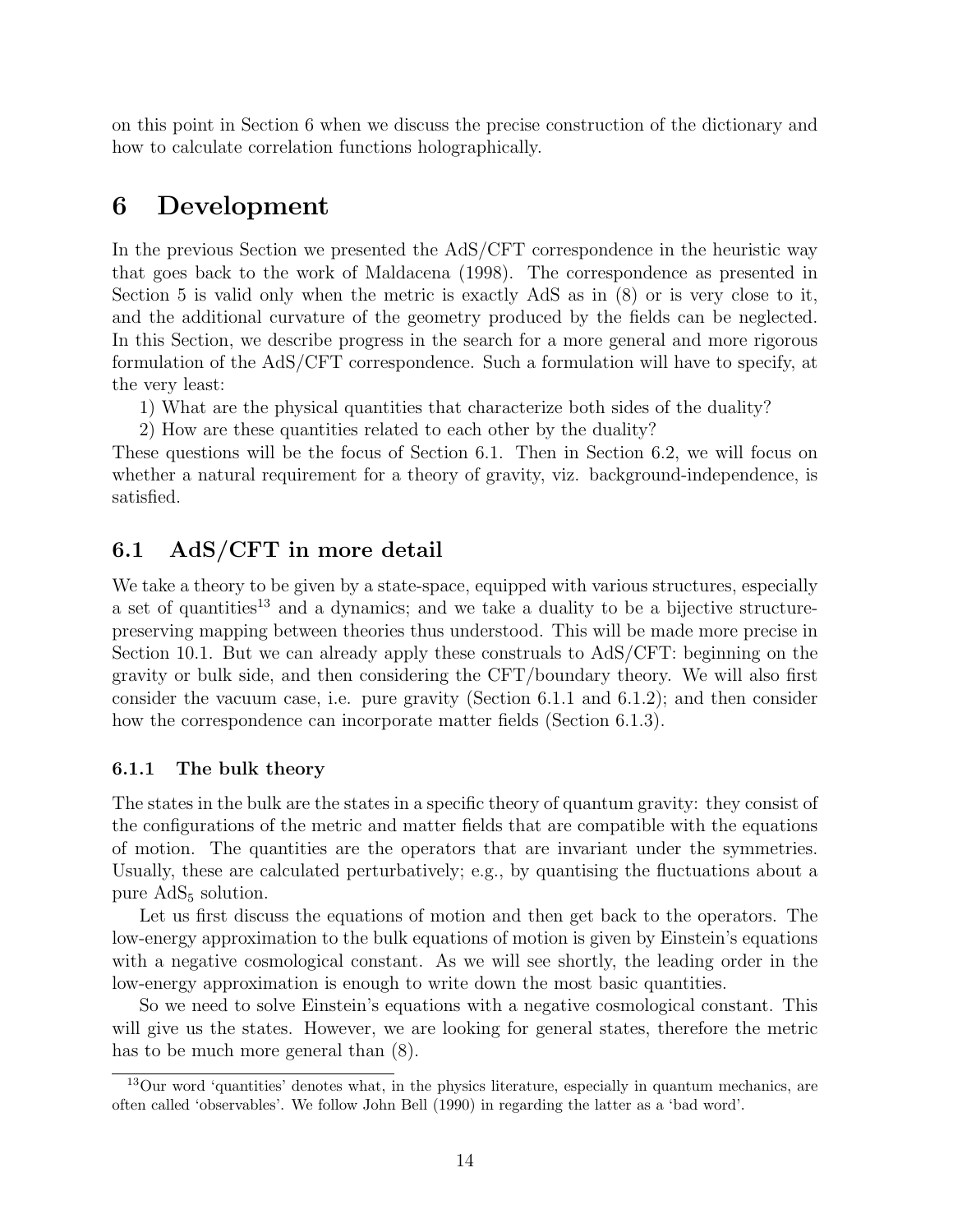It was shown by Fefferman and Graham (1985) that, for any space that satisfies Einstein's equations with a negative cosmological constant, and given a conformal metric at infinity, the line element can be written in the following form:

$$
ds^{2} = G_{\mu\nu} dx^{\mu} dx^{\mu} = \frac{\ell^{2}}{r^{2}} \left( dr^{2} + g_{ij}(r, x) dx^{i} dx^{j} \right),
$$
 (22)

where  $g_{ij}(r, x)$  is now an arbitrary function of the radial coordinate r. The remaining coordinates  $x^i$   $(i = 1, ..., d := D - 1)$  parametrise the boundary, which is of dimension d and, as in AdS, located at  $r \to 0$ . The conformal metric at the boundary is  $q_{(0)ij}(x) :=$  $g_{ij}(0, x)$ .

Solving Einstein's equations now amounts to finding  $g_{ij}(r, x)$  given some initial data. As explained in Section 2, because of the presence of the timelike boundary, choosing a spatial Cauchy surface at some initial time would not completely specify our problem. Instead, we have to provide boundary conditions. Thus it is best to specify the metric  $g_{(0)ij}$ at the conformal boundary. Because Einstein's equations are second order, we also need to provide a second boundary condition for the metric. This is done as follows. Fefferman and Graham (1985) showed that  $g_{ij}(r, x)$  has a regular expansion in a neighbourhood of  $r=0$ :

$$
g_{ij}(r,x) = g_{(0)ij}(x) + r g_{(1)ij}(x) + r^2 g_{(2)ij}(x) + \cdots,
$$
\n(23)

One substitutes this into Einstein's equations and solves them with the given boundary data. We summarize the main results here (de Haro et al. (2001: Section 2)), in the absence of matter fields, i.e. pure gravity:

- The coefficients in the above expansion, apart from  $g_{(0)}(x)$  and  $g_{(d)}(x)$  (the coefficients of the terms with powers  $r^0$  and  $r^d$ , respectively, where  $d = D - 1$ , are all determined algebraically from Einstein's equations. They are given by covariant expressions involving  $g_{(0)}$  and  $g_{(d)}$  and their derivatives.
- The coefficients  $g_{(0)}(x)$  and  $g_{(d)}(x)$  are not determined by Einstein's equations (only the trace and divergence of  $g_{(d)}$  are determined): they are initial data.
- We recover pure AdS (Lorentzian or Euclidean) when  $g_{(0)ij}(x)$  is chosen to be flat (i.e. a flat Minkowski or Euclidean metric). In that case all higher coefficients in the series (23) vanish and we are left with (8).
- The case including matter fields (scalars, gauge fields, etc.) can be treated similarly; for details, cf. Section 6.1.3.

Notice that  $g_{(0)}$  and  $g_{(d)}$  are, a priori, arbitrary and unrelated. However, for a specific solution the requirement of regularity of the solution in the deep interior can provide a relation between the two, which is in general non-algebraic.<sup>14</sup> For the sake of calculating quantities, however, it is not necessary to be able to state this relationship explicitly: it is sufficient to assume its existence.

<sup>&</sup>lt;sup>14</sup>This holds for Euclidean signature. For the corresponding statement when the signature is Lorentzian, see Skenderis et al. (2009: Section 3).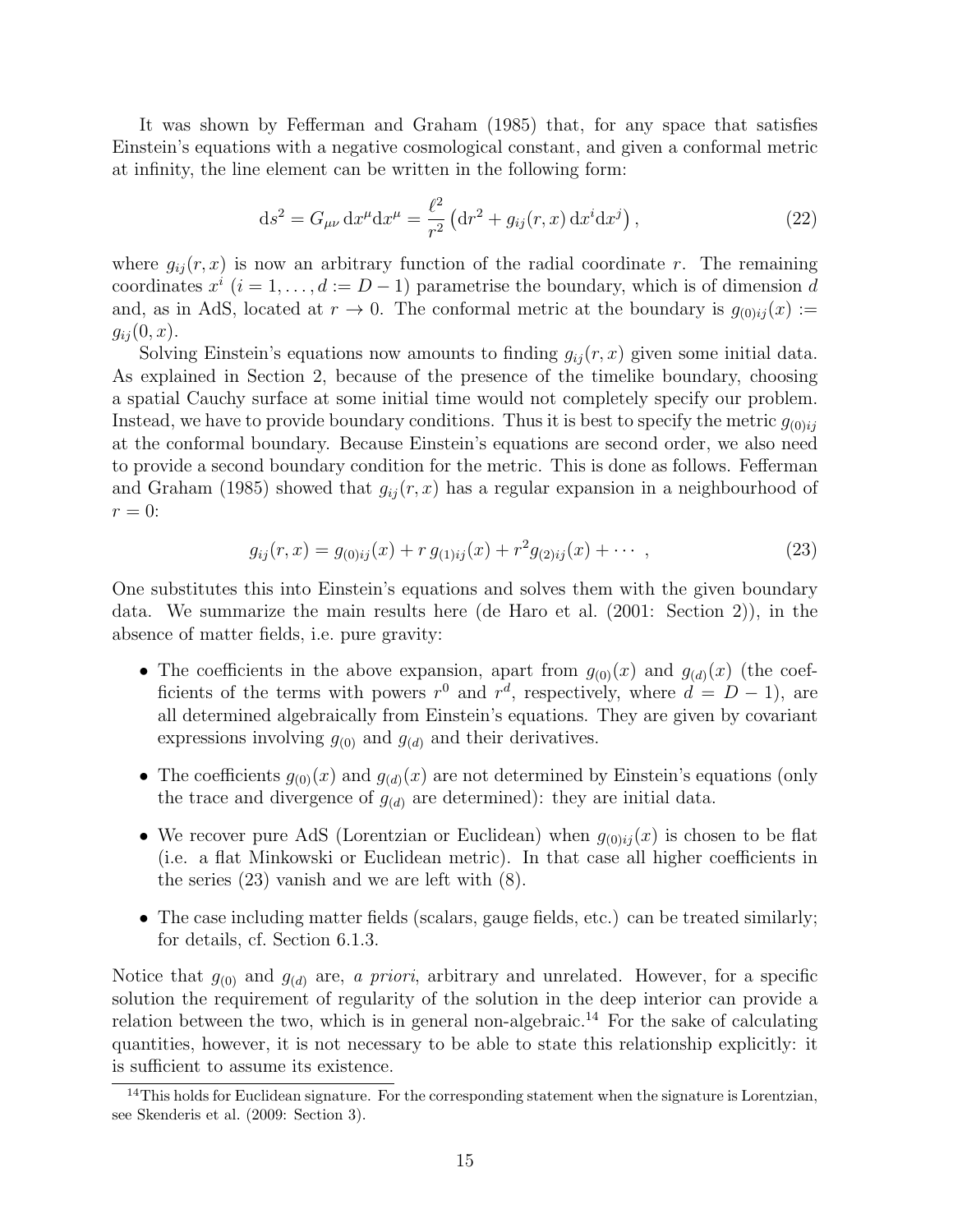Having given a systematic solution of Einstein's equations that takes into account the Cauchy data, we now have to construct the quantities. The basic quantity in a quantum theory of gravity is the path integral evaluated as a function of the boundary conditions. That is, in Euclidean signature, with  $G$  as in  $(22)$ :

$$
Z_{\text{string}}[g_{(0)}] := \int_{g_{ij}(0,x) \equiv g_{(0)ij}(x)} \mathcal{D}G_{\mu\nu} \exp(-S[G]) . \tag{24}
$$

In the absence of matter fields, this is in fact the basic quantity. All other quantities can be obtained by functional differentiation with respect to the (arbitrary) metric,  $q_{(0)ij}(x)$ .

In the leading semi-classical approximation (i.e. large  $N$  and large 't Hooft coupling), the above is approximated by the (on-shell) supergravity action:

$$
Z_{\text{string}}[g_{(0)}] \simeq e^{-S_{\text{class}}[g_{(0)}]} \tag{25}
$$

The Hilbert space structure of AdS/CFT is not known beyond various limits and special cases. But if one is willing to enter a non-rigorous discussion, then a good case can be made that: (i) the two theories can be cast in the language of states, quantities and dynamics; and (ii) when this is done, they are duals in the sense of Section 10.1 (especially comment (1)). We make this case in Section 4.2 of de Haro et al. (2015). Here we just emphasise that the main conceptual point, as regards (i), is that the gravity partition function ((24) for pure gravity, and (33) below with matter fields) does not—and should not!—give correlation functions of bulk operators. It gives *boundary* correlation functions (of canonical momenta). Accordingly, the evidence in favour of (ii) is largely a matter of a detailed match (in symmetries; and in quantum corrections to the dynamics as given by a functional integral) between two Hilbert spaces, equipped with operators, both associated with the *boundary*.

#### 6.1.2 The boundary theory and the bulk-boundary relation

Let us now motivate how the bulk geometry is related to the CFT quantities so that we can set up the bulk-to-boundary dictionary. The bulk diffeomorphisms that preserve the form of the line element (22) modify  $g_{(0)ij}(x)$  only by a conformal factor. Thus, the relevant bulk diffeomorphisms are those that induce conformal transformations of the metric on the boundary. Since the conformal group is also the symmetry group of the CFT, it is natural to identify the boundary metric, defined up to conformal transformations, with the classical background metric in the CFT, which is also defined only up to such transformations. Thus, the correspondence relates  $g_{(0)ij}(x)$ , up to a conformal factor, with the background metric in the CFT, and the latter need not be flat. We will now use this to set up the AdS/CFT correspondence.

The AdS/CFT correspondence, in the formulation proposed by Witten (1998a) (see also Gubser et al. (1998)), declares equation (24) to be equal to the generating functional  $Z_{\text{CFT}}[g_{(0)}]$  for (dis-)connected correlation functions, whose logarithm gives (minus) the generating functional for connected correlation functions in the CFT:

$$
W_{\text{CFT}}[g_{(0)}] := -\log Z_{\text{CFT}}[g_{(0)}] \tag{26}
$$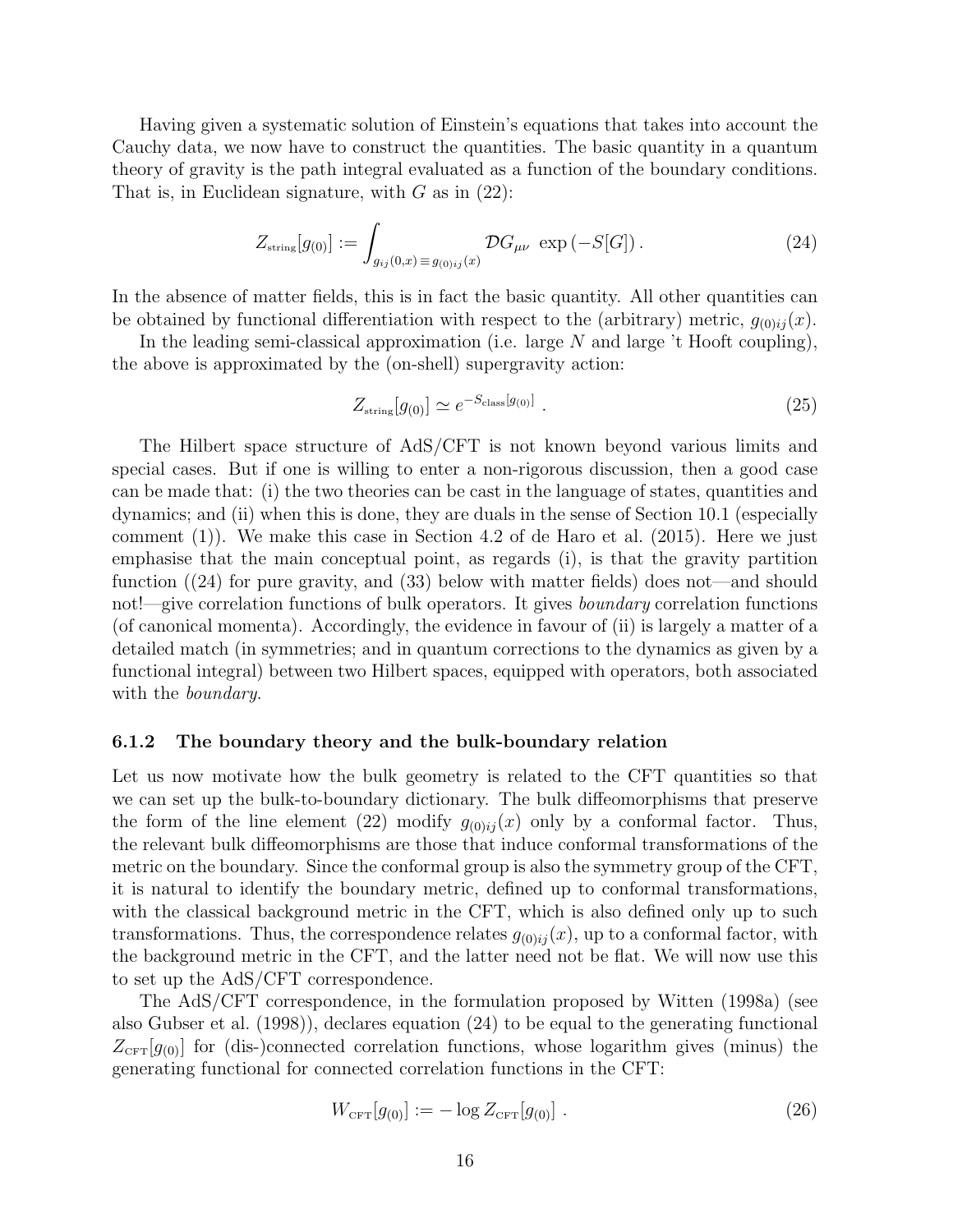$Z_{\text{CFT}}|g_{(0)}|$  is the partition function of the theory, defined on an arbitrary background metric  $g_{(0)}$ . Thus, AdS/CFT is the statement:

$$
Z_{\text{string}}[g_{(0)}] \equiv Z_{\text{CFT}}[g_{(0)}] \ . \tag{27}
$$

This identification is natural because on both sides of the correspondence, and to the order to which the approximation is valid, this is the unique scalar quantity satisfying all the symmetries and depending on  $g_{(0)}$ , and nothing else. It also makes sense because, as discussed in section 6.1.1,  $g_{(0)}$  is the asymptotic value of the bulk metric (22) on the bulk side as well as the classical background metric in the CFT, with their symmetry groups identified (as discussed at the end of Section 5).

In the semi-classical limit, the left-hand side of (27) is approximated by the semiclassical action (25). So using (26) we have the semi-classical correspondence:

$$
S_{\text{class}}[g_{(0)}] \simeq W_{\text{CFT}}[g_{(0)}]. \tag{28}
$$

In practice one wants to calculate, not only the generating functional for connected correlation functions (28), but also the correlation functions themselves. As in any quantum field theory, the first functional derivative gives the expectation value of the stress-energy tensor,  $\langle T_{ij}(x)\rangle_{\text{CFT}}$ , in the CFT with metric  $g_{(0)}(x)$ :

$$
\langle T_{ij}(x) \rangle_{\text{CFT}} = \frac{2}{\sqrt{g_{(0)}}} \frac{\delta W_{\text{CFT}}[g_{(0)}]}{\delta g_{(0)}^{ij}} . \tag{29}
$$

This is related, through (28), to the variation of the bulk quantum effective action with respect to the asymptotic value of the metric, which is the (properly renormalized) gravitational quasi-local Brown-York stress-energy tensor  $\Pi_{ij}$  (Brown et al. (1993)) defined at the conformal boundary. Roughly speaking, the Brown-York stress-energy tensor describes the flux of gravitational energy and momentum at infinity. Using (23) it can be shown that it is given by the coefficient  $g_{(d)}(x)$ , up to known local terms (de Haro et al. (2001: Section 3)):

$$
\Pi_{ij}(x) = \frac{2}{\sqrt{g_{(0)}}} \frac{\delta S_{\text{class}}[g_{(0)}]}{\delta g_{(0)}^{ij}(x)} = \frac{\alpha \ell}{16\pi G_N} g_{(d)ij}(x) + (\text{local terms}), \qquad (30)
$$

where  $\alpha$  is a dimensionless numerical constant, and the local terms involve powers of the curvature. The semi-classical bulk-boundary correspondence for the one-point function is thus:

$$
\Pi_{ij}(x) \equiv \langle T_{ij}(x) \rangle_{\text{CFT}} . \tag{31}
$$

For any given solution of Einstein's equations, both quantities are basically given by  $g_{(d)}$ , which is easily computed from the near-boundary expansion (23).

We mentioned, in the second bullet point after  $(23)$ , that  $g_{(d)}$  is the second coefficient that Einstein's equations leave undetermined. The bulk-to-boundary correspondence thus gives two alternative interpretations for  $g_{(d)}$  (Balasubramanian et al. (1999: Section 1)): (i) as the Brown-York stress-energy tensor associated with the boundary, in the bulk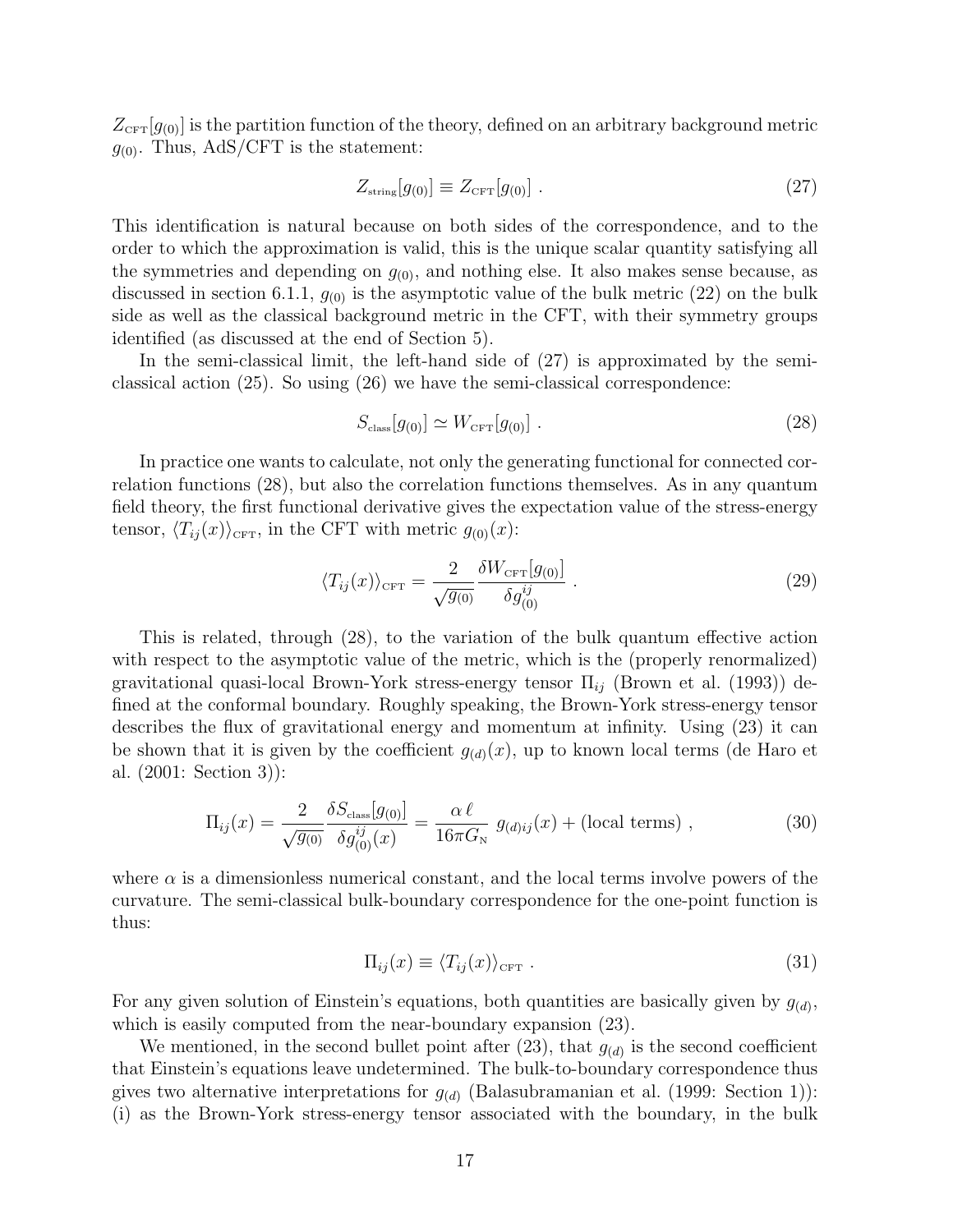theory as in (30); (ii) as the 1-point function of the stress-energy tensor in the CFT, through the correspondence (31).

Correlation functions of the boundary stress-energy tensor  $\langle T_{ij}(x_1) T_{kl}(x_2) \cdots \rangle$  can be obtained by taking further functional derivatives in  $(30)$ .<sup>15</sup> From it, the CFT correlation functions can be obtained using (31).

#### 6.1.3 Matter fields

The situation for matter fields is similar. We first consider a scalar field  $\phi$ . Similarly to the bulk metric (cf. the discussion of (23) in Section 6.1.1), one solves the equation of motion perturbatively in the distance  $r$  to the boundary:

$$
\phi(r,x) = r^{\Delta_-}\phi_{(0)}(x) + r^{\Delta_-+1}\phi_{(1)}(x) + \ldots + r^{\Delta_+}\phi_{(2\Delta_+-d)}(x) + \ldots \,, \tag{32}
$$

where  $\Delta_{\pm} = \frac{d}{2} \pm \sqrt{\frac{d^2}{4} + m^2 \ell^2}$  and m is the mass of the field. Plugging this into the equations of motion, one finds that all the coefficients  $\phi_{(1)}(x)$ ,  $\phi_{(2)}(x)$ , etc., are determined algebraically in terms of the two coefficients  $\phi_{(0)}(x)$  and  $\phi_{(2\Delta_+-d)}(x)$ . But these are themselves not determined by the equations: they correspond to boundary conditions.

As in the case of pure gravity, the first coefficient in the expansion,  $\phi_{(0)}$ , corresponds to a fixed source that couples to a gauge invariant operator  $\mathcal{O}_{\Delta_+}(x)$  of dimension  $\Delta_+$ . The second coefficient,  $\phi_{(2\Delta_+-d)}$ , then corresponds to the expectation value of that operator  $\langle \mathcal{O}_{\Delta_+}(x) \rangle$  for which  $\phi_{(0)}$  is a source in the path integral. This can be calculated from the bulk as follows. Take the analogue of  $(24)$  for the scalar field<sup>16</sup>,

$$
Z_{\text{string}}[\phi_{(0)}] = \int_{\phi(0,x) = \phi_{(0)}(x)} \mathcal{D}\phi \, \exp\left(-S[\phi]\right) \simeq \exp\left(-S_{\text{class}}[\phi_{(0)}]\right). \tag{33}
$$

The AdS/CFT correspondence now declares (cf. (27)) that this is equal to the generating functional in the CFT:

$$
Z_{\text{CFT}}[\phi_{(0)}] = \langle \exp\left(-\int d^d x \; \phi_{(0)}(x) \, \mathcal{O}_{\Delta_+}(x)\right) \rangle =: \exp\left(-W_{\text{CFT}}[\phi_{(0)}]\right) \tag{34}
$$

The expectation value is then calculated by functional differentiation as usual, and it can be shown (using the bulk calculation: i.e. (32) and (33)) that the result is indeed  $\phi_{(2\Delta_{+}-d)}$ :

$$
\langle \mathcal{O}_{\Delta_+}(x) \rangle_{\phi_{(0)}} = -\frac{\delta W[\phi_{(0)}]}{\delta \phi_{(0)}(x)} = (2\Delta_+ - d) \phi_{(2\Delta_+ - d)}(x) . \tag{35}
$$

This formalism can be generalised to other kinds of matter fields than a scalar field  $\phi$ . The coupled gravity-matter system, including the back-reaction, can also be treated in the same way (de Haro et al. (2001: Section 5)).

<sup>&</sup>lt;sup>15</sup>For higher correlation functions, higher-curvature corrections may contribute terms of the same order in (24) and thus have to be taken into account in the effective action.

<sup>&</sup>lt;sup>16</sup>Here, we are for simplicity taking the metric to be fixed and suppressing it in the notation; also, the final approximate equation is the analogue of (25).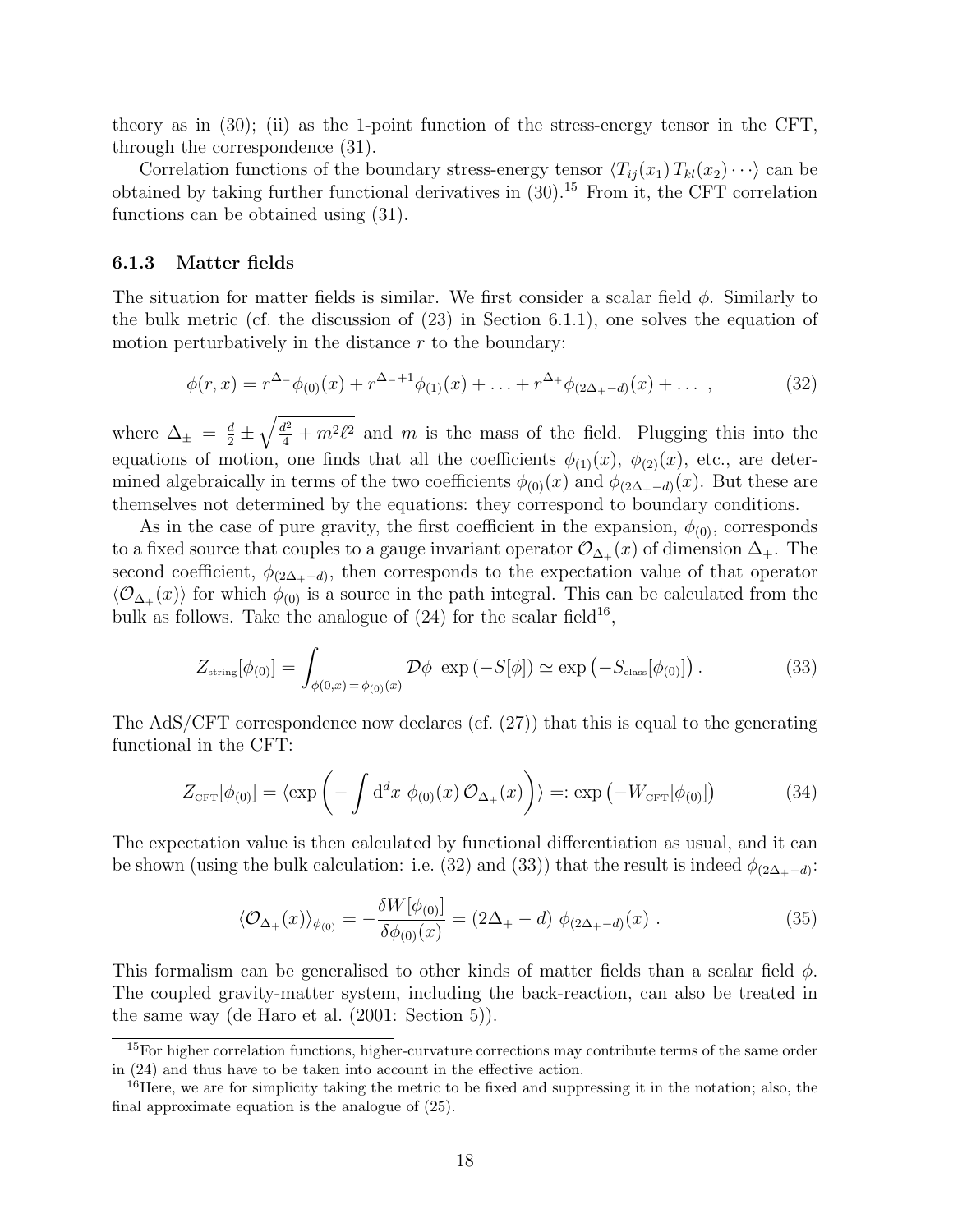#### 6.2 Background-independence

In the previous subsection we concentrated on the most general form of the AdS/CFT dictionary rather than concrete examples. With this dictionary in hand, we can now discuss the extent to which we have a good theory of quantum gravity. Are the basic quantities,  $Z_{\text{string}}[g_{(0)}]$  and its derivatives (or, if we include matter fields,  $Z_{\text{string}}[g_{(0)}, \phi_{(0)}]$ ), the kinds of quantities we expect from a theory of quantum gravity? In particular, the quantities must be invariant under the symmetries of the theory. For a theory of gravity, this is often taken to be the important requirement that the theory be 'backgroundindependent'. In this Section we will concentrate on this question.

As pointed out in Belot (2011), background-independence is not a precise notion with a fixed meaning. "[S] peaking very roughly and intuitively, a theory is backgroundindependent if and only if its most perspicuous formulation is generally covariant" (Belot (2011)). Intuitively speaking, this notion contains two aspects (see also Giulini (2006)): 1) general covariance; 2) absence of 'absolute structures', i.e. structures that are themselves not subject to the equations of motion.

More precisely, we maintain, following de Haro (2015: Section 2.3), that backgroundindependence should be cashed out as the following two requirements: $^{17}$ 

- (i) There is a generally covariant formulation of the dynamical laws of the theory that does not refer to any background metric (or background fields). 'Dynamical laws' is here understood as in Section 6.1, i.e. in terms of an action and a corresponding path integral measure (alternatively, a set of classical equations of motion with systematic quantum corrections); and 'background' refers to fields whose values are not determined by corresponding equations of motion.
- (ii) The states and the quantities are invariant (or covariant, where appropriate) under diffeomorphisms, and also do not refer to any background metric.

The first condition corresponds to the general conception of background-independence as in the works quoted above. The second condition is novel, since those works focus on the equations of motion without defining the physical 'quantities' of interest. As we will see, gauge/gravity dualities give insight into what those quantities in a theory of quantum gravity may be.

We now proceed to argue that in fact both these conditions are satisfied.<sup>18</sup>

The first condition, (i), is automatically satisfied because the semi-classical limit of the bulk theory is general relativity (with a negative cosmological constant, and specific matter fields) with a systematic series of quantum corrections: all of which are generally covariant and contain no background fields.

As to the second condition, (ii), there are two kinds of possible threats:

- (a) dependence of either the states or the quantities on a choice of background metric;
- (b) failure of covariance of the states and the quantities.

<sup>&</sup>lt;sup>17</sup>Belot (2011) makes background-independence dependent upon an *interpretation* of a theory. Our notion is closer to that of Pooley (2015), but also differs from his, in that we consider quantum theories.

<sup>&</sup>lt;sup>18</sup>The ensuing discussion summarises de Haro  $(2015, \text{ section } 2.3)$ .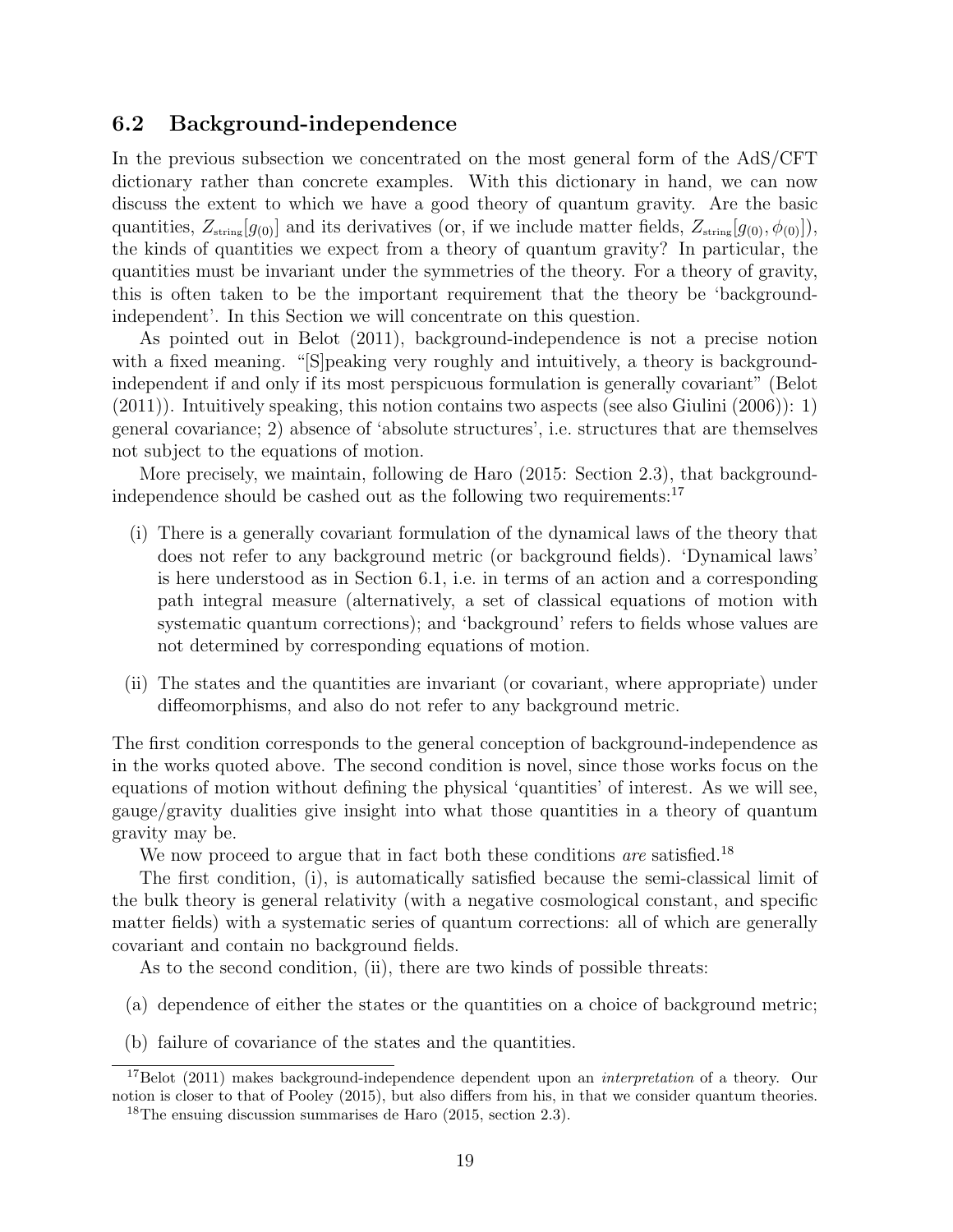As for (a): naïvely, there seems to be an explicit dependence in both the states and the quantities (24) on the boundary condition for the metric,  $g_{(0)i}(x)$ . As we saw, the coefficients of the solution (23), including  $g_{(d)}$ , depend on  $g_{(0)}$ . Dependence on a boundary condition, however, is not a breach of background-independence: the laws must be invariant (or covariant, where appropriate) under the symmetries of a theory, but the boundary conditions need not be: applying a diffeomorphism to the boundary condition gives us, in general, a new solution. So one naturally expects that physical quantities will depend on a choice of  $g_{(0)}$ . In fact, any theory whose laws are given by differential equations will require initial or boundary conditions. One could speak here of a *spontaneous* breaking of the symmetry, in the sense of dependence of the quantities on a particular choice of solution. It is, however, important to realise that this boundary condition is *arbitrary*. The boundary conditions thus determine the parameter space of the theory. Thus, point (a) is not a threat to background-independence. This conclusion is unmodified by the addition of matter fields in (33), for these are covariant as well.

The second threat, (b), is more subtle. It amounts to the question whether the states and the quantities are properly invariant (covariant) under the diffeomorphism symmetries of the theory. Given that the boundary conditions (in particular:  $g_{(0)i}(x)$ ) are the only parts of the metric that the states and quantities depend on (as per our answer to (a)), this reduces to the question whether the states and the quantities are properly invariant (covariant) under conformal transformations at infinity. In other words, the question is whether the conformal symmetry is respected. By construction, this must be so away from the boundary. The path integral (24) is invariant under conformal transformations; but only up to divergences coming from the infinite volume of the spacetime (Henningson et al. (1998: Section 2)). This divergence needs to be regularized and renormalized. Now it so happens that, for even d, there is no renormalization scheme that preserves all of the bulk diffeomorphisms. This anomaly cannot be removed.<sup>19</sup> For odd d, on the other hand, there is no anomaly. The anomaly for even d is precisely matched by the anomaly of the CFT when coupled to a curved background  $g_{(0)ij}(x)$ . The stress-energy tensor, rather than transforming as a tensor, picks up an anomalous term<sup>20</sup>. This is explicitly seen by taking the trace of equations  $(30)-(31)$ ; the trace of the right-hand side of  $(30)$  is known and turns out to compute this conformal anomaly. However, this anomaly does not lead to any inconsistencies of the theory. Also, since the anomaly only depends on  $g_{(0)ij}(x)$ , this is not a threat to background-independence; for, as we saw in the case of (a), it is only covariance with respect to the bulk metric—and not the boundary metric—that is needed.

In conclusion: although for even d the observables depend on the choice of conformal class and so are not diffeomorphism-invariant because of the anomaly; this anomaly has to do with the transformation properties of the metric at infinity, which is fixed (by boundary conditions) and not dynamical. But there is no reason of principle why the observables should be invariant under these transformations at the quantum level, since the boundary value of the metric is not being integrated over in the path integral. Thus the theory is

<sup>19</sup>On pain of getting a stress-energy tensor that is not conserved, and so breaking a different part of the symmetry algebra: see Deser et al. (1993).

 $^{20}$ For the general expression, see de Haro et al. (2001: Section 4). The two-dimensional transformation law is also in Balasubramanian et al. (1999: Section 3.1).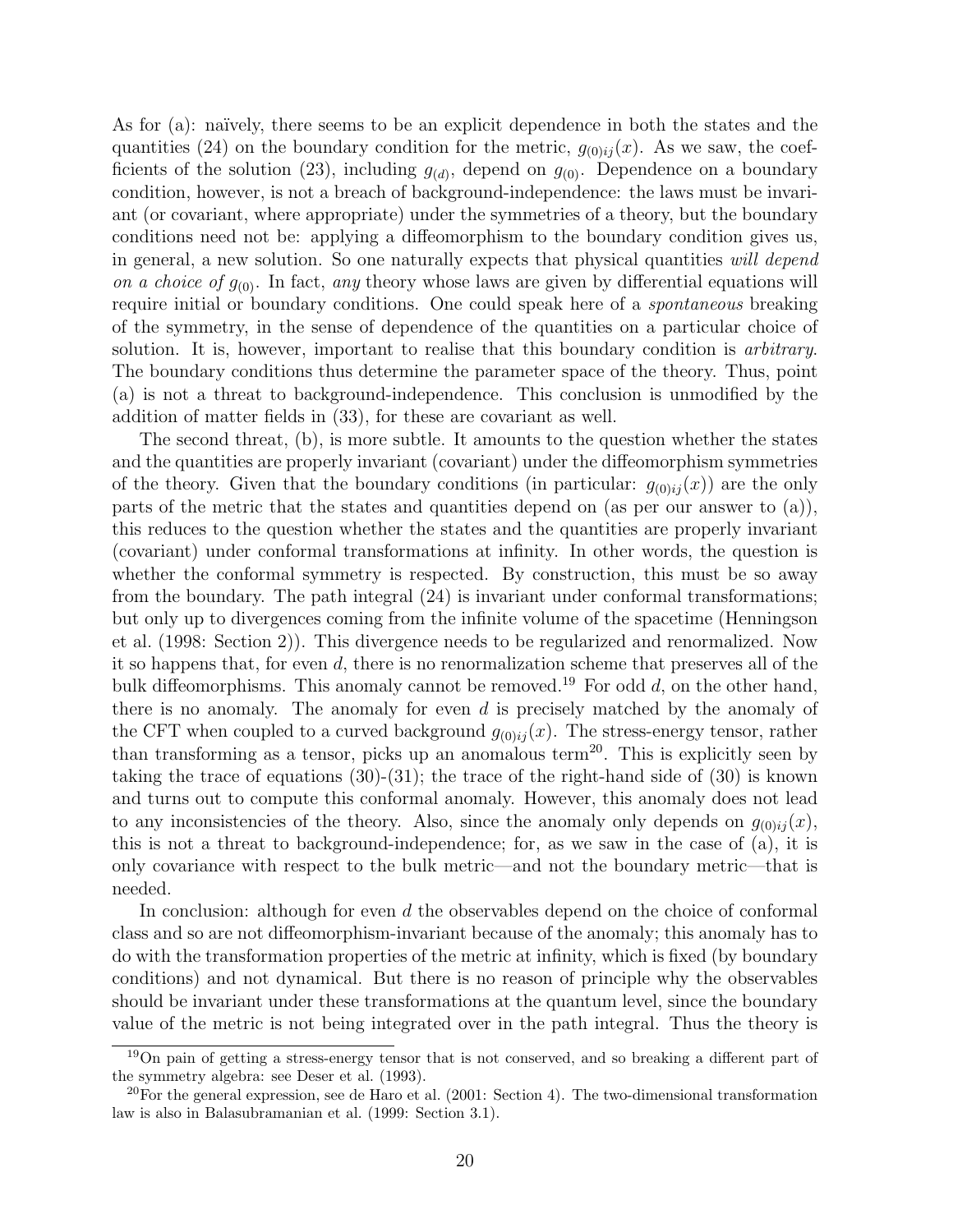also background-dependent in sense (ii).

An interesting further lesson from (b) is that the claim (dating from Kretschmann (1917) and often seen in the literature about background-independence) that covariance is 'cheap', i.e. that it is easily realised in any theory if only the right variables are chosen, is false. In classical theories with boundaries, as well as in CFT's, there is an anomaly that breaks diffeomorphism invariance and cannot be removed. Thus, we learn from gauge/gravity dualities a general lesson for background-independence: namely, that it is essential to: (i) consider not only equations of motion, but also quantities; (ii) one must specify the relevant class of diffeomorphisms.

### 7 Holography: More General Examples

As we saw in Section 5, the AdS/CFT correspondence between  $\mathcal{N} = 4$  superconformal Yang-Mills and string theory on  $AdS_5 \times S^5$  is obtained by a careful study of the dynamics of D3-branes in the appropriate limits. More generally: analysing brane dynamics can provide very strong evidence for particular instances of the AdS/CFT correspondence, where the field theory and dual supergravity theory can both be exactly identified. For example, another well-studied duality is that arising from a configuration of D1 and D5-branes, where the D1-branes are coincident with (one direction of) the D5-branes. The corresponding CFT lives on this  $(1+1)$ -dimensional D1-D5 intersection and is called the D1-D5 CFT; the relevant supergravity solution is  $AdS_3 \times S^3 \times X^4$ , where  $X^4$  is some compact four-dimensional manifold that the D5-branes are wrapped around (see Maldacena (1998)). We will return to the D1-D5 system again in Section 9, when we discuss the three-charge D1-D5-P black hole and its dual CFT description.

One can investigate the AdS/CFT correspondence further than these brane-motivated instances. For many practical purposes, it is not really necessary to know the entire content of the dual field theory, but only specific sectors and properties of it. We take this up in Section 7.1 and Section 7.2.

### 7.1 'Bottom-up' and 'top-down' approaches to condensed matter and QCD

One area where the AdS/CFT correspondence is illuminating, even though we do not fully know the dual field theory, is in studies of strongly coupled CFTs that are motivated by condensed matter systems or quantum chromodynamics (QCD).

Certain systems in condensed matter are suspected to be strongly coupled in nature, making their study very difficult using conventional field theory approaches. AdS/CFT provides a way of studying such strongly coupled phenomena. For example, certain hightemperature superconductors are expected to be described by a strongly coupled field theory. Typically, it is not really possible to construct an exact brane-motivated duality for the field theory of a given condensed matter system. However, one can still study the qualitative behaviour of such strongly-coupled field theories, e.g. superconductivity, by using the AdS/CFT correspondence. One introduces into the bulk theory only the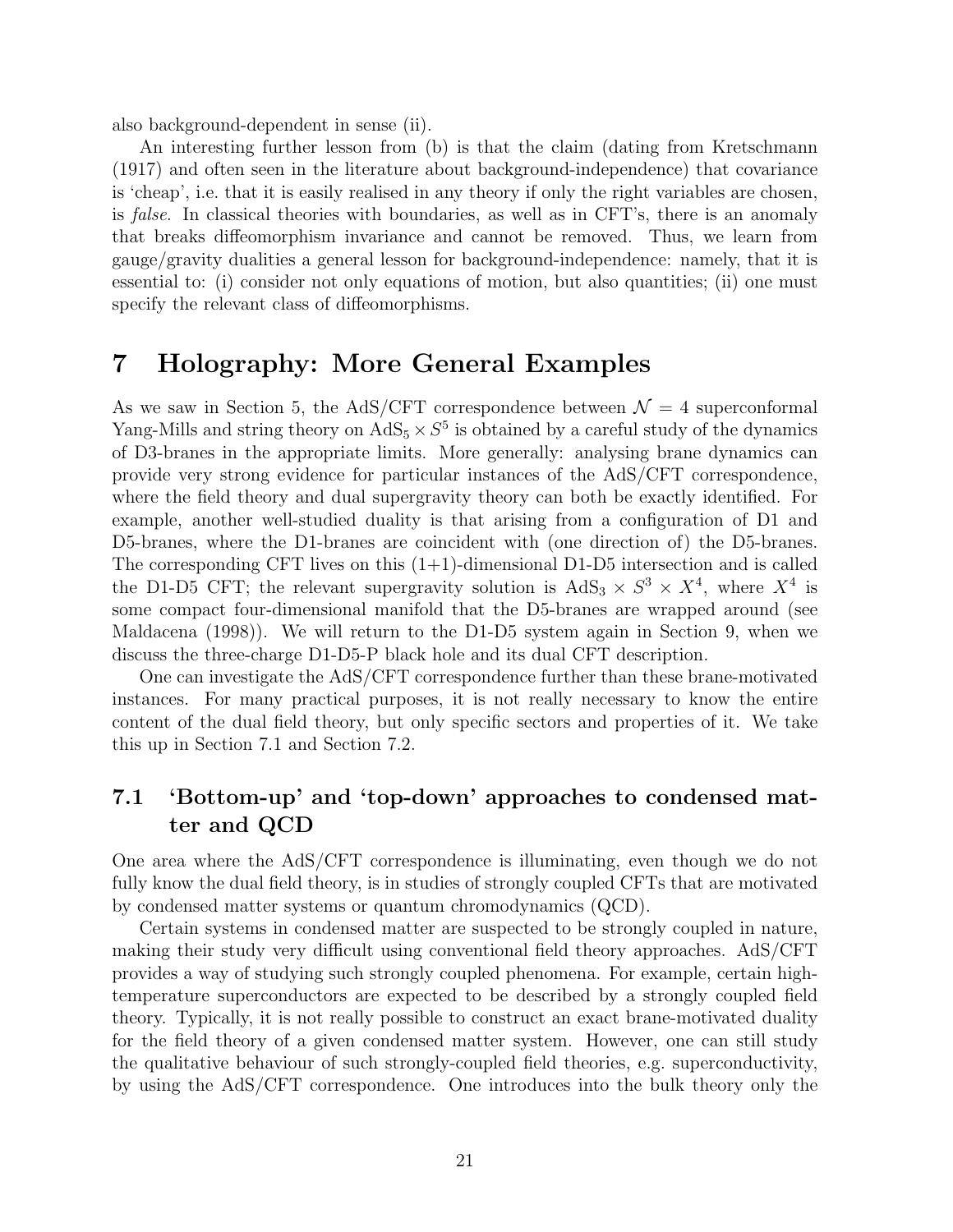ingredients which are necessary to obtain superconductivity in the field theory: for supergravity, this is simply a gauge field and a charged scalar field. One can remain agnostic about the remaining details and field content of the field theory (and of the supergravity theory) since these will typically not affect the qualitative behaviour.<sup>21</sup>

In such a holographic model of superconductivity, one can distinguish two phases depending on the temperature. For high temperatures, the dominant phase will be a  $(hairless)$  charged<sup>22</sup> black hole. The charged scalar field is simply zero everywhere in this supergravity solution—this is dual to the field theory's normal (non-superconducting) phase. Below a critical temperature, the supergravity solution that will dominate is that of a charged, "hairy" black hole. The hair of the black hole refers to the fact that the charged scalar field now has a non-trivial profile. The non-zero value of the scalar field at infinity is dual to a vacuum expectation value for a scalar field in the dual field theory the charged scalar condensate that is the order parameter for the superconducting phase. Further properties of these holographic superconducting phases can also be calculated holographically; and they match what one would expect in a superconductor. However, in these holographic superconductors, there do not seem to be any readily identifiable quasiparticles present that are responsible for the conducting properties; this is unlike the standard BCS low-coupling description of superconductivity where these quasiparticles are the Cooper pairs of electrons. Holographic superconductivity may thus provide an interesting viewpoint on the behaviour of recent experimental high-temperature superconductors, which indeed do not seem to be well-captured by the standard BCS theory.

The type of model just described is called 'bottom-up', since one simply introduces into the bulk theory the ingredients needed to study the relevant phenomenon in the field theory, even though the exact duality is not known (or needed). In contrast, studies of strongly coupled dynamics using brane-motivated dualities, which give the exact field content of the two dual theories, are called 'top-down' models.

Another example of a strongly coupled field theory where both top-down and bottomup models are used to model it is quantum chromodynamics (QCD). QCD is notoriously hard to study in the regime we are typically interested in, i.e. its confining phase where it confines quarks and gluons to nucleons such as protons and neutrons. This is because in these regimes, QCD is strongly coupled—invalidating pertubation theory approaches. Even though the exact holographic dual to QCD is not known, one can use the AdS/CFT correspondence to study certain aspects of strong coupling in theories closely related to QCD. Of course, only qualitative results can be obtained, since we cannot study the exact holographic dual of  $QCD^{23}$ ; but these already provide valuable insights into otherwise calculationally intractable phenomena. For example, confinement and the transition between confinement and de-confinement in strongly coupled gauged theories can be studied with

 $^{21}$ Holographic superconductivity was first introduced by Hartnoll, Herzog, Horowitz (2008).

 $22$ The black hole (hairy or not) must be charged in order to give the dual field theory a finite charge density.

<sup>&</sup>lt;sup>23</sup>There are a number of reasons why we are not able to study the exact holographic dual of QCD. First of all, QCD is not conformal—although holography has been extended to include some non-conformal field theories as well. An example of one of the more serious problems is that, for QCD,  $N = 3$ , while we saw that quantum corrections are only suppressed in holography if  $N \gg 1$ .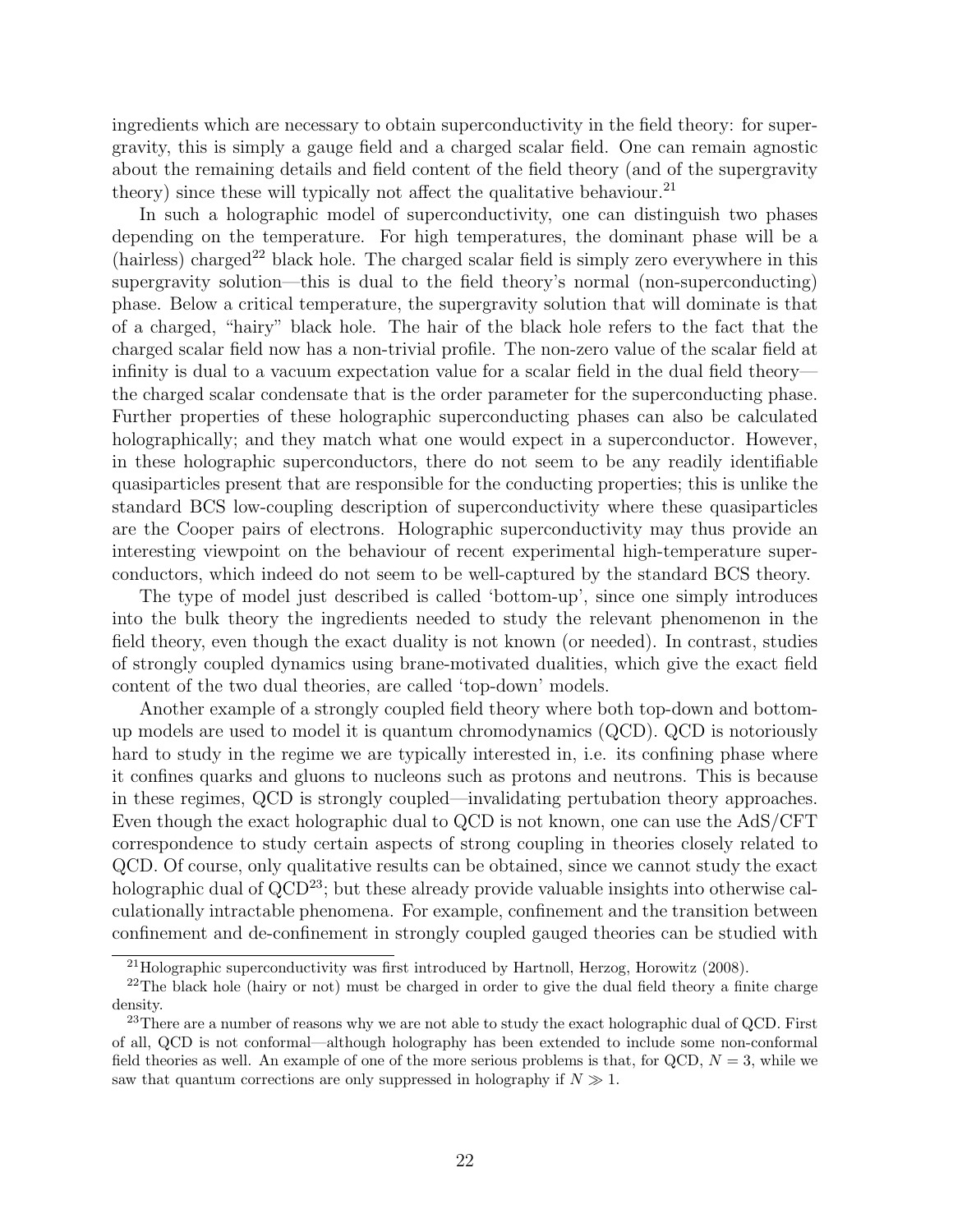holography.<sup>24</sup> Holographically, this phase transition is the transition between a black hole geometry (de-confining phase) and the so-called AdS-soliton (confining phase); one can prove that the AdS-soliton indeed describes a confining phase by calculating the behaviour of Wilson loops in this background.<sup>25</sup>

One can try to study other properties of QCD by constructing various models in holography. The top-down model introduced by Sakai and Sugimoto (2005) is a holographic theory involving a strongly-coupled gauge theory with a large number of colors (gluons), with flavors (quarks) introduced. This theory exhibits confinement; also for example, the spectrum of meson masses has been calculated in this theory and been compared to QCD. Another top-down holographic model is the D3-D7 model, first introduced by Karch and Katz (2002), and later expanded upon in a number of ways (see e.g. Bigazzi, Cotrone, Mas, Mayerson, Tarrio (2012)). This model only has a deconfining phase and is used to study aspects of the quark-gluon plasma. This (deconfined) quark-gluon plasma is exactly the state of QCD matter that is formed at the Relativistic Heavy Ion Collider (RHIC) and LHC experiments with heavy-ion collisions. It is very difficult to study the quark-gluon plasma with traditional QCD methods as the theory is strongly coupled (even though it is deconfined); holography has provided an opportunity to study aspects of such phases of matter—even though we are not studying the holographic dual to QCD itself. We will return to the quark-gluon plasma and its viscosity as calculated holographically at the end of Section 7.2.

#### 7.2 Hydrodynamics and holography

In the same spirit as Section 7.1's bottom-up approaches to qualitative properties of strongly-coupled field theories, it is also possible to use the ideas of holography to study the hydrodynamic approximation to a field theory. We begin by recalling the hydrodynamic description of a classical fluid.

Hydrodynamics is an approximation to the dynamics of a fluid, where one averages over the many microscopic degrees of freedom to obtain a macroscopic description that depends on only a few macroscopic quantities such as the local (timelike) four-velocity  $u^{\mu}$ , density  $\rho$ , and pressure P. This approximation will only be valid if the fluid is approximately homogeneous, i.e. these macroscopic quantities vary slowly over the fluid.<sup>26</sup> The hydrodynamic approximation can be improved by including terms with more and more derivatives of  $u^{\mu}$ ; in other words, hydrodynamics is a perturbative derivative expansion. At each level in derivatives, all the possible terms that one can construct with  $n$  derivatives introduce new constants. For example, at first order in derivatives, we have for the energy-momentum tensor:

$$
T^{\mu\nu} = \left[ \rho \, u^{\mu} u^{\nu} + P \, (u^{\mu} u^{\nu} + g^{\mu\nu}) \right] + \left[ -2\eta \, \sigma^{\mu\nu} - \zeta \, \theta (u^{\mu} u^{\nu} + g^{\mu\nu}) \right],\tag{36}
$$

 $^{24}$ Holographic confinement was first noticed by Witten (1998b).

<sup>25</sup>A Wilson loop in field theory is the (path-ordered) exponential of the integral of the gauge field around a loop in spacetime. For a field theory to be confining, one expects a Wilson loop to scale with (the exponential of) the area that the loop encloses. A Wilson loop is holographically dual to a string worldsheet area in the bulk that ends on the Wilson loop in the boundary.

<sup>&</sup>lt;sup>26</sup>To be a bit more precise, the length scale  $l_{\text{hydro}}$  at which we are using hydrodynamics should be much larger than the mean free path  $l_{\text{mfp}}$  of the fluid particles: so  $l_{\text{hydro}} \gg l_{\text{mfp}}$ .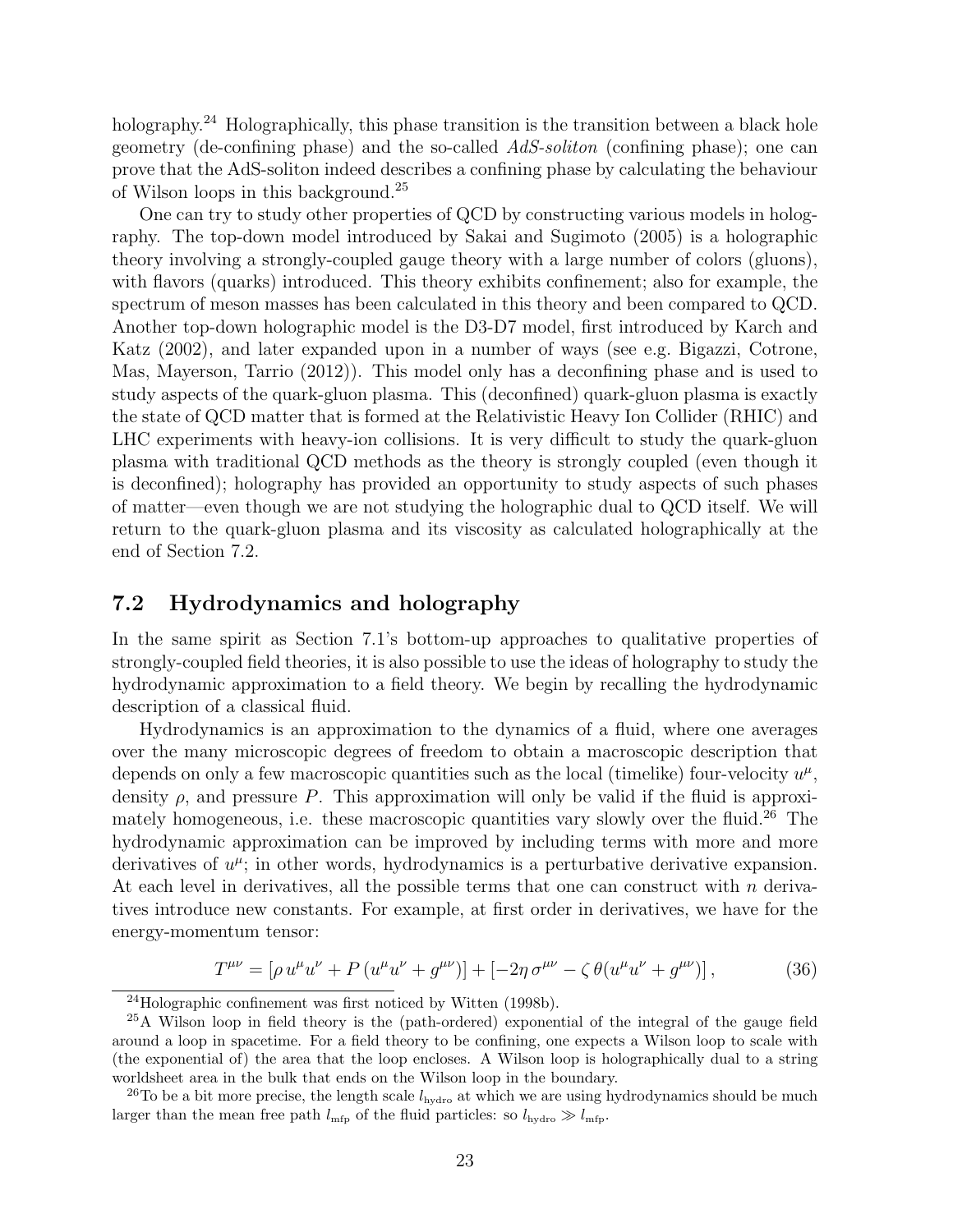where  $\sigma^{\mu\nu}$  and  $\theta$  are particular terms<sup>27</sup> containing one derivative of  $u^{\mu}$ . Thus at zeroth order in derivatives, there are no unspecified coefficients<sup>28</sup> beyond the local functions  $u^{\mu}, P, \rho$ . But at first order, we see that two new coefficients need to be specified: the shear viscosity  $\eta$  and the bulk viscosity  $\zeta$ . At second order, we would see an additional fifteen independent coefficients.

All of these coefficients in the derivative expansion are in principle fixed by the microscopic details of the theory: they are an input in the hydrodynamical approximation. But if the underlying microscopical field theory is strongly coupled, it can be practically impossible to calculate, from within the theory, the hydrodynamical coefficients such as the two viscosities.

However, once again, holography can help in this regard. Using the AdS/CFT correspondence, the hydrodynamical expansion of the energy-momentum tensor  $T^{\mu\nu}$  corresponds to an (also derivative) expansion of the (asymptotically) AdS metric  $G_{\mu\nu}$  (as in equation (22)) on the gravity side. The coefficients of the derivative expansion of  $G_{\mu\nu}$ on the gravity are completely fixed by the (classical) equations of motion for the metric; using the correspondence then gives the hydrodynamical coefficients of  $T^{\mu\nu}$ .

In this way, one can easily prove<sup>29</sup> that for *any* conformal field theory dual to Einstein gravity, we have:

$$
\frac{\eta}{s} = \frac{1}{4\pi},\tag{37}
$$

where s is the entropy density of the fluid.

This result got a lot of attention<sup>30</sup> in the experimental world of heavy ion collisions. In these collisions, the quarks and gluons of the ions briefly coalesce in a quark-gluon plasma, which is thought to be a strongly coupled fluid. The experimentally measured ratio of  $\eta/s$  of the quark-gluon plasma is extremely low—comparable to  $1/(4\pi)$ —this cannot be explained using any conventional (weak coupling) description or intuition. Thus the AdS/CFT correspondence provided a tantalizing model in which the shear viscosity of a strongly coupled fluid could be calculated from first principles; moreover, the calculation seems to agree qualitatively with the experimental results about the quark-gluon plasma.

### 8 Holographic Theories of de Sitter Space?

Current cosmological observations suggest that we live in a universe with an accelerating expansion (see e.g. Perlmutter (2011)). This means that, to a good approximation, our universe can be described by a spacetime with a positive cosmological constant, an approximation that becomes better and better towards the future, as the universe keeps expanding and the matter content becomes relatively less important. So, to the extent that we are interested in global questions, independent of the detailed matter content of

<sup>&</sup>lt;sup>27</sup>For completeness:  $\sigma^{\mu\nu} = \nabla^{(\mu}u^{\nu)} + u^{(\mu}a^{\nu)} - \frac{1}{3}\theta(u^{\mu}u^{\nu} + g^{\mu\nu}), \theta = \nabla_{\mu}u^{\mu}, a^{\mu} = u^{\nu}\nabla_{\nu}u^{\mu}.$ 

<sup>&</sup>lt;sup>28</sup>However, one does need to supplement the equations of motion with a equation of state that determines  $P(\rho)$ .

<sup>&</sup>lt;sup>29</sup>This was originally calculated for  $\mathcal{N} = 4$  SYM in Policastro, Son, Starinets (2001) and generalized to any CFT with an Einstein gravity dual in Kovtun, Son, Starinets (2005) and Buchel, Liu (2004); reviews of the viscosity/entropy ratio in holography are e.g. Son, Starinets (2007) and Cremonini (2011).

 $30$ See e.g. Shuryak (2004) for a review from an experimental point of view.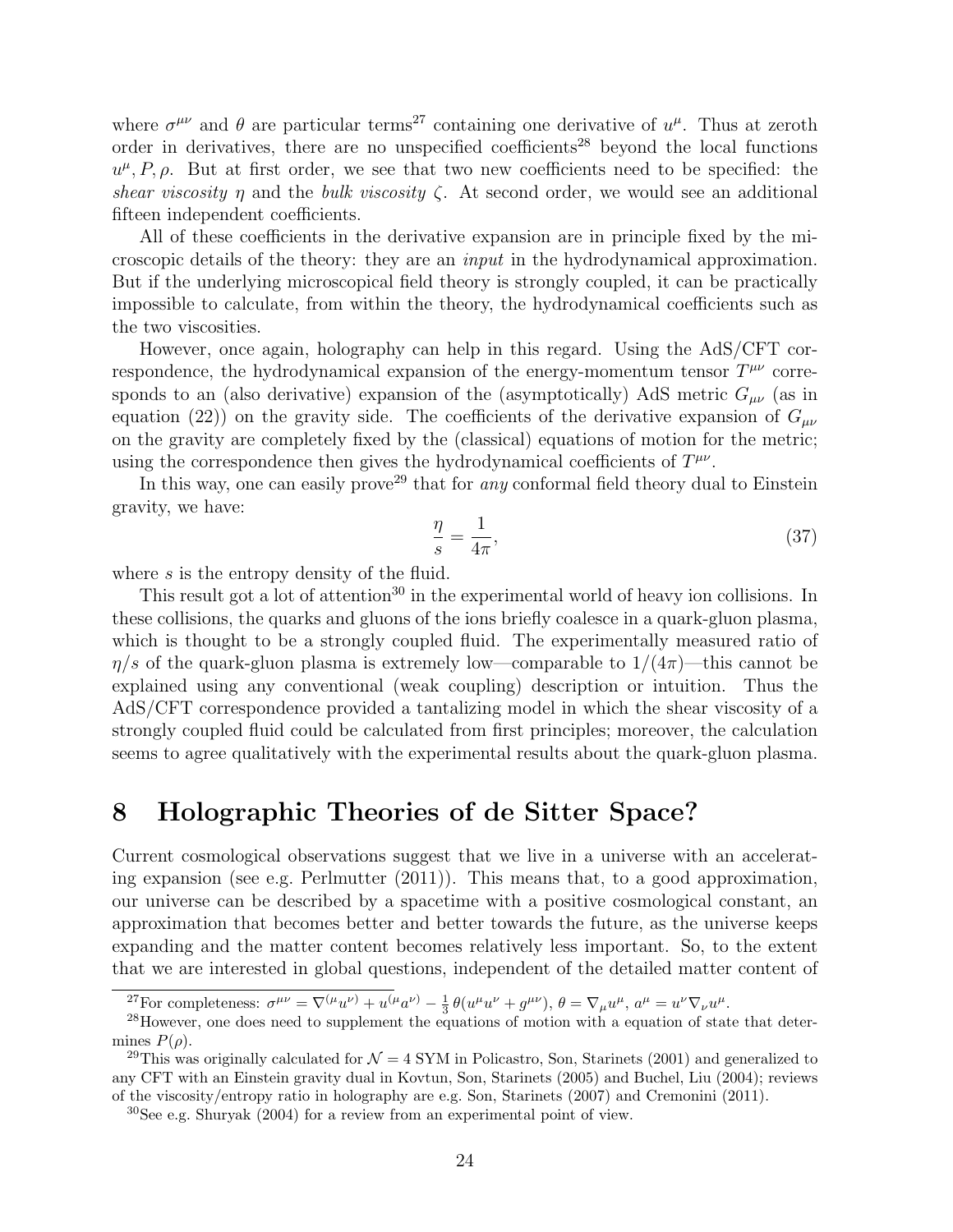the universe, a spacetime with a positive cosmological constant provides a good model for the future of our universe.

Just as pure anti-de Sitter space is the maximally symmetric solution of Einstein's equations with a negative cosmological constant (see Section 2, equation (1)), de Sitter space (henceforth: dS) is the maximally symmetric solution of Einstein's equations with a positive cosmological constant. If a holographic description could carry over to such spacetimes, this would open up the prospect of doing holography for our actual universe!

One such proposal is the so-called  $dS/CFT$  correspondence, where it is assumed that a CFT description of de Sitter spacetime exists. Clearly, dS/CFT would be a much more realistic model of the universe than AdS/CFT; because of its possible cosmological importance, the dS/CFT proposal deserves to be given serious thought.

In Section 8.1, we will review some of the difficulties that face any theory of gravity in de Sitter space. None of these are specific to  $dS/CFT$ ; they are features of the de Sitter space itself, which constitues a time-dependent background. Then in Section 8.2, we will review the progress that has so far been made in solving these problems, and in developing a holographic description of de Sitter space.

#### 8.1 de Sitter spacetime and its difficulties

Let us briefly describe the main features of de Sitter spacetime: features by which it resembles its cousin AdS, but with positive cosmological constant. Similarly to AdS in D dimensions (see equation (2)),  $dS<sub>D</sub>$  is best introduced via a quadratic equation in a  $(D+1)$ -dimensional embedding spacetime with one timelike direction:

$$
-Y_0^2 + \sum_{i=1}^{D} Y_i^2 = \ell^2 \ . \tag{38}
$$

This now resembles the equation for a sphere of radius  $\ell$  (positive curvature), rather than a hyperboloid (negative curvature), save for the presence of one timelike direction. As in the AdS case (see (3)), the above embedding equation can be solved by a judiciously chosen Ansatz, to find the following global coordinates:

$$
ds^{2} = -dt^{2} + \ell^{2} \cosh^{2}(t/\ell) d\Omega_{D-1}^{2} , \qquad (39)
$$

with  $\Omega_{D-1}$  representing a  $(D-1)$ -sphere. The topology of this solution is that of a cylinder, with  $t$  parametrising the symmetry axis. The spatial volume of the universe is set by the factor  $(\ell \cosh(t/\ell))^{D-1}$ , and there is both a contracting phase and an expanding phase. As time passes from  $t \to -\infty$  to  $t = 0$ , the size of the universe shrinks to a sphere of radius  $\ell$ ; after this phase, the universe expands, its volume growing without bound as  $t \to \infty$ . Notice that, unlike AdS space, the spatial slices of dS space are compact for any finite value of  $t$ : at any given  $t$ , the spatial geometry is that of a sphere.

An alternative set of coordinates that covers a local patch between  $t = 0$  and  $t \to \infty$ is the following:

$$
\mathrm{d}s^2 = \frac{\ell^2}{\eta^2} \left( -\mathrm{d}\eta^2 + \mathrm{d}\vec{x}^2 \right),\tag{40}
$$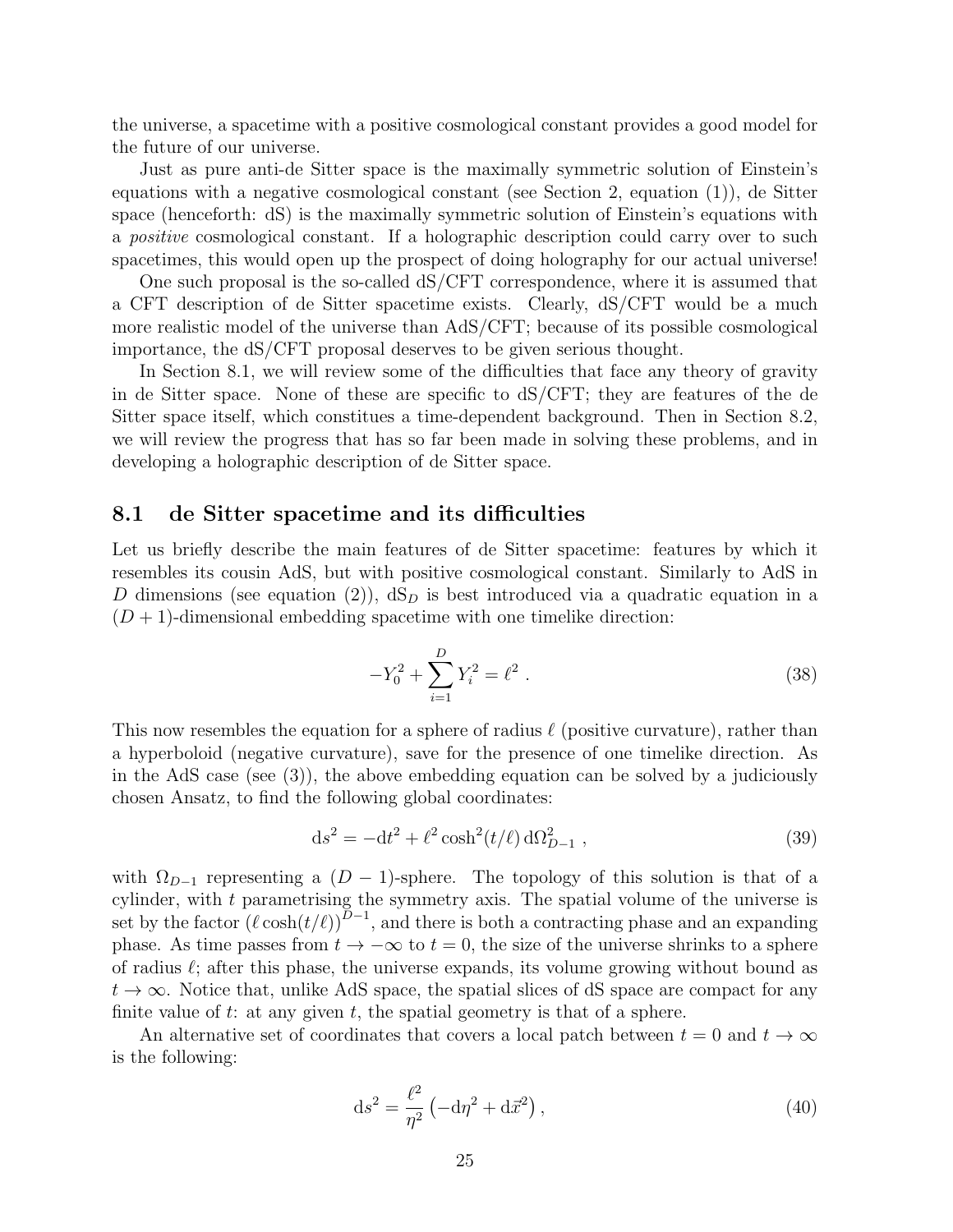which is the analog of (8) for AdS. In these coordinates,  $\eta = 0$  parametrises future timelike infinity (where the volume of the space is infinite), which is now a *spacelike* boundary of the manifold.

We now describe some of the challenges presented by de Sitter space. Again, none of these are specific to a particular holographic proposal: rather, they are intrinsic difficulties about this time-dependent background that any theory of quantum gravity will have to resolve:

- The geometry is time-dependent and there is no positive conserved energy (there are no timelike Killing vectors).
- The space is expanding, hence each observer has a horizon surrounding them. In other words, because of the rapid expansion, each observer can only see part of the space. This horizon leads to an Unruh effect of particle creation in any state of a quantum field, with a temperature  $T = \frac{\hbar c}{2\pi k}$  $\frac{\hbar c}{2\pi k_{\rm B} \ell}$ . Similarly to the case of black holes (see Section 9), there is an entropy associated with this temperature, and it is equal to one quarter of the horizon area, in Planck units. Unlike black hole entropy, however, this entropy is associated with an observer's *cosmological* event horizon surrounding them. The physical interpretation of the microstates associated with this horizon is therefore rather unclear. See e.g. Spradlin et al. (2001).
- There is no standard theory with unbroken supersymmetry on dS as a background. However, de Sitter space has been found in some supergravity or M-theory constructions. Usually these involve a warped product of de Sitter space with a non-compact 'internal' space, or unconventional supergravity theories, which have some kinetic terms with the 'wrong' sign or have other unconventional features; see e.g. Hull (2001), Kallosh (2001), Chamblin et al. (2001). Also, de Sitter space is not known to be a stable solution of string theory, though it can be realized in string theory as a meta-stable solution: see Kachru et al. (2003).

### 8.2 The possible dS/CFT correspondence

It has been conjectured that there is a CFT describing quantum gravity in four-dimensional de Sitter space. Because of the causal structure, this CFT should live at timelike future infinity  $(\eta = 0$  in the coordinates (40)) rather than at spatial infinity. Clearly, if such a CFT exists, its properties would be quite different from those of the dual in AdS/CFT. We will discuss two related proposals in Sections 8.2.1 and 8.2.2.

#### 8.2.1 Analytic continuation

As it turns out, interesting information can be extracted by analytic continuation from Euclidean AdS<sub>4</sub>. By 'analytic continuation', we mean  $\ell_{\text{AdS}} \rightarrow -i\ell_{\text{dS}}$ , which corresponds to  $\Lambda \to -\Lambda^{31}$  Under such analytic continuation, the timelike boundary  $r = \epsilon$  of AdS (in coordinates (8)) gets mapped to the spacelike de Sitter boundary  $\eta = \epsilon$  (in coordinates (40)), where  $\epsilon \to 0$  is a cutoff introduced to regulate the large-volume divergences: see

<sup>&</sup>lt;sup>31</sup>Depending on the coordinates chosen, one also needs to analytically continue one of the coordinates.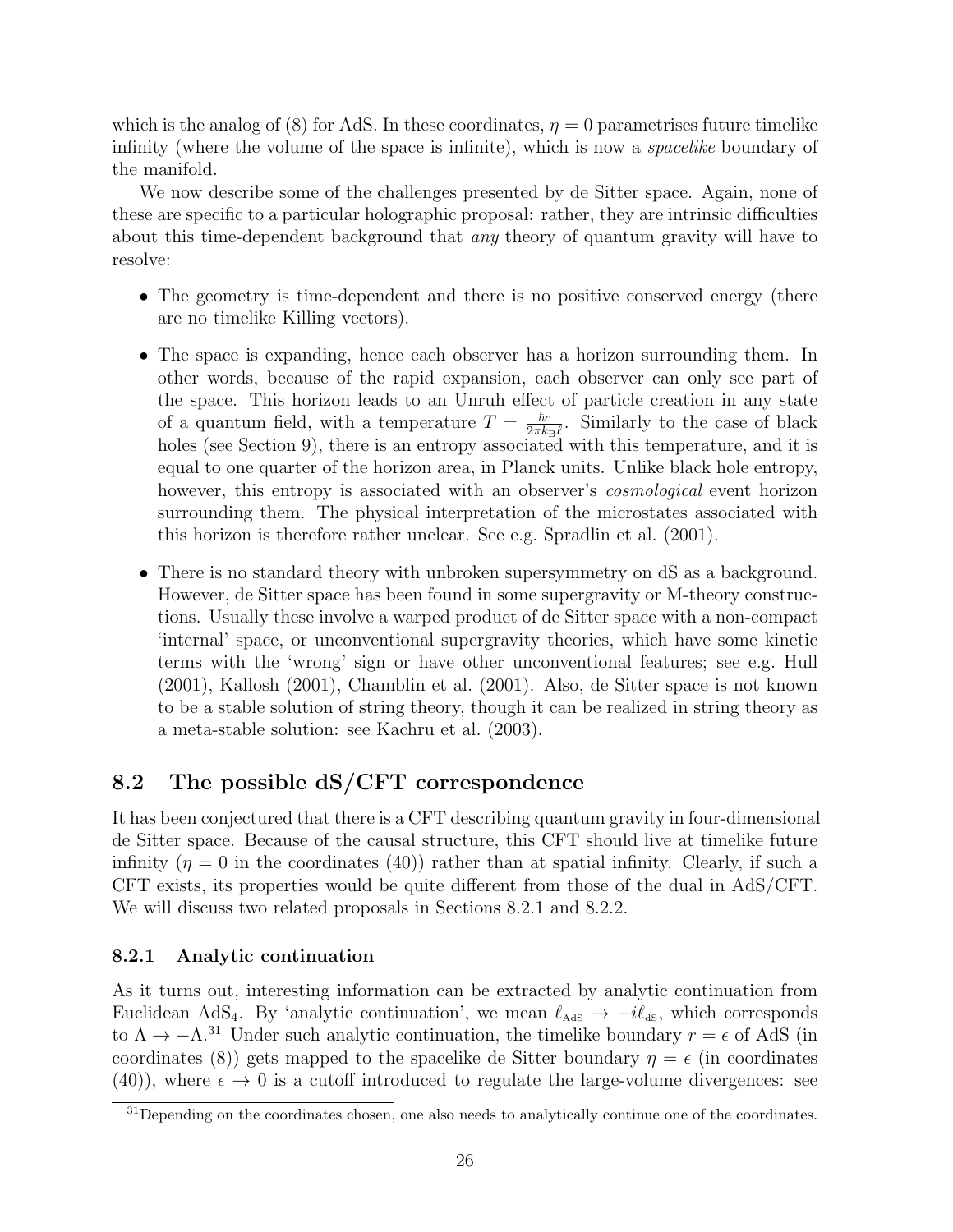the discussion of (ii) (b) in Section 6.2. Under this proposal, the analytically continued  $AdS_4/CFT_3$  partition function,  $Z_{CFT}[\phi_{(0)}, \epsilon]$  of (34), can be interpreted as the late-time wave-function in de Sitter space:

$$
\Psi[\varphi_{(0)};\epsilon] = \langle \varphi_{(0)};\epsilon|0\rangle := \mathcal{A}\left(Z_{\text{CFT}}[\phi_{(0)};\epsilon]\right),\tag{41}
$$

where A is the operation of taking the analytic continuation. The de Sitter time  $\eta = \epsilon \to 0$ is close to timelike future infinity, so the result of this is the overlap between: on the one hand, the Bunch-Davies (Hartle-Hawking)<sup>32</sup> vacuum for de Sitter space  $|0\rangle$ , which acts as a boundary condition in the past; and the final state  $\langle \varphi_{(0)}; \epsilon \rangle$  in the future, where the fields are held fixed. In a similar way to how fields are held fixed at the spatial boundary of AdS, fields are now to be fixed at future timelike infinity.<sup>33</sup>

The specific connection to Euclidean AdS given here is due to Maldacena (2001, 2011). Thus the current proposal has been called the Hartle-Hawking-Maldacena proposal; though the general dS/CFT proposal was anticipated by Strominger (2001), Witten  $(2001)$ , and others.

The dS/CFT proposal is particularly attractive because it means that many of the ideas and techniques available in AdS/CFT can be carried over, with appropriate modifications, to de Sitter space. Furthermore, the prospect that our universe is (approximately) described by a three-dimensional CFT is in itself an interesting one; for, at least in certain regimes, the CFT is expected to be simpler than a theory of quantum gravity. If, as suggested in footnote 33, the CFT contains dynamical gravity, then this will be a simpler theory at any rate (conformal, and three-dimensional). More specifically: in the holographic proposal, the absence of Killing vectors and the time dependence (i.e. first bullet point in Section 8.1) are not a problem, since one is interested in the late-time quantities, including the quasilocal energy as defined there. Also, as regards Section 8.1's second bullet point: the CFT may suggest natural interpretations for the microstates associated to the entropy. Thirdly, as to the third bullet point: it may be simpler to try to define the ultraviolet behaviour of a CFT (or, indeed, to directly embed it in string theory or M-theory) than that of quantum gravity in de Sitter space. Needless to say, the proposal is still a conjecture and it is not known whether such a CFT exists.

#### 8.2.2 Higher spin theories

There is a related, but a priori very different, proposal for  $dS_4/CFT_3$  (see e.g. Anninos et al. (2011)). The idea is to consider not just any theory of quantum gravity in de Sitter space, but a specific one: the theory of higher spins developed by Vasiliev and others (Vasiliev (1990, 1999)). This is a theory of massless higher spins (of any helicity, including those higher than 2) with unbroken symmetry. There are no-go theorems against the existence of such interacting theories in flat space, but it turns out that the no-go theorems do not hold in spaces with positive or negative cosmological constant, where the

 $32$ This is the unique wave-function obtained by analytic continuation from the 4-sphere.

<sup>&</sup>lt;sup>33</sup>There is evidence that one may also need to integrate over these final configurations. If so, the boundary theory will be a theory of gravity, rather than an ordinary CFT.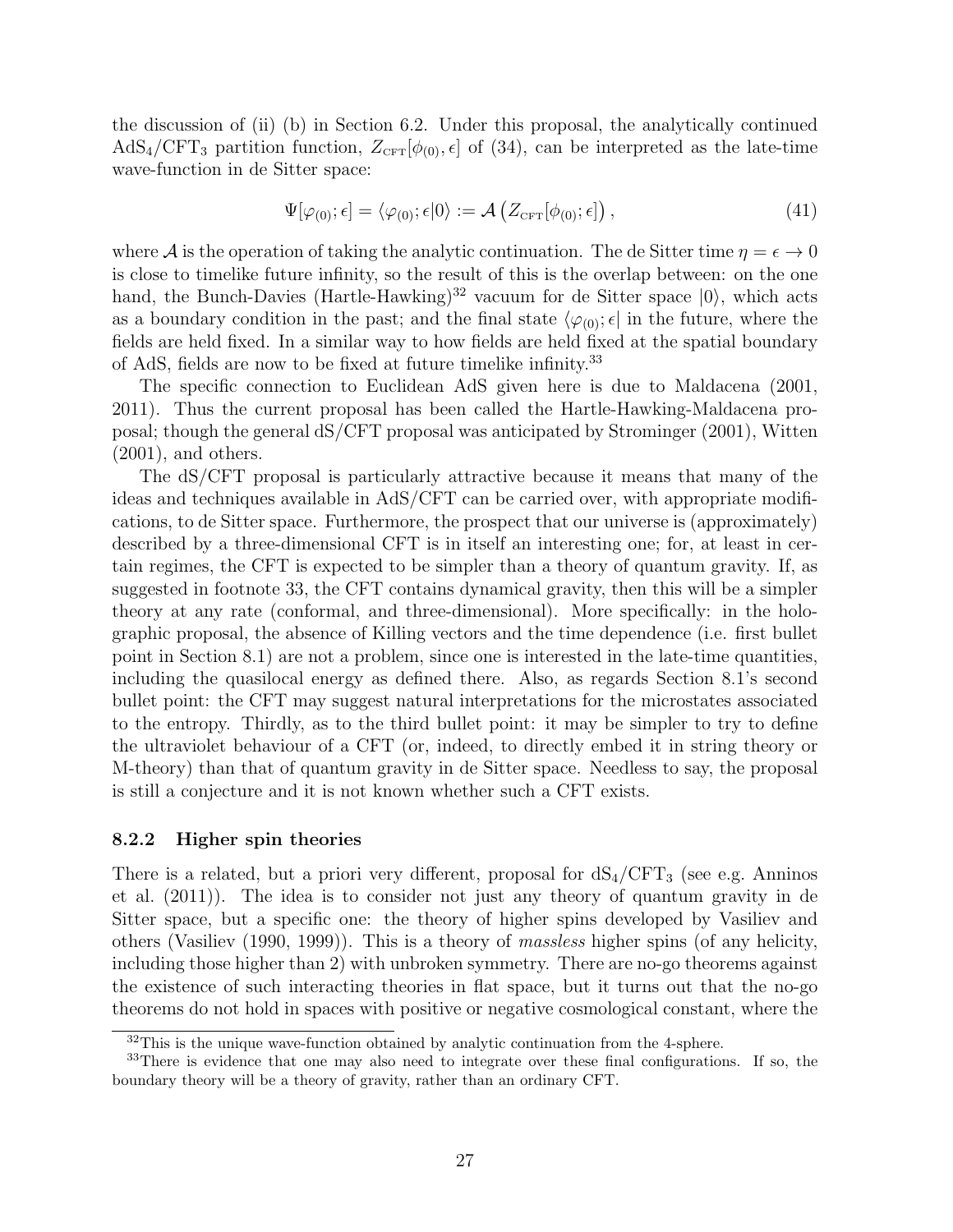theories do exist and contain an infinite number of such fields with all possible spins.<sup>34</sup>

In  $AdS_4/CFT_3$ , there is good evidence that the CFT<sub>3</sub> dual of the Vasiliev higher-spin theory is a known field theory, namely the  $O(N)$  vector model. The analytic continuation  $\Lambda \to -\Lambda$  mentioned in Section 8.2.1 yields  $N \to -N$  on the CFT side (since  $N = \frac{1}{G_N \hbar \Lambda}$ ). This latter 'analytic continuation' can effectively be realized by changing the group  $\bullet(N)$ to  $Sp(N)$ . The proposal is then that the Vasiliev higher-spin theory in the bulk of  $dS_4$ (with certain boundary conditions) is dual to the  $Sp(N)$  vector model (or a model with another gauge group, depending on the boundary conditions) where the fields are anticommuting. For the 'non-minimal' Vasiliev higher spin theory, one encounters (Anninos et al.  $(2011, 2013, 2015)$  three-dimensional Chern-Simons theory with gauge group  $U(N)$ , rather than the vector model.

The higher-spin proposal seems appealing because it advances concrete CFT's—namely the  $Sp(N)$  and  $U(N)$  models—to correspond to specific choices of theories and boundary conditions in de Sitter space. In these theories, concrete calculations—classical and quantum—can be carried out, and have been carried out, though comparisons with the bulk remain qualitative (see e.g. Ng et al. (2013)). The proposal has most of the virtues of the analytic continuation proposal in Section 8.2.1, since it is itself the analytic continuation of the higher-spin theories in the context of AdS/CFT. One drawback is that an action principle for the Vasiliev theory is not known; only its equations of motion are known—so the quantities (41) cannot be calculated independently on the bulk side. The main theoretical difference from the proposal in Section 8.2.1 is that there is no embedding in string theory or M theory,  $35$  and the bulk theories involved (theories with an infinite number of higher-spin fields) are significantly more involved than classical general relativity.

### 9 Black Holes and Holography

In gravitational physics, black holes have long been enigmatic objects. Almost a century after Schwarzschild's discovery of the first black hole solution in general relativity, their properties are still not completely understood. Holography offers us an interesting new avenue to try to obtain new insights into the true nature of black holes in string theory. In Section 9.1, we recall the Bekenstein-Hawking formula for black hole entropy, and then review how Strominger and Vafa's counting of a particular black hole's microstates anticipated the AdS/CFT correspondence. Then in Section 9.2, we sketch some proposals for extending gauge/gravity ideas to other black holes.<sup>36</sup>

 $34$ String theories contain a tower of *massive* string modes with spins higher than 2. It has thus been conjectured that the higher spin theories correspond to the high-energy limit of string theories (Gross (1988), Vasiliev (2003)), where the string tension and hence the string mass goes to zero.

<sup>35</sup>Unless higher-spin theories are indeed related to the high-energy limit of string theory, as in the suggestion quoted in footnote 34.

 $36$ There are many reviews and lecture notes on different aspects of black holes. Black holes and their properties in general relativity are discussed in the excellent lecture notes of Townsend (1997). Some reviews for the hunt for microstate geometries, and the fuzzball proposal (Section 9.1) are Mathur (2008); Bena, Warner (2008); Bena, El-Showk, Vercnocke (2013). Kerr/CFT and other similar approaches (Section 9.2) are reviewed in Compere (2012).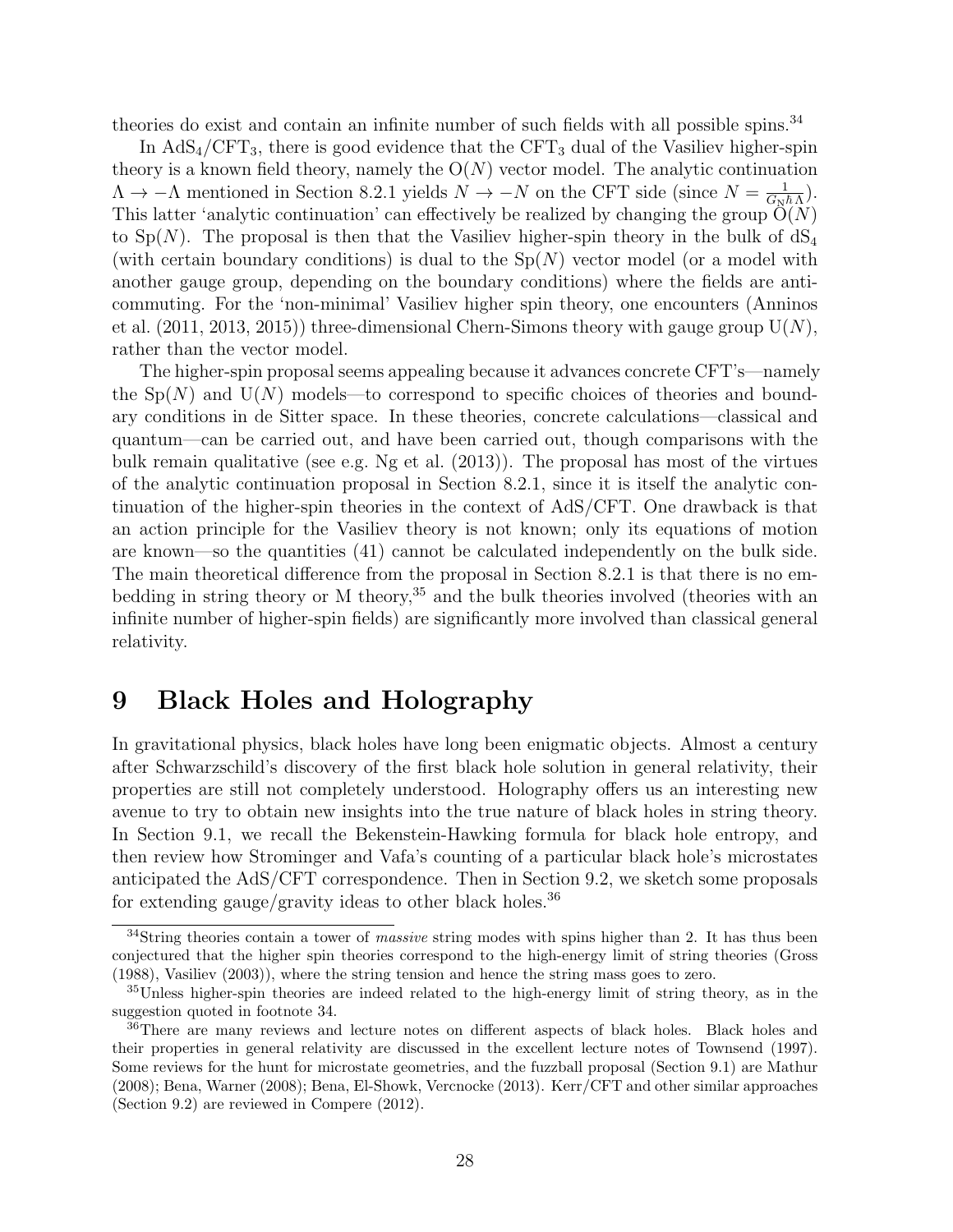#### 9.1 Black hole entropy and microstates

One of a black hole's most confusing properties is its entropy. Using a thought experiment that considers the total entropy of a system before and after matter travels into a black hole, Bekenstein (1973) and Hawking (1974, 1975) argued that: (i) a black hole must be assigned an entropy; (ii) this black hole entropy should be the maximum entropy possible for a system; (iii) the amount of entropy that the black hole carries must be proportional to the area  $A_{\text{BH}}$  of its event horizon:

$$
S_{\rm BH} = \frac{k_B c^3}{\hbar G} \frac{A_{\rm BH}}{4},\tag{42}
$$

where we have made the factors  $\hbar, G, c, k_B$  explicit to show how all these fundamental constants are combined in this simple, but beautiful and important, formula.

The formula (42) for the black hole entropy is confusing for a number of reasons. First of all, one expects entropy to be an extensive quantity that scales with the volume of a system instead of with its area, since the degrees of freedom of a system are expected to scale with the volume of the system. Thus it seems that (42) already gives us a hint that, fundamentally, the degrees of freedom for gravity live on an area (instead of in a volume)—as would be expected from holographic ideas.

A thermodynamic entropy is traditionally explained by a statistical mechanical counting of possible microstates for the given macrostate. The entropy  $S$  of a given system with fixed macroscopic charges is then given by counting the number (or phase space volume)  $\Omega$  of microstates that this system can be in:

$$
S = k_B \log \Omega. \tag{43}
$$

Assigning an entropy to a black hole thus implies that we should consider our description of the black hole as a thermodynamic coarse-graining of some sort of statistical mechanical description. Applying this conclusion to string theory: this implies we should be able to find microstates of a black hole in string theory: so it is natural to wonder what these microstates could possibly look like, and what their properties are.

In this quest, a first important breakthrough was made by Strominger and Vafa (1996). They managed to count the microstates of a three-charge D1-D5-P (P being a momentum charge) supersymmetric black hole in string theory. This is not just a particular black hole; it is also special in being *extremal*: we will turn to non-extremal black holes in Section 9.2.<sup>37</sup> In holographic terminology, Strominger and Vafa were able to perform a combinatoric counting of the relevant CFT microstates that should correspond to the black hole in the dual gravity theory. In other words, they could identify the microstates of the black hole exactly—at least in the CFT description dual to the black hole. Then, their combinatoric CFT computation gave them the microscopic entropy (43), which matched

<sup>&</sup>lt;sup>37</sup>An extremal black hole is a black hole that, loosely speaking, has the maximal amount of charge possible for a given mass. What this charge exactly is depends on the black hole. In perhaps the simplest example of an electrically charged, spherically symmetric black hole (the Reissner-Nordstrom black hole), this means that in geometric units, the mass is equal to the charge,  $M = Q$ . Of course, it is not a coincidence that this "maximal charge" condition is often precisely the BPS bound defining supersymmetric states.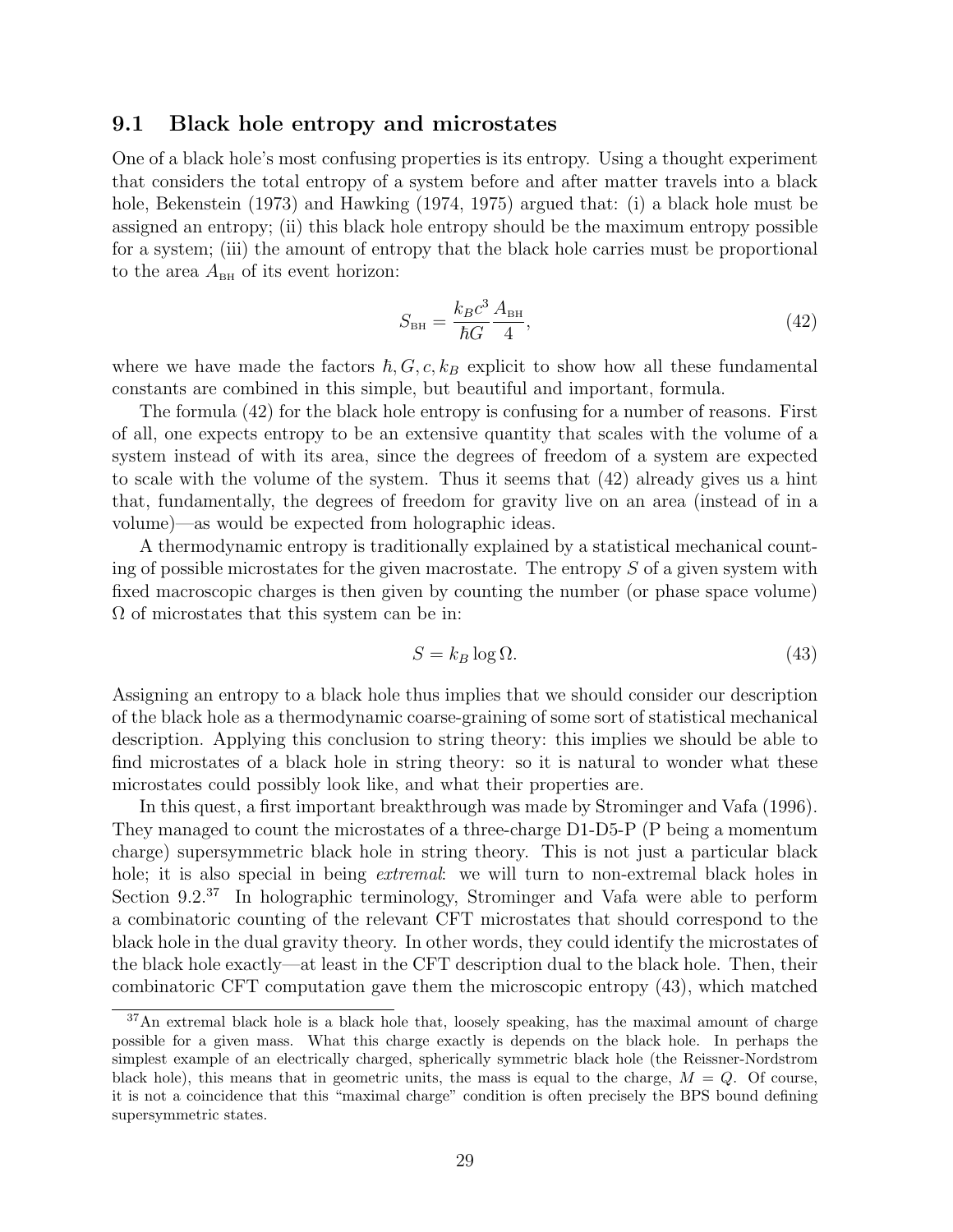beautifully with the known result for the entropy (42) of the three-charge black hole in the dual supergravity theory.

Interestingly, Strominger and Vafa (1996) performed their holographic microstate counting before the advent of Maldacena (1998) and his introduction of AdS/CFT holography. They were influenced by earlier ideas by e.g. 't Hooft (1990) about interpreting black holes in string theory. Thus various works, including 't Hooft (1990) and Strominger and Vafa (1996), set the stage for the Maldacena's AdS/CFT proposal. In hindsight, the Strominger-Vafa calculation can be seen as a prime example of the AdS/CFT correspondence, where the CFT living on the D1-D5 branes is identified with the asymptotically  $AdS<sub>3</sub>$  black hole solution of the D1-D5 branes.

While it was possible in this and other specific examples to identify (or at least count) microstates explicitly in the dual CFT, this does not mean that these microstates are readily identifiable in the dual gravity description. In principle, supergravity black hole microstates should be horizonless (so that they each carry zero entropy) and smooth (since they should be well-behaved solutions). However, it is not at all clear that generic microstates of a black hole will be smooth or otherwise well-behaved in the supergravity approximation. It could be that the microstate geometries are inherently stringy in nature, so that a good description requires the intricate machinery of the full string theory. The search for (well-behaved) supergravity microstates and for ways of counting them is an active area of research and often goes under the name of the 'fuzzball proposal'.

#### 9.2 Kerr/CFT and non-extremal black holes

The three-charge black hole considered in the Strominger-Vafa calculation (described in Section 9.1) is asymptotically flat. However, holography is possible because we can zoom in to the near-horizon region of the black hole and throw away the asymptotically flat part of the solution, leaving us with an asymptotically  $AdS_3 \times S^3 \times X^4$  spacetime (where  $X<sup>4</sup>$  is a compact four-dimensional manifold). This 'zooming-in' procedure is completely analogous to the decoupling limit described in Section 5 for D3-branes and  $AdS_5 \times S^5$ : it is essentially a low-energy limit, where the excitations far away from the branes decouple from the excitations near the branes.

The fact that such a decoupling limit is possible is a feature that is shared by many other extremal black holes where we have a clear picture of how the black hole arises from (various species of) branes. In most such cases, the field theory on the branes in question is then dual to the AdS space that arises in the near-horizon limit of the black hole geometry. This readily provides an interpretation and description in the dual CFT of the extremal black hole considered. However, we emphasise that there is no universally accepted way to provide a CFT dual to a general extremal black hole, especially when no brane picture is readily available. The Kerr solution (or Kerr-Newman, when charges are turned on as well) is a solution describing a rotating black hole. The angular momentum of this black hole can be taken to be maximal to get an extremal solution. However, even for this extremal Kerr(-Newman) solution, there is no immediate brane description available. Accordingly, 'the Kerr/CFT correspondence' is a generic name for attempts to provide CFT dualities for larger, general classes of black holes.

Furthermore, extremal black holes are not very realistic. Generic, non-extremal black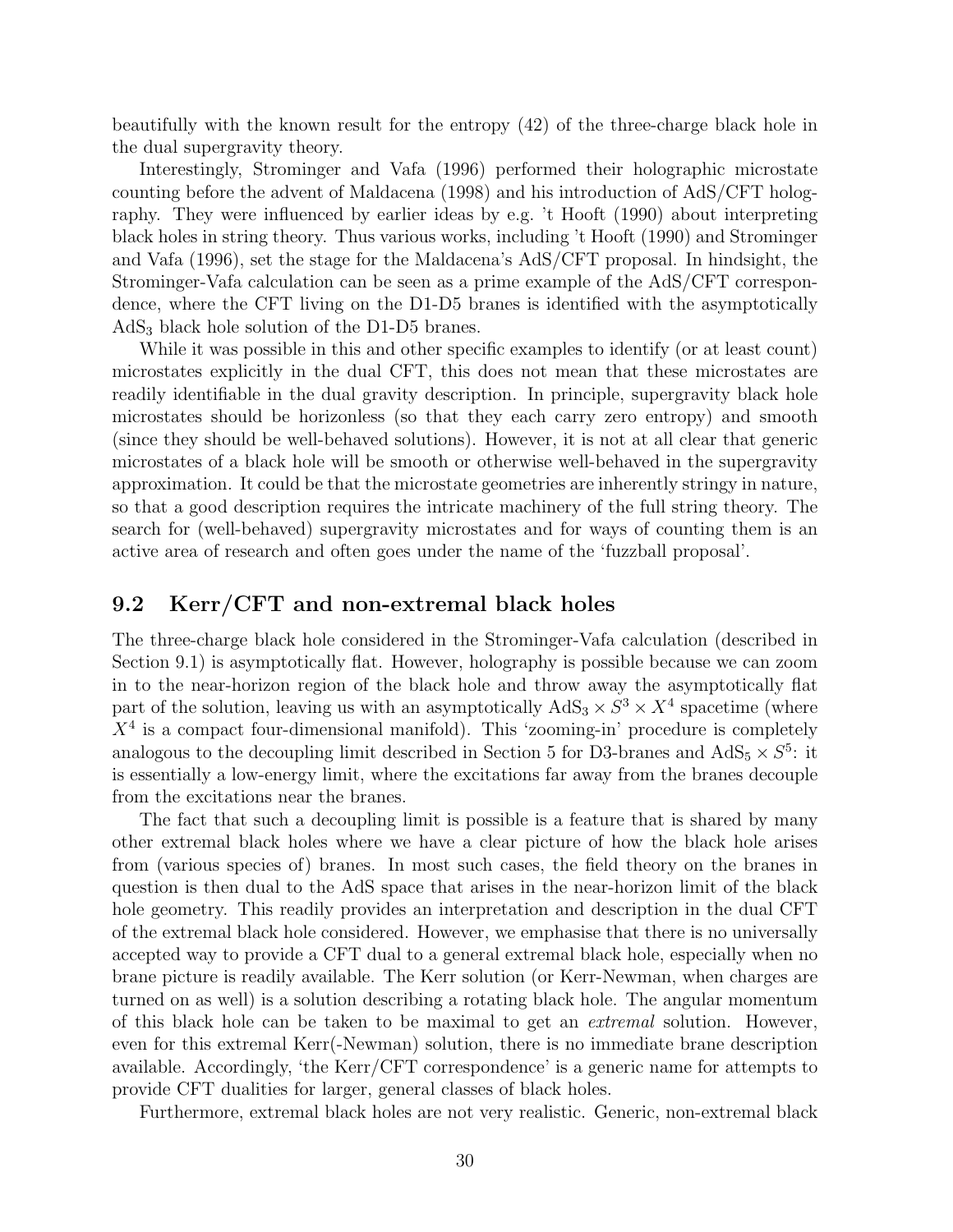holes are expected to radiate thermally in the well-known phenomenon of Hawking radiation, by which we can associate a temperature to the black hole. However, extremal black holes have zero Hawking temperature and are thus not expected to radiate. If a black hole is very close to being extremal, the non-extremality can be viewed as a small perturbation; this translates into a slight deformation of the decoupling-limit AdS space. However, for a fully non-extremal black hole, it becomes impossible to perform any meaningful decoupling limit; the excitations near the black hole become inexorably entangled with the excitations far away.

Nevertheless, a few meaningful hints pointing towards holographic descriptions for these black holes also exist. In the program of hidden conformal symmetry (introduced in Castro et al. (2010)), it was realized that general, non-extremal rotating black holes exhibit  $sl(2) \times sl(2)$  symmetry in a certain low-energy limit of the equation of motion for a probe scalar field moving on the black hole solution as background. Such a symmetry is reminiscent of CFTs, but is globally broken to  $U(1) \times U(1)$ , making the symmetry 'hidden'.

A separate but related approach is that of subtracted geometries. Cvetic and Larsen (2011) argued that the thermodynamics of a general, non-extremal black hole in 4D or 5D is independent of a particular warp factor in the metric that controls its (asymptotically flat) asymptotics. Thus, one can imagine changing this warp factor by hand to have different asymptotics, without actually modifying the black hole itself. Cvetic and Larsen considered a particular choice for this warp factor that allowed an immediate uplift to a higher-dimensional  $AdS_3 \times S^d$  spacetime (with  $d = 2, 3$  depending on the initial black hole), thus immediately suggesting a dual CFT description of the black hole. It is not entirely clear how relevant this CFT description can be for the original, asymptotically flat black hole—see e.g. Baggio, de Boer, Jottar, Mayerson (2013).

These approaches are certainly very suggestive, but it should be emphasized again that no convincing suggestions exist for how to treat general non-extremal black holes holographically. Suffice it to say that, if holography is indeed valid for all gravitational theories, there should always exist a theory without gravity in which the black hole, its dynamics, and its microstates are completely and equivalently described. However, this dual theory may in general be a very complicated theory that bears almost no resemblance to the CFT descriptions of extremal black holes that are currently well understood.

### 10 Philosophical Aspects

This Section discusses how gauge-gravity duality bears on two philosophical topics: (i) how physical theories should be individuated, and thus the conditions under which two apparently different theories are really the same (Section 10.1); (ii) the conditions under which one theory, or a feature of the world described by a theory, can be said to be emergent (Section 10.2).<sup>38</sup>

 $38$ Our views on these topics are given in more detail in: de Haro (2015), de Haro et al. (2015) for (i); and de Haro (2015), Dieks et al. (2015) for (ii).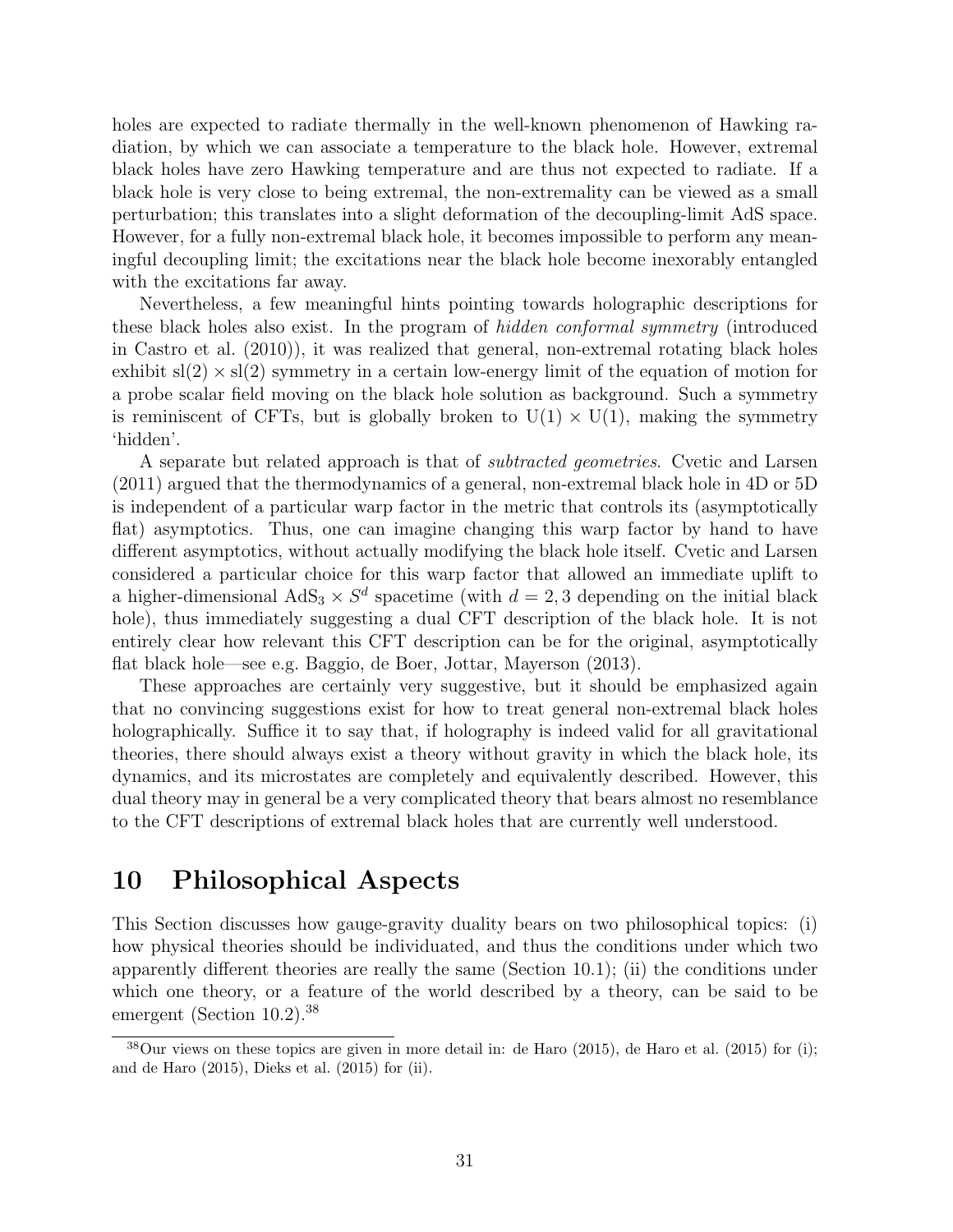#### 10.1 The equivalence of theories

From Section 1 onwards, we have described our versions of gauge/gravity duality as involving what we called 'equivalent theories'. And in Section 6.1, this was made a bit more precise. Namely, we took a theory to be given by a state-space, equipped with various structures, especially a set of quantities and a dynamics; and we took a duality to be a bijective structure-preserving mapping between theories thus understood. The idea was thus that two theories being equivalent is a matter of their 'saying the same thing', as shown by the duality mapping. See, in particular, the last paragraph of Section 6.1.1.

We will now briefly develop this construal of duality, with five comments: each leads in to the next. But the first two are general, while the others are specific to gauge-gravity duality (though some remarks clearly apply equally to other dualities in string theory). For all five comments, two points apply: (i) we will assume the duality holds exactly (a substantive assumption, since the dualities we have reviewed are unproven!), so that whether the dual theories are equivalent is indeed an issue; (ii) there are more details in the references cited in footnote 38.

(1): Precision:— This construal of duality can be made precise, with simple formal definitions of what a theory, and a duality, are. We define a theory as a triple,  $\langle \mathcal{S}, \mathcal{Q}, D \rangle$ , consisting of: a state-space  $\mathcal S$  (classically, some sort of phase space; and in a quantum theory, a Hilbert space); a set of quantities  $Q$  (classically, some class of real-valued functions on phase space, and in a quantum theory, typically some class of self-adjoint operators); and a dynamics  $D$ , which we will express in the 'Schrödinger-picture', i.e. as a timeevolution of states. States and quantities are assignments of values to each other. So there is a natural pairing, and we write  $\langle Q; s \rangle$  for the value of Q in s. In classical physics, we think of this as the system's intrinsic possessed value for  $Q$ , when in s; in quantum physics, we think of it as the (orthodox, Born-rule) expectation value of  $Q$ , for the system in s. Agreed: one could add other components to this construal of 'theory', additional to these three: such as a set of symmetries (of various kinds: dynamical, gauge), and a set of parameters. But we will not need to do so.

We then take a duality to be an *isomorphism*, in the obvious sense, between two theories  $\langle S_1, Q_1, D_1 \rangle$  and  $\langle S_2, Q_2, D_2 \rangle$ . By this, we mean bijections  $d_s : S_1 \to S_2$  and  $d_q: \mathcal{Q}_1 \to \mathcal{Q}_2$ , between the theories' sets of states, and sets of quantities, respectively, that "mesh" appropriately with: (i) the assignment of values  $\langle Q; s \rangle$ ; and (ii) the dynamics. Thus for (i), we require, in an obvious notation:

$$
\langle Q_1; s_1 \rangle_1 = \langle d_q(Q_1); d_s(s_1) \rangle_2, \quad \forall \ Q_1 \in \mathcal{Q}_1, \ s_1 \in \mathcal{S}_1. \tag{44}
$$

For (ii), we require that  $d_s$  commutes with (is equivariant for) the two theories' dynamics; i.e. the group actions  $D^{\text{Sch}_i}$  of  $\mathbb R$  on  $\mathcal{S}_i$ :

$$
d_s(s_1(t)) \equiv d_s(D^{\text{Sch}_1}(t, s_1)) = D^{\text{Sch}_2}(t, d_s(s_1)), \ \ \forall \ t \in \mathbb{R}, \ s_1 \in \mathcal{S}_1. \tag{45}
$$

Eq. (44) and (45) appear to be asymmetric between  $T_1$  and  $T_2$ . But in fact they are not, thanks to the maps d being bijections.

Thus we have adopted the definition of 'duality' that is obvious and simple, given our conception of 'theory'. One could strengthen the definition in various ways: for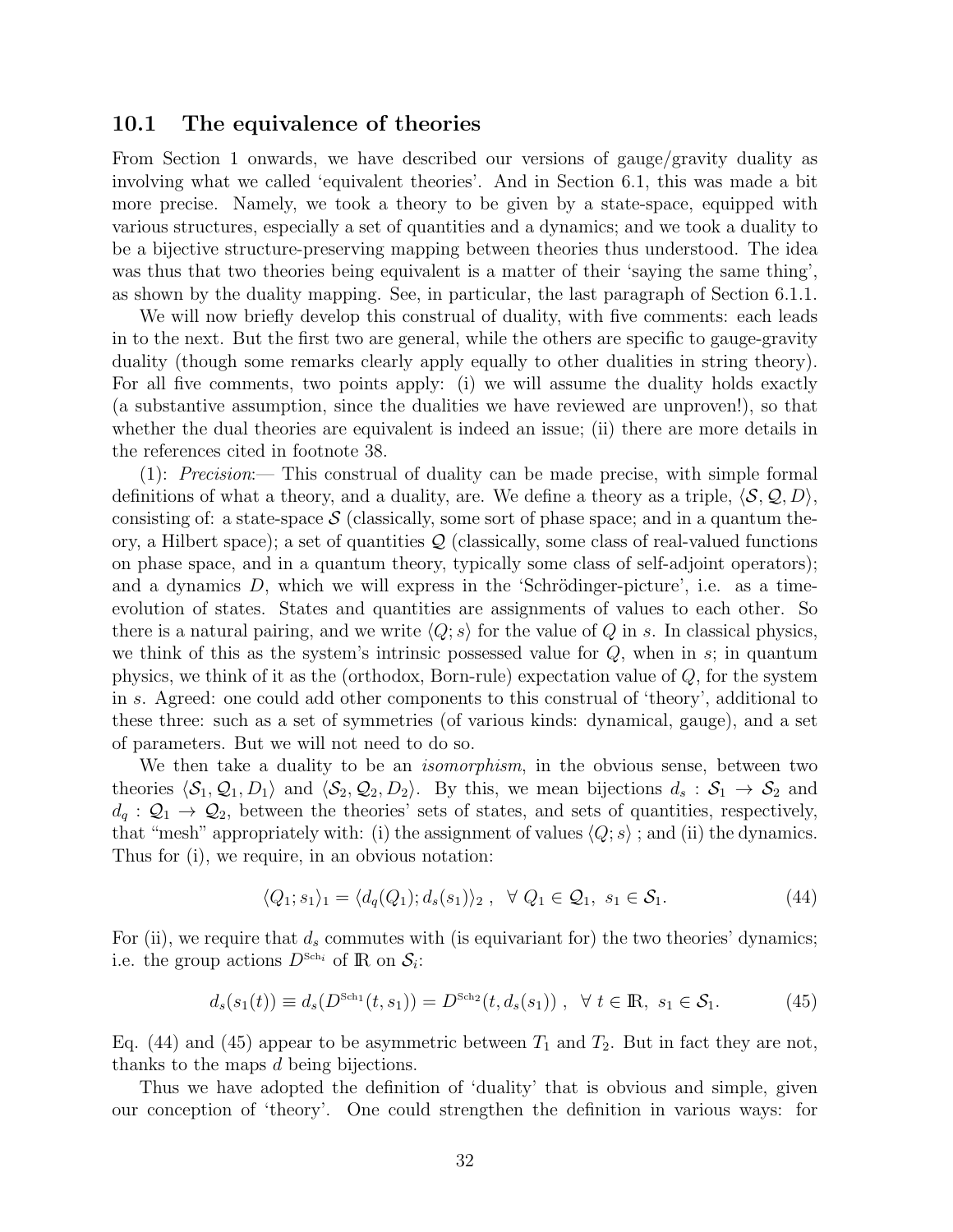example, to require that  $d_s$  be unitary for quantum theories etc. And of course, there is a whole tradition of results relating the requirement of matching values (44) to such strengthenings: the obvious one in quantum physics being Wigner's theorem that the map's preserving all the transition probabilities implies its being unitary or anti-unitary. But we do not need to pursue such strengthenings.

 $(2)$ : Beware: 'disjoint but isomorphic':  $\rightarrow$  At this point, a warning is needed. Formal isomorphisms of the kind just discussed cannot guarantee that two theories are equivalent in the sense we have intended: that they 'say the same thing', in the sense of asserting (a) the very same properties and relations about (b) the very same subjectmatter. For it seems that the world could contain two distinct, indeed non-overlapping, subject-matters—or in other words: sectors or realms—each of whose constituent objects have distinctive properties and relations, that are *not* instantiated in the other subjectmatter—and yet the *pattern of instantiation* of the two sets of properties and relations could be formally the same, so that there is a duality isomorphism of the kind defined in (1). That is: although the subject-matters are utterly different, two theories of the two subject-matters could be duals—even while each theory is wholly true about its subjectmatter.

To sum up: 'saying the same thing' , as in (a) and (b), is a matter of semantics, of what words refer to. And what a word refers to is settled by various (usually complex) conventions rooted in the contingent history of how the word was first used, and how that usage developed—matters which are very unlikely to be captured by formal isomorphisms of the kind defined in (1)!

Agreed: we can still claim that theories that are duals in the sense of  $(1)$  can be equivalent: they can 'say the same thing'. More positively: by explicitly appealing to the notion of reference, we can characterize when they will do so. Namely: they do so—they are equivalent—provided the conventional reference in each theory of one of its words  $w$ is the same 'hunk of reality' as the conventional reference in the other theory of the word  $w'$  that corresponds to  $w$  in the duality mapping (the 'dictionary').

So much for generalities. We now discuss how gauge-gravity duality illustrates the themes in  $(1)$  and  $(2)$ : comment  $(3)$  discusses the definitions in  $(1)$ ; comments  $(4)$  and  $(5)$ discuss the warning in (2).

(3): AdS/CFT exemplifies the definition of 'duality':— We maintain that  $AdS/CFT$ . as summed up in Section 6.1's (24) and (27) for pure gravity, and in (33) and (34) for matter fields, does exemplify comment (1)'s abstract definition of 'duality'.

To justify this claim would obviously require some work: for Section 6.1's bulk and boundary theories are not given to us with a precisely defined state-space, set of quantities, or dynamics. It would also obviously require some flexibility—some generosity!—about what counts as a justification in the present state of knowledge. For at present, no one knows how to rigorously define these theories: not just the string theories on the bulk side, but also the conformal field theories on the boundary side. For example, to rigorously define the generating functional in a quantum field theory, as in the r.h.s. of (34), requires knowledge of the full non-perturbative structure of the theory, which is at present available only for very few quantum field theories (mainly: topological QFT's, and field theories in two dimensions).

(4): The consensus despite the warning:— The consensus in the string theory commu-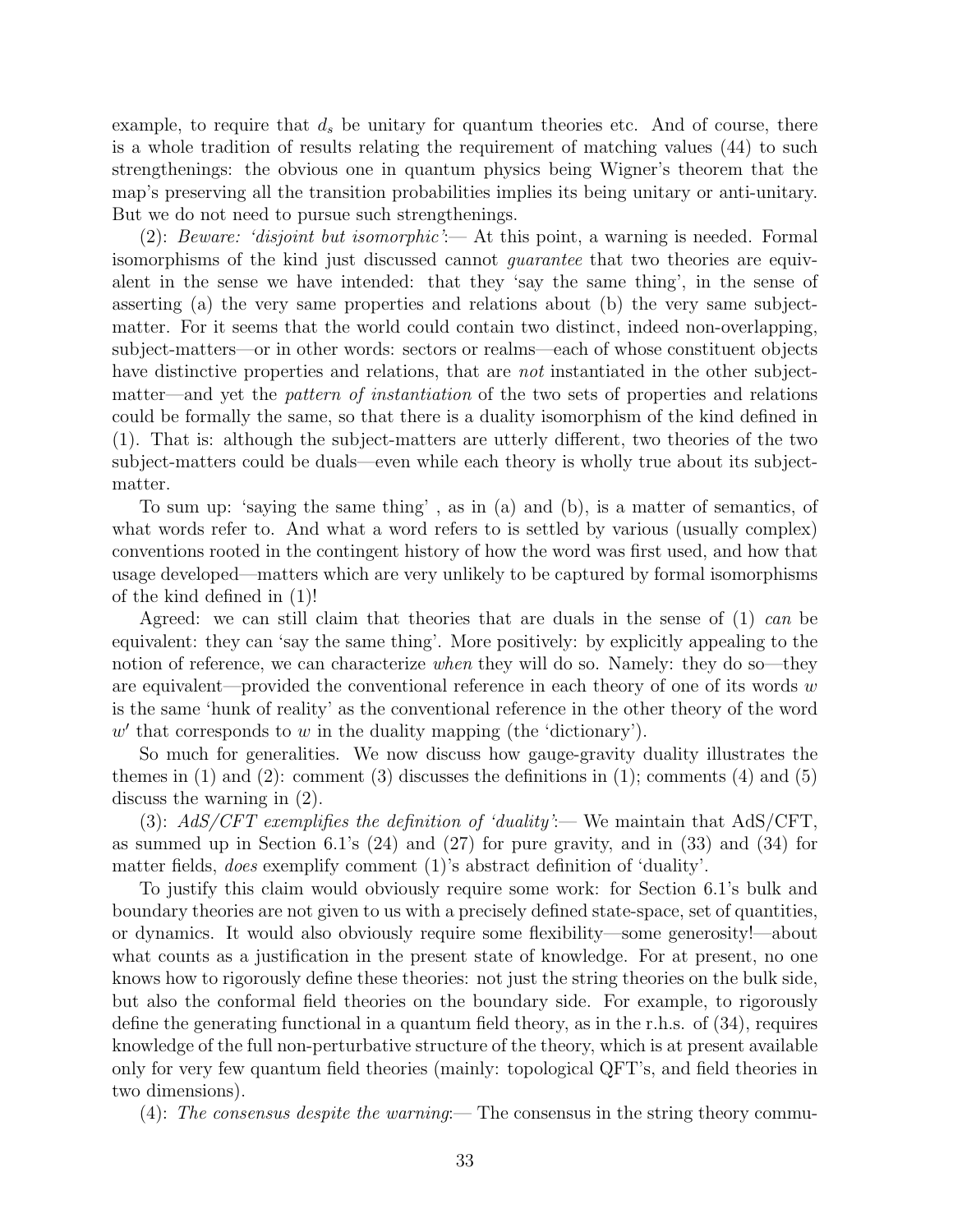nity is that, despite our warning in (2), and the disparity of the apparent subject-matters of the two theories in AdS/CFT (Sections 5 and 6)—e.g. their differing about the dimension of spacetime, and whether it is curved—the two theories are equivalent. A bit more precisely (and—to repeat—assuming that the AdS/CFT duality holds exactly): the consensus is that the two theories 'make exactly the same claims'—not just about observational matters but also about unobservable, i.e. theoretical, matters. As the physics jargon has it: they 'describe the same physics'.<sup>39</sup>

And many—indeed, we think: most—philosophical commentators endorse this consensus, including for our case of gauge/gravity duality; e.g. Dawid (2007, Section 6.2), de Haro (2015, Section 2.4), Dieks et al. (2015, Section 3.3.2), Huggett (2015, Section 2.1, 2.2), Matsubara (2013), Rickles (2011, Section 2.3, 5.3) and Rickles (2015).

 $(5)$ : Theories of the universe, and the internal point of view.— There is an obvious explanation for why string theorists disregard the warning in (2), and adopt the consensus reported in (4). For string theory is often taken to be aiming to provide a 'theory of everything', i.e. a theory of the whole universe. And in that kind of scientific enterprise, the idea of distinct but isomorphic subject-matters tends to fall by the wayside. For such a theory, there will be, ex hypothesi, only one subject-matter to be described, viz. the universe. Besides, the theory will probably also aim to state enough about the relations between the many sub-systems of the universe, so that no two sub-systems will get exactly the same description; so that even at the level of sub-systems, there will not be distinct but isomorphic subject-matters.<sup>40</sup>

Finally, we note that in the context of seeking a theory of the whole universe, one might go further than setting aside the possibility of distinct but isomorphic subjectmatters. One might also hold that the interpretation of our words, i.e. of the symbols in the theory, must be fixed 'from within the theory'. And this last phrase is taken to imply that the interpretation will be the same on the two sides of a duality: i.e. the same for a word  $w$  in the theory on one side, and for the word  $w'$  that corresponds to  $w$  according to the 'dictionary'. This view is endorsed, under the label 'internal point of view', in de Haro (2015, Section 2.4) and Dieks et al. (2015, Section 3.3.2).

#### 10.2 Spacetime and gravity as emergent?

We have seen that gauge/gravity dualities relate theories with completely different properties: in the case of AdS/CFT, a higher-dimensional theory of gravity is related to a lower dimensional quantum field theory. This disparity prompts one to ask two questions:

<sup>39</sup>Besides, this consensus is held not only for AdS/CFT, and the more speculative gauge-gravity dualities of Sections 7 to 9: but also for other remarkable dualities in string theory, such as T-duality. As we mentioned in Section 4, this is a duality in which the two theories apparently differ about the radius of a compact dimension of spacetime. Roughly speaking: where one theory says the radius is  $R$ , the other says it is  $1/R$ : a recent philosophical reference is Huggett (2015, Sections 2.1, 2.2).

 $^{40}$ We should also note another aspect of the consensus reported in (4). Many string theorists hope that pressing the idea that the two dual theories are equivalent, despite their striking differences, will help them to formulate a better theory (the much-sought M theory!) that will underly the present theories in something like the way a gauge-invariant formulation of a theory underlies its various gaugefixed formulations. For a more detailed comparison of dualities and gauge symmetries, cf. de Haro et al. (2015).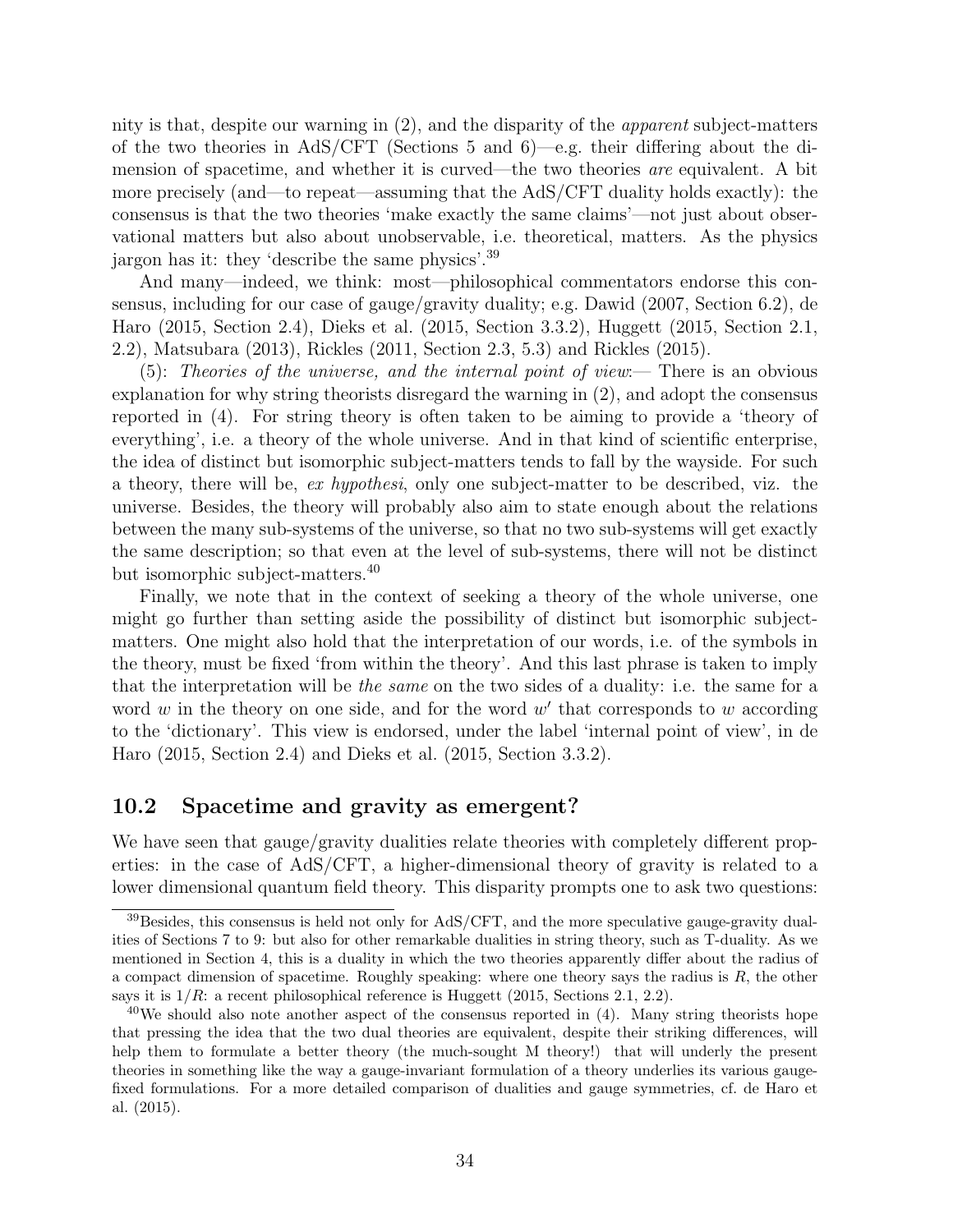(a) Does the additional spatial dimension in the higher-dimensional theory somehow 'emerge' from the low-dimensional theory?

(b) Does the force of gravity itself, not present in the low-dimensional theory, 'emerge' in the high-dimensional theory?

Indeed, claims of 'emergent spacetime' and 'emergent gravity' abound in the literature about gauge/gravity dualities. What should we make of these claims?

In this Section, we will: argue that for emergence, the duality concerned can only be approximate (Section 10.2.1); and then discuss two ways in which, using approximations, spacetime and-or gravity could be emergent (Section 10.2.2).

#### 10.2.1 Emergence vs. duality

Of course, 'emergence' does not have a very precise meaning, even in technical philosophy. But the main idea is that a theory, or a 'level of description', is emergent from another if it has features that: (i) are not readily, or perhaps not even in principle, deducible or explainable from the other theory or level; but nevertheless (ii) are somehow grounded, or rooted, in the other theory. Similarly if we construe emergence in terms of ontology, rather than human descriptions: e.g. classes of phenomena, or of properties or behaviour, that a system or set of systems exhibits.<sup>41</sup>

In this Section, we will construe emergence along these lines, though a little more precisely, following Butterfield (2011, Section 1.1; 2011a, Sections 1, 3). Namely: an emergent theory describes "properties or behaviour of a system which are novel and robust relative to some appropriate comparison class". 'Novel' here means "not deducible from the comparison class", and "showing features (maybe striking ones) absent from the comparison class". And 'robust' means that the emergent properties or behaviour are not destroyed if small changes are made in the comparison class. (Here, 'smallness' is to be measured in terms of the comparison class: so something like a quantitative measure needs to be provided.) As we will see, dualities provide relevant comparison classes.

This conception of emergence, like the initial vaguer idea of emergence, is obviously asymmetric: if theory B emerges from theory A, then theory A cannot emerge from theory B. (It is also non-reflexive: A cannot emerge from A, since there can be no novelty and robustness of behaviour as described by a theory, in comparison to itself.) On the other hand, duality is a symmetric relation: if A is dual to B, then B is dual to  $A^{42}$ 

It thus follows from the mere logic of the terms—not just that the presence of duality is insufficient for emergence—but that on the contrary: duality in fact precludes emergence. Imagine, for instance, that we accept that string theory in  $AdS_5 \times S^5$  is dual to  $\mathcal{N} = 4$ SYM theory on  $\mathbb{R}^4$ ; and we want to claim that the additional radial direction<sup>43</sup> within the  $AdS<sub>5</sub>$  emerges from the SYM theory. But then the duality prevents us from considering gravity and the additional spatial direction as novel properties. For it implies that those

<sup>41</sup>Bedau and Humphreys (2008) is a fine anthology about emergence.

 $^{42}$ This symmetry is a feature of the usual usage in physics, in particular in gauge/gravity duality, as we saw in the previous Sections: as well as, of course, our definition of duality in Section 10.1. And most usage also supports duality being a reflexive and transitive, and so an equivalence, relation: as is implied by our definition.

<sup>&</sup>lt;sup>43</sup>Alongside the  $S^5$ .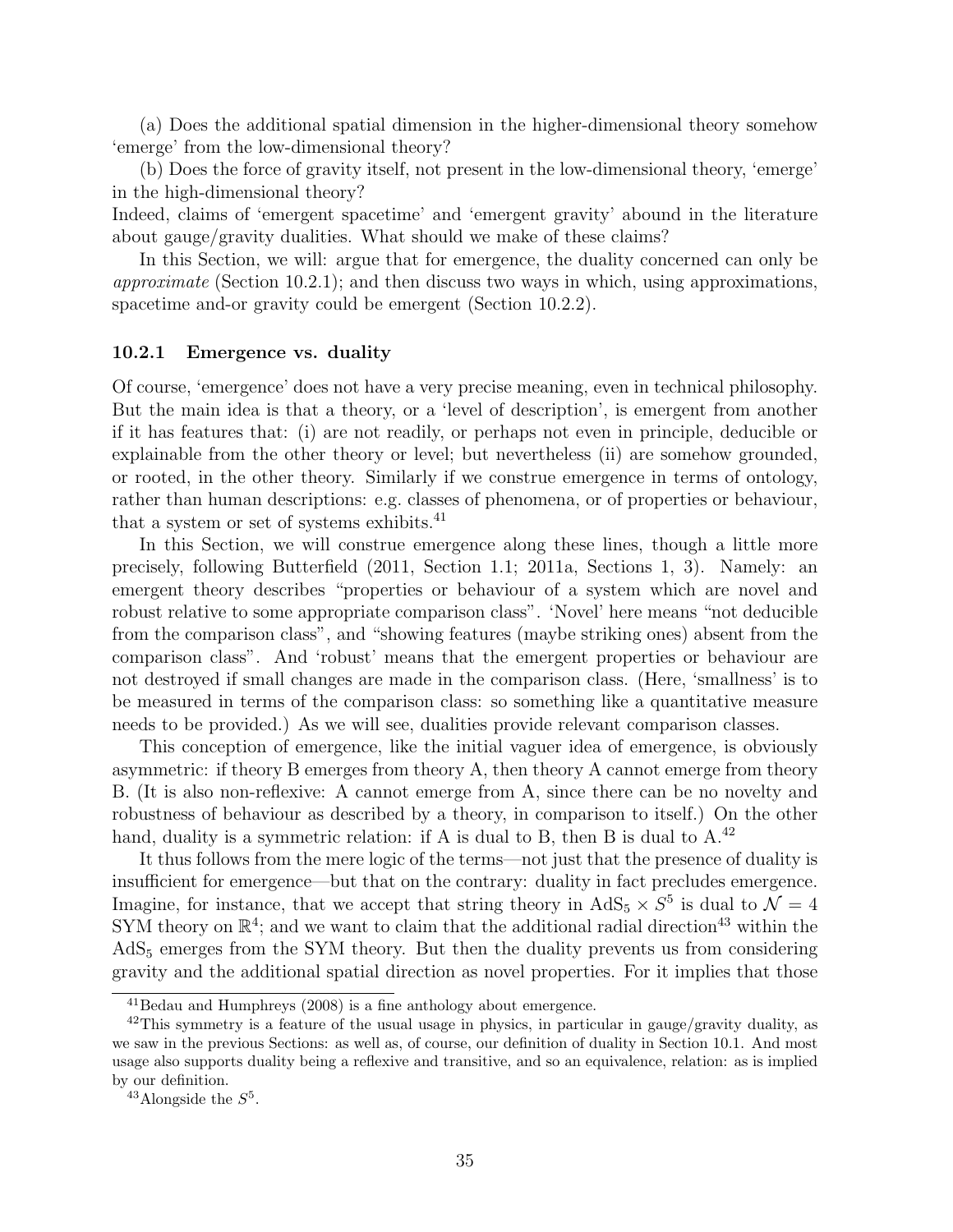properties correspond to other, well-defined, properties on the CFT side, and thus no novel behaviour can arise: there is merely a reformulation of the physics. Furthermore, the purportedly novel behaviour could not be robust: for the properties of the new space that appears depend very sensitively on the dual properties in the CFT (which provides the comparison class). Thus, duality precludes emergence.

What, then, is one to make of the literature's claims of 'emergent spacetime' and 'emergent gravity'? This discussion shows that we need to somehow 'break' the duality in order to be left with an asymmetric relation. This is also suggested by the concept of robustness: we need to introduce some contrast between 'macroscopic' and 'microscopic' theories; or (better, because scale-independent) between 'coarse-grained' and 'fine-grained' theories. Then we can hope to capture both the asymmetry and the robustness in terms of the coarse-grained theory being independent of the fine-grained details.

Such asymmetric relationships do obtain when we consider particular approximations of the theories that are duals: the approximative relation will introduce a notion of coarsegraining. For instance, in the low-energy limit of the  $AdS_5 \times S^5$  string theory discussed in Sections 2, 5 and 6 we get structures, such as the classical  $AdS<sub>5</sub>$  geometry, that did not figure in the high-energy theory (where there was only an *asymptotically*  $AdS_5$  space) and can only be defined within a particular approximation (involving large  $N$ ). These properties are thus: (i) novel, i.e. not defined in the high-energy (fine-grained) string theory; (ii) robust, i.e. stable against small changes in the high-energy theory.

#### 10.2.2 Two ways for spacetime or gravity to be emergent

Motivated by this example, we can now distinguish two ways in which spacetime and-or gravity might emerge, in the framework of dualities. For each way, we will first focus on the emergence of theories, and then on the emergence of properties and behaviour. This distinction is developed in more detail in de Haro (2015, especially Section 3.2; cf. also Dieks et al. (2015: Sections 3.3.2, 3.3.3, 4.2 and 4.3)). Once we have the distinction in hand, we will be able to sketch answers to questions (a) and (b) above.

(i) *Emergence across a duality*:— Here, the idea is that one theory is dual to another, which itself has a coarse-graining scheme, based on some parameter indicating scale (especially length or, inversely, energy). So it is at most for one level of fine-graining in the second theory, that the duality is exact; and maybe the duality is not exact at any level. In such a scenario, features of the first theory can be novel relative to those of the second: either because the duality is approximate at all levels (indeed, perhaps with very different duality maps); or because although exact at one level, we have reason to consider the second theory at another level, where the duality is approximate, so that the features of the first theory show novelty. Besides, these features can be robust in the sense of being independent of various fine-grained details of the second theory.

Applied to gauge/gravity duality, the idea is thus that a theory G (for 'gravity') that is is higher-dimensional and contains gravity, is dual to a theory F (for 'fundamental') that is low-dimensional and contains no gravity—but has a coarse-graining scheme. Thanks to the coarse-graining scheme, the duality is exact for at most at one level of fine-graining of F; and so, as explained above, there is scope for G to be emergent from F.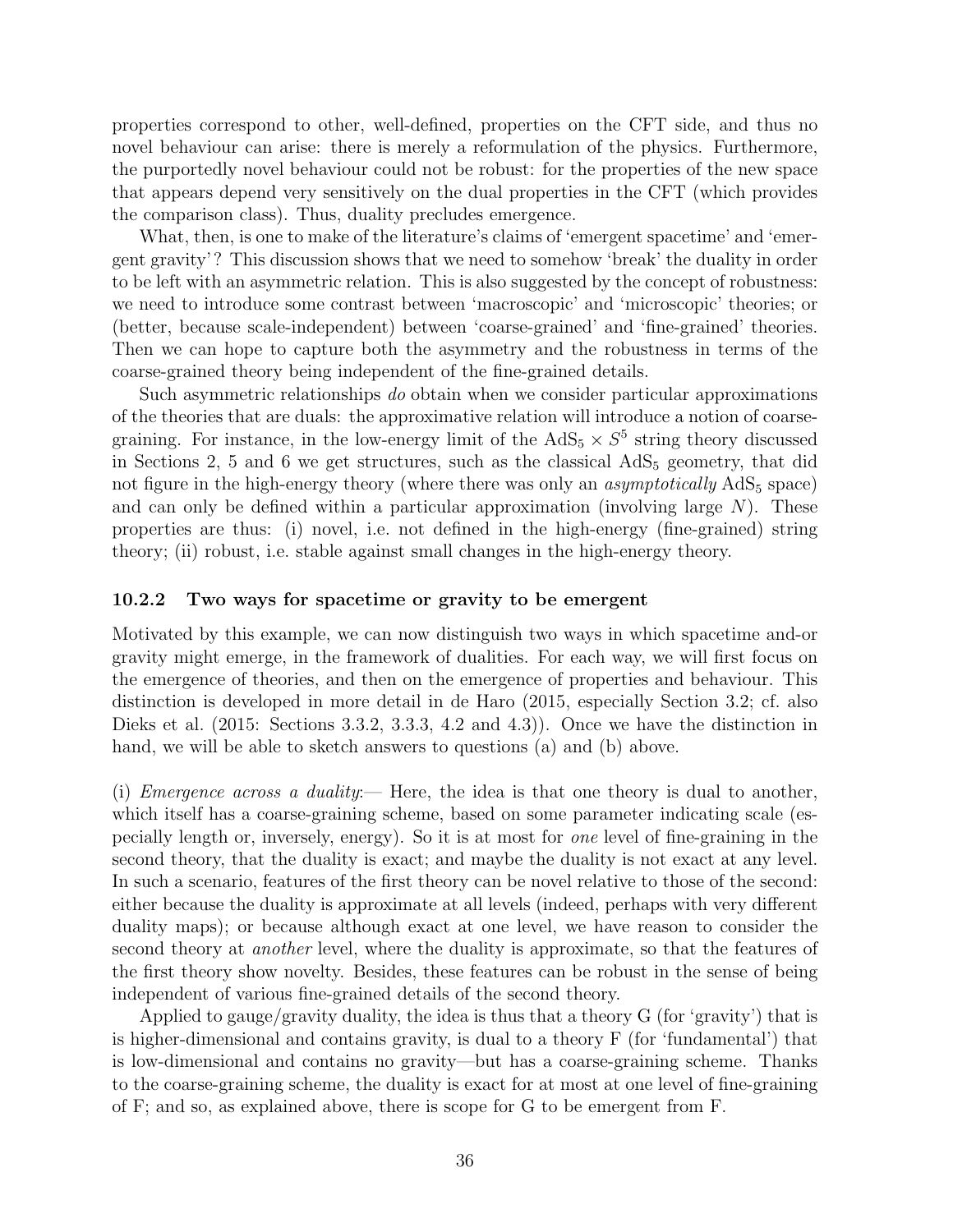The 'bottom-up' approaches of Section 7 may exemplify this idea. That is: they may furnish examples of general relativity (theory G) emerging in this way from condensed matter theory (theory F). There is no exact duality, but the spacetime picture appearing is novel and robust: it is independent of the details of the condensed matter theory. For instance, it was remarked, about (37), that the viscosity-to-entropy ratio is independent of the CFT under consideration. And it is the approximate duality itself that provides the relevant comparison class required for robustness: a family of CFT's at different values of the couplings.

(ii) *Emergence on both sides of a duality*:— Here, the idea is that each side of the duality has a coarse-graining scheme, so that there can be emergence *independently* on the two sides. And in principle, levels on one side could be paired by duality with levels on the other: in which case, there would be a sequences of dualities parametrised by the pairs of levels being mapped to each other.

Applied to gauge/gravity duality, this means that theory G emerges from theory G' via an approximative relation that leads to the appearance of novel and robust spacetime structures; and on the other (boundary) side of the duality, theory F emerges from theory F'. So there are parallel cases of emergence on both sides: F and G emerge out of F' and G', respectively. The emergent behaviour is independent of the duality (or dualities): there would be emergence even if there were no duality. The duality (or dualities) imply only that we get two emergent behaviours—and perhaps with very different appearances and structures on the two sides.

For instance, the classical AdS spacetime geometry (in theory G: general relativity) emerges from the situation in which there is no classical spacetime geometry (in the finegrained string theory: theory  $G'$ ), but only the fundamental quantum fields living on the string. In Dieks et al. (2015, Sections 3.3.3, 4.2) the 'renormalization group flow' was identified as a coarse-graining mechanism through which a particular energy regime of a quantum field theory is explored. And it was argued that in this regime, emergent behaviour can arise.<sup>44</sup> In the bulk there is a similar process through which the radial direction can be seen to be emergent. Such limits have also been considered in Teh (2013, Section 3.3, 4).

In de Haro (2015: Section 3.2) it was argued that these two forms of emergence:

(A) correspond to two different ways in which dualities can be broken by coarsegraining: and the two ways correspond to different properties of the duality isomorphism;

(B) exhaust the possibilities for emergence from dualities via coarse-graining. Furthermore: because emergence is now associated with *approximate duality* rather than with specific gauge/gravity dualities, these two forms of emergence may apply to other dualities.

With the distinction between these two forms of emergence, (i) and (ii), in hand, let us now go back to our original questions (a) and (b).

<sup>44</sup>Similar points apply to a conventional quantum field theory (Butterfield (2014: Section 4.3); Bouatta and Butterfield (2015a: Sections 3.1, 4.2)): the dwindling contribution of the non-renormalizable terms, as the renormalization group flows to the infra-red, makes renormalizability emergent.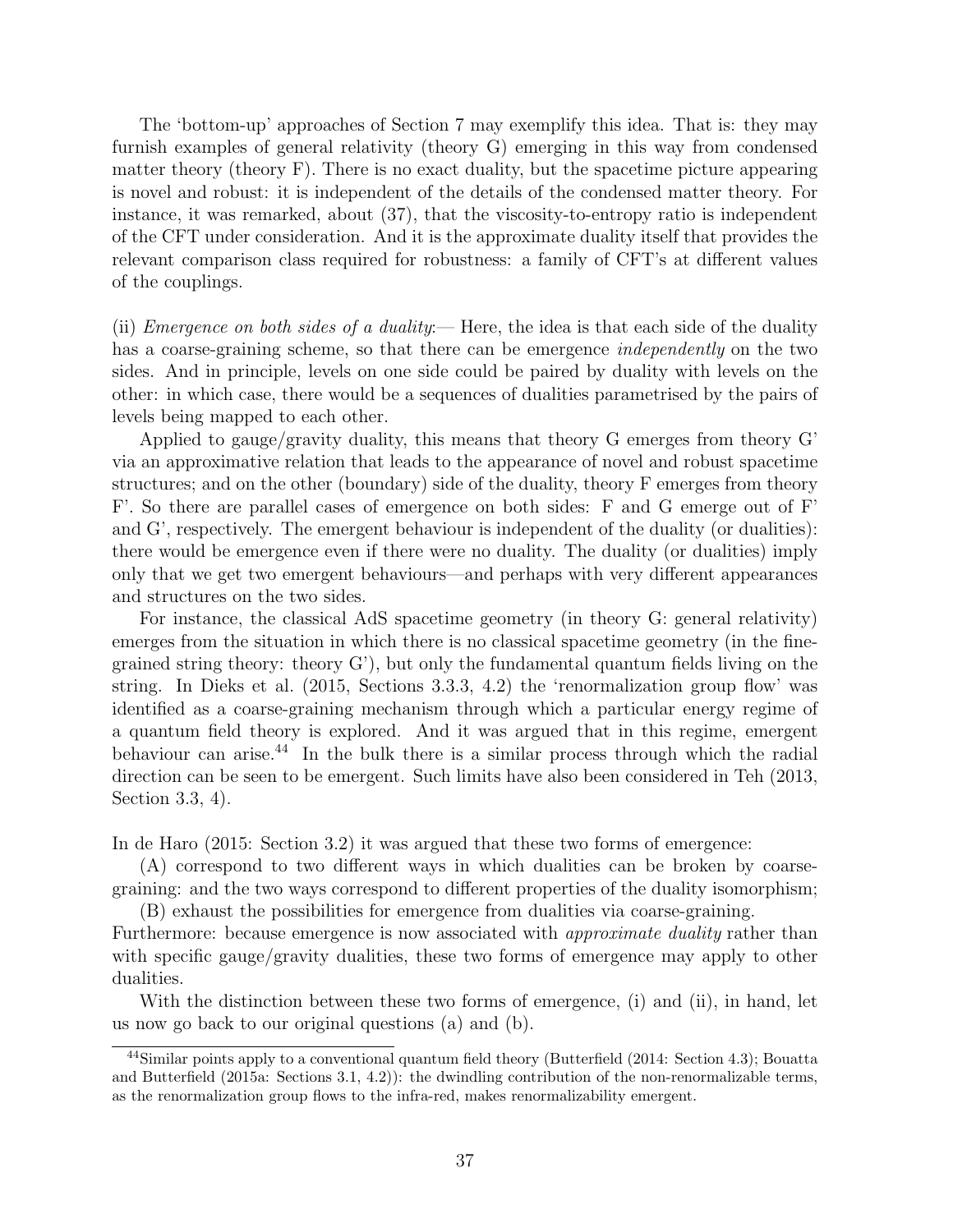Regarding (b), the emergence of gravity:— By construction, gravity emerges in both kinds of emergence. For general relativity (appropriately coupled to matter) is shown to emerge in both (i) and (ii); hence, with it, the gravitational force. This is straightforward in (i), where the fundamental theory F is clearly not a theory of gravity but, say, a quantum field theory. In (ii), the verdict is more subtle: for G now emerges from the fine-grained theory G' (say, string theory); and the latter might, at the fundamental level either (1) be, or (2) not be, a theory of gravity. And the answer to that question, of course, depends on a fundamental formulation of string theory, which is still lacking. (1) If string theory is at the fundamental level not a theory of gravity, then one must of course explicate in what sense it is not, i.e. one needs a first-principles account of what counts as a theory of 'gravity'. But that gravity is indeed emergent is then straightforward. (2) On the other hand: if string theory is a theory of gravity at the fundamental level, then it is only Einsteinian gravity that emerges after coarse-graining. Either way, gravity (in the sense of a specific law of gravity) emerges in an uncontroversial sense.

Regarding (a), the emergence of one dimension of space:— In  $(i)$ , this is uncontroversial, since theory G has one more dimension than theory  $F$ ; and G emerges from F a la (i). In (ii), the verdict is again subtle: for G does not emerge from F but from G'; and the number of dimensions in G and G' is the same. Thus, in (ii) there is no emergence of a dimension of space in this sense; (though there could be emergence of all space, and time, dimensions: namely if the fundamental theory G' is not a spatio-temporal theory to begin with). Space thus only emerges uncontroversially within the first scheme, (i).

Finally, a remark about the emergence of spacetime and gravity, in the context of cosmology. Recall from the start of Section 8.2 that in de Sitter space, the holographic direction (i.e. the radial direction, with gravity) is timelike rather than spacelike, as is seen e.g. in  $(40)$ . Thus, if  $dS/CFT$  exists and emergence is realised in sense (i) above: then for  $dS/CFT$ , it is *time*, rather than space, that is emergent. And in *both* (i) and (ii), Einsteinian gravity emerges as time moves forward. Indeed, Strominger (2001: Abstract) has argued that "the monotonic decrease of the Hubble parameter corresponds to the irreversibility of renormalization group flow." Thus, both in (i) and in (ii), time evolution is the coarse-graining process that leads to emergent structures.

## 11 Conclusion

In this paper we have surveyed the 'landscape' of gauge/gravity duality: the key idea being that a theory of gravity in D dimensions is dual to a theory without gravity in  $D-1$ dimensions. At the centre of the landscape is the AdS/CFT duality, reviewed in Sections 5 and 6. The ingredients of this duality—AdS spacetime, conformal field theories, and string theory—were reviewed in Sections 2 to 4. Then we reviewed various other proposals for gauge/gravity dualities, including proposals for condensed matter theory and other real-world strongly coupled field theories (Section 7), de Sitter spacetime (Section 8) and black holes (Section 9). Finally in Section 10, we discussed the general ideas of (i) two theories being equivalent to each other, and (ii) spacetime or gravity as described by one theory being emergent from another.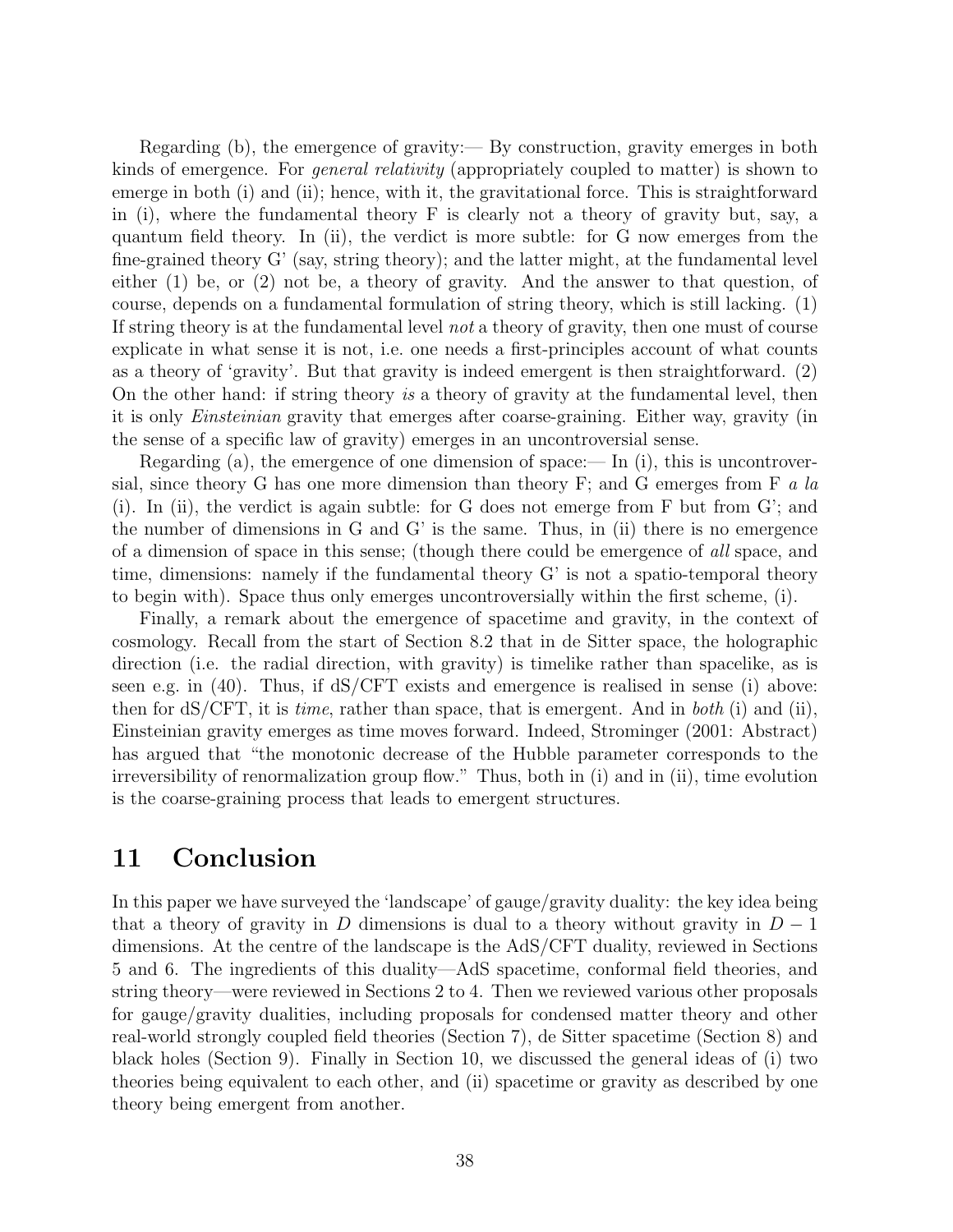The wide range of this discussion, and the fact that countless research problems are still open, makes it clear that it would be very premature to attempt any systematic conclusions. So we end simply, by emphasising some themes that seem to us central to the conceptual aspects of the subject; as follows.

- (1) Background-independence in AdS/CFT (Section 6.2):— AdS/CFT is backgroundindependent in a suitably minimalist sense. The minimalist sense is strong enough for AdS/CFT to qualify as a candidate theory of quantum gravity when the cosmological constant is negative. But, against the received view going back to Kretschmann, general covariance is sometimes broken by anomalies even in classical theories; and when discussing background-independence one must be careful to identify the relevant class of diffeomorphisms.
- (2) The problems and prospects for de Sitter holography (Section 8.2):— The spacelike nature of the holographic boundary raises interesting philosophical questions about the nature of the physical quantities (sometimes called 'meta-observables') that figure in the dS/CFT proposal, since all of these quantities are not accessible to any single observer. This seems to provide further physical reason to distrust the traditional positivist inference from unverifiability to meaninglessness.
- (3) The problems and prospects for black hole holography, especially for non-extremal cases (Section 9.2): The puzzles involving black holes (concerning their entropy and microstates, and the information paradox) may be clarified or understood better by holographic methods, even though it remains difficult to provide descriptions for non-extremal black holes.
- (4) The relations between emergence and duality (Section 10.2):— Despite the fact that the presence of a duality between two theories prima facie precludes emergence of one theory from the other, duality combined with coarse-graining can make up for emergence. Emergence can occur in two very different ways, according to two different ways of applying coarse-graining.

# Acknowledgements

JB and SdH thank Nicholas Teh for discussions. SdH also thanks the audiences and organisers of the conferences 'Equivalent Theories in Physics and Metaphysics' at Princeton University and 'Emergent Time and Emergent Space in Quantum Gravity' at the Max Planck Institute for Gravitational Physics. DRM was supported in part by a Cottrell Scholar Award from the Research Corporation for Science Advancement. This work is part of the research programme of the Foundation for Fundamental Research on Matter (FOM), which is part of the Netherlands Organisation for Scientific Research (NWO).

# References

Aharony, O., S.S. Gubser, J.M. Maldacena, H. Ooguri, and Y. Oz. (2000). "Large N field theories, string theory and gravity", Physics Reports, 323(3-4), 183-386. [hep-th/9905111].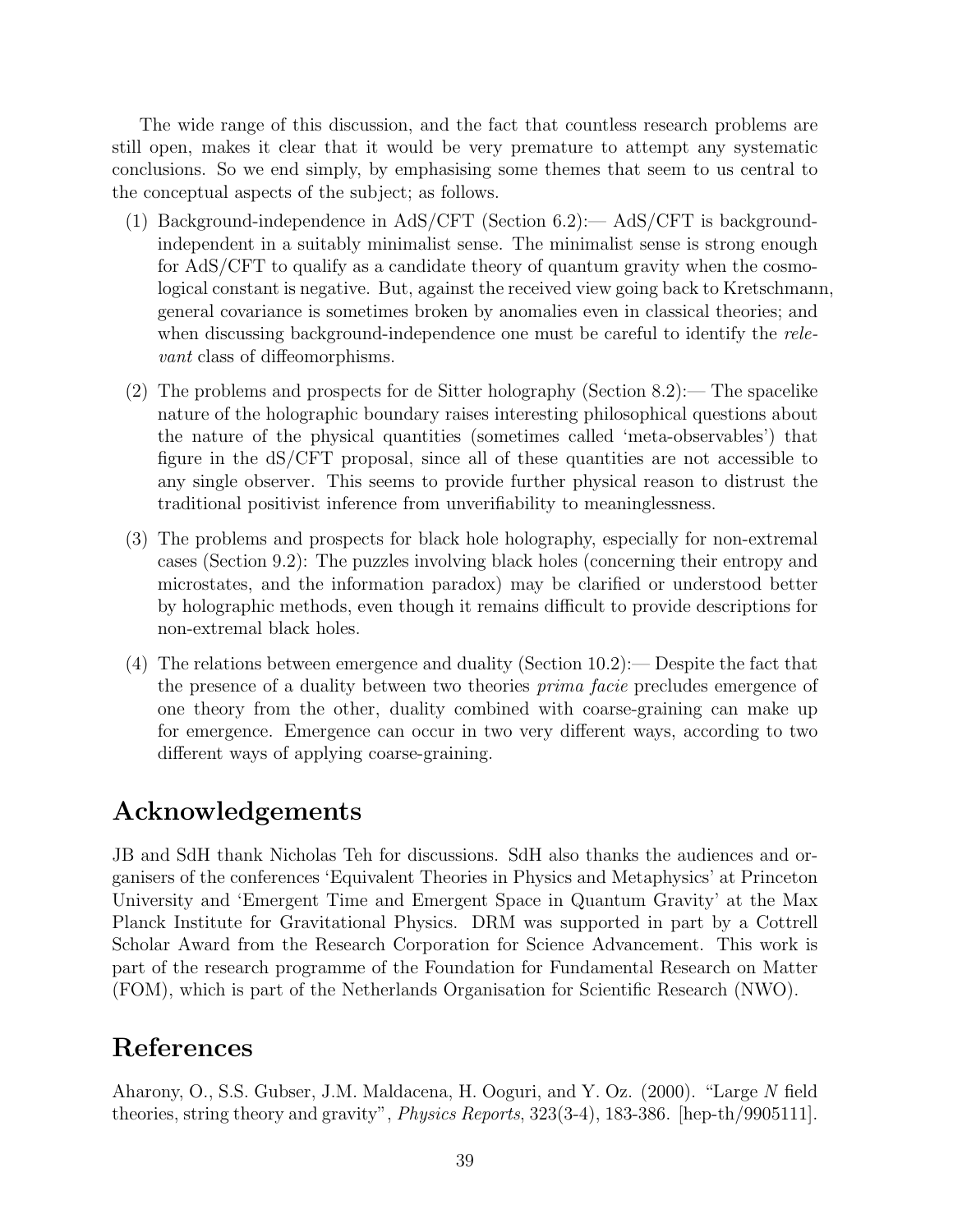Ammon, M., Erdmenger, J. (2015). Gauge/Gravity Duality. Foundations and Applications. Cambridge University Press, Cambridge.

Anderson, J. (1964). "Relativity principles and the role of coordinates in physics." In: H.Y. Chiu, W. Hoffman (eds.) Gravitation and Relativity, pp. 175-194. W.A. Benjamin, Inc., New York.

Anderson, J. (1967). Principles of Relativity Physics. Academic Press, New York.

Anninos, D., Hartman, T., Strominger, A. (2011). "Higher Spin Realization of the dS/CFT Correspondence," arXiv:1108.5735 [hep-th].

Anninos, D., Denef, F., Harlow, D. (2013). "Wave function of Vasilievs universe: A few slices thereof," *Physical Review D*, **88** 8, 084049  $\ar{\text{Xiv:1207.5517}}$  [hep-th]].

Anninos, D., Mahajan, R., Radicević, R., Shaghoulian, E. (2015). "Chern-Simons-Ghost Theories and de Sitter Space," Journal of High Energy Physics 1501 074 [arXiv:1405.1424 [hep-th]].

Baggio, M., de Boer, J., Jottar, J. I., Mayerson, D. R. (2013). "Conformal Symmetry for Black Holes in Four Dimensions and Irrelevant Deformations," Journal of High Energy Physics 1304, 084 [arXiv:1210.7695 [hep-th]].

Balasubramanian, V. and P. Kraus (1999). "A Stress tensor for Anti-de Sitter gravity," Communications in Mathematical Physics 208 413-428 [hep-th/9902121].

Bedau, M. and Humphreys, P. (eds.) (2008), Emergence: contemporary readings in philosophy and science, MIT Press: Bradford Books.

Bekenstein, J. D. (1973), "Black holes and entropy," *Physical Review* D7 2333-2346.

Bell, J. S. (1990), "Against measurement", in the second edition (2004) of his Speakable and Unspeakable in Quantum Mechanics, Cambridge: University Press.

Belot, G. (2011). "Background-Independence," *General Relativity and Gravitation* 43 2865-2884 [arXiv:1106.0920 [gr-qc]].

Bena, I., El-Showk, S., Vercnocke, B. (2013), "Black Holes in String Theory,", in: Bellucci, S. (ed.). Black Holes in Supergravity. Springer Proceedings in Physics 144, 59-178 .

Bena, I., Warner, N. P. (2008), "Black holes, black rings and their microstates," Lecture Notes in Physics, 755, 1-92 [hep-th/0701216].

Bigazzi, F., Cotrone, A. L., Mas, J., Mayerson, D., Tarrio, J. (2012). "Holographic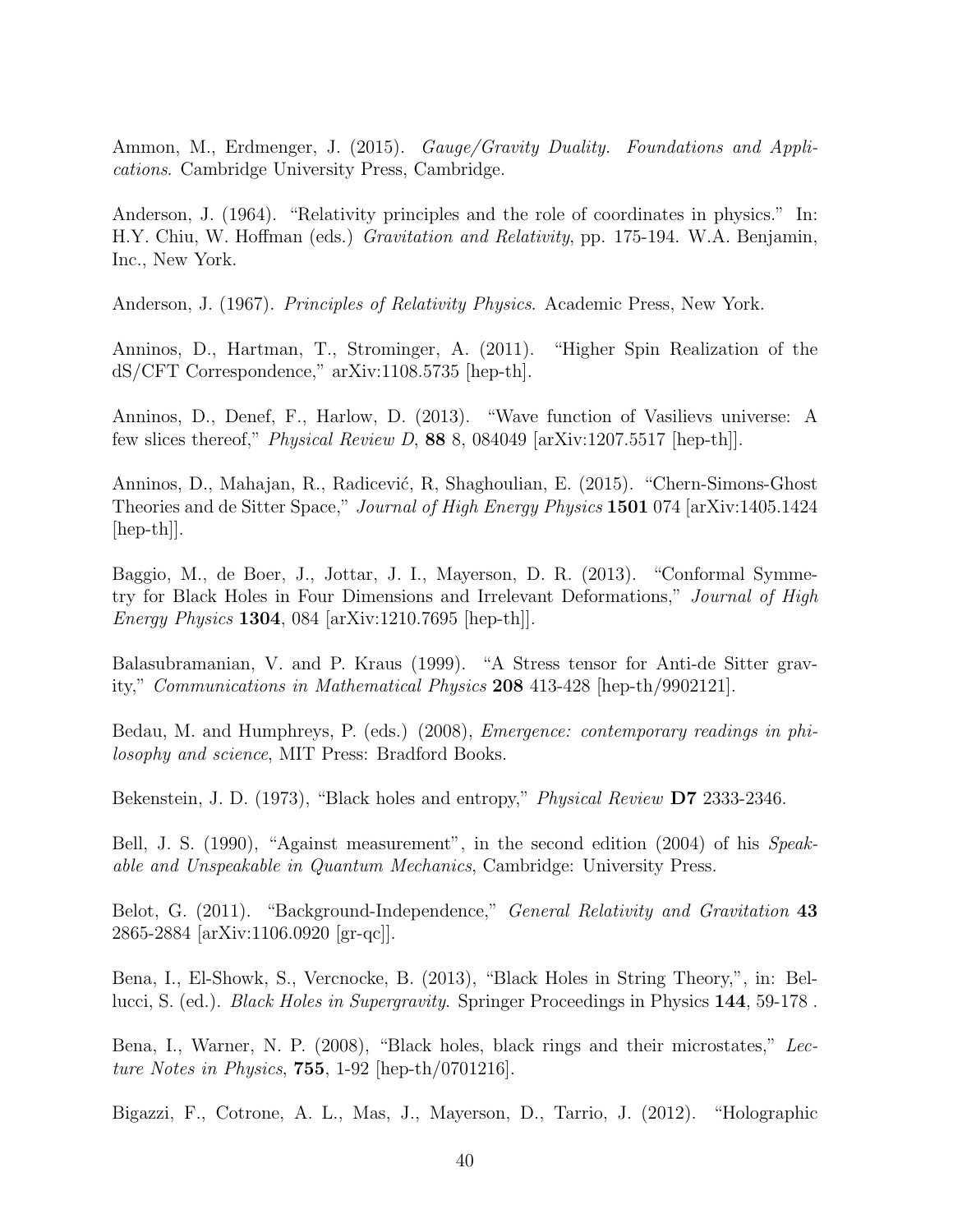Duals of Quark Gluon Plasmas with Unquenched Flavors," *Communications in Theoretical Physics* 57, 364-386  $[arXiv:1110.1744$   $[hep-th]$ .

Bouatta, N. and Butterfield J. (2015), 'On Emergence in Gauge Theories at the 't Hooft Limit', European Journal for Philosophy of Science 5, 55-87; http://arxiv.org/abs/1208.4986; http://philsci-archive.pitt.edu/9288

Bouatta, N. and Butterfield J. (2015a), "Renormalization for philosophers", in Metaphysics in Contemporary Physics, ed. T. Bigaj and C. Wuethrich (Poznan Studies in Philosophy of Science, vol 103; Rodopi, 2015), pp. 95-144. http://arxiv.org/abs/1406.4532; http://philsci-archive.pitt.edu/10763/

Brown, J.D., York, Jr., J.W. (1993). "Quasilocal energy and conserved charges derived from the gravitational action," *Physical Review D*, **47** 1407-1419 [gr-qc/9209012].

Buchel, A., Liu, J. T., "Universality of the shear viscosity in supergravity," Physical Review Letters 93, 090602 (2004) [hep-th/0311175].

Butterfield J. (2011), "Emergence, Reduction and Supervenience: a Varied Landscape", Foundations of Physics, 41, 920-960. At Springerlink: doi:10.1007/s10701-011-9549-0; http://arxiv.org/abs/1106.0704: and at: http://philsci-archive.pitt.edu/5549/

Butterfield J. (2011a), "Less is Different: Emergence and Reduction Reconciled", Foundations of Physics, 41,1065-1135. At: Springerlink (DOI 10.1007/s10701-010-9516-1); http://arxiv.org/abs/1106.0702; and at: http://philsci-archive.pitt.edu/8355/

Butterfield J. (2014), "Reduction, Emergence and Renormalization", The Journal of Philosophy 111, 5-49, At : http://arxiv.org/abs/1406.4354; http://philsci-archive.pitt.edu/10762/

Cardy, J. (2008), "Conformal Field Theory and Statistical Mechanics," lectures given at the Summer School on Exact methods in low-dimensional statistical physics and quantum computing, les Houches, July 2008 [arXiv:0807.3472 [cond-mat.stat-mech]]

Castellani, E. (2010). "Dualities and intertheoretic relations", pp. 9-19 in: Suarez, M., M. Dorato and M. Redéi (eds.). EPSA Philosophical Issues in the Sciences. Dordrecht: Springer.

Chamblin, A., Lambert, N.D. (2001). "de Sitter space from M theory," Physics Letters B, 508 369-374 [hep-th/0102159].

Chandler, D. (1987), Introduction to Modern Statistical Mechanics, New York, Oxford: Oxford University Press.

Codesido, S., Grassi, S., and Mariño, M. (2015). "Exact results in  $\mathcal{N}=8$  Chern-Simonsmatter theories and quantum geometry," Journal of High Energy Physics 1507 011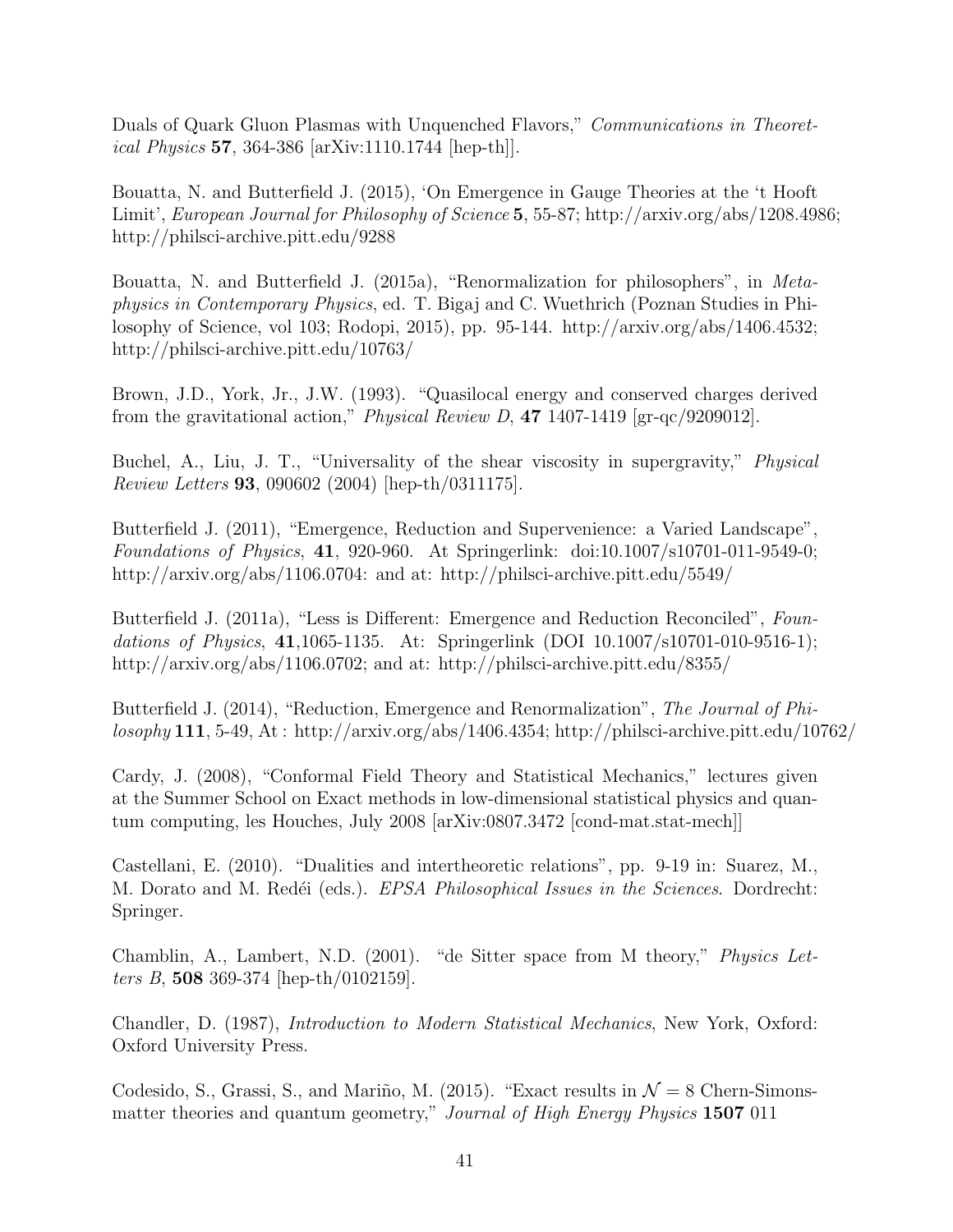[arXiv:1409.1799 [hep-th]].

Compere, G. (2012), "The Kerr/CFT correspondence and its extensions: a comprehensive review," Living Reviews in Relativity 15, 11 [arXiv:1203.3561 [hep-th]].

Cremonini, S. (2011), "The Shear Viscosity to Entropy Ratio: A Status Report," Modern Physics Letters B 25, 1867-1888 [arXiv:1108.0677 [hep-th]].

de Boer, J., Verlinde, E., Verlinde, H. (2000), "On the holographic renormalization group," Journal of High Energy Physics 0008, 003 (2000) [hep-th/9912012].

Dawid, R. (2007), "Scientific realism in the age of string theory", *Physics and Philos*ophy, 011, 2007; PhilSci 3584; and http://physphil.uni-dortmund.de

de Haro, S. (2015), "Dualities and emergent gravity: Gauge/gravity duality", PhilSci 11666; http://arxiv.org/abs/1501.06162; forthcoming in Studies in the History and Philosophy of Modern Physics. doi:10.1016/j.shpsb.2015.08.004.

de Haro, S., Skenderis, K., and Solodukhin, S. (2001). "Holographic reconstruction of spacetime and renormalization in the AdS/CFT correspondence", *Communications in* Mathematical Physics, 217(3), 595-622. [hep-th/0002230].

de Haro, S., Teh, N. and Butterfield J. (2015), "Comparing dualities and gauge symmetries", submitted to Studies in the History and Philosophy of Modern Physics.

Deser, S. , Schwimmer, A. (1993). "Geometric classification of conformal anomalies in arbitrary dimensions," Physics Letters B, 309 279-284 [hep-th/9302047].

Dieks, D., Dongen, J. van, Haro, S. de, (2015), "Emergence in Holographic Scenarios for Gravity", PhilSci 11271, arXiv:1501.04278 [hep-th]. Studies in History and Philosophy of Modern Physics, forthcoming. doi:10.1016/j.shpsb.2015.07.007.

Di Francesco, P., Mathieu, P., Sénéchal (1996). Conformal Field Theory. Springer-Verlag, New York.

Farkas, H. M. , Kra, I. (1980). "Riemann Surfaces", Springer-Verlag, New York.

Gaberdiel, M. R. (1999), "An introduction to conformal field theory," Reports on Progress in Physics 63, 607-667 (2000) [hep-th/9910156].

Ginsparg, P. H. (1988), "Applied Conformal Field Theory," lectures given at Les Houches summer session, June 28–Aug. 5, 1988 [hep-th/9108028], in: Brezin, E. and Zinn-Justin, J. (1990). Fields, Strings, Critical Phenomena. North-Holland: Amsterdam.

Giulini, D. (2007). "Some remarks on the notions of general covariance and background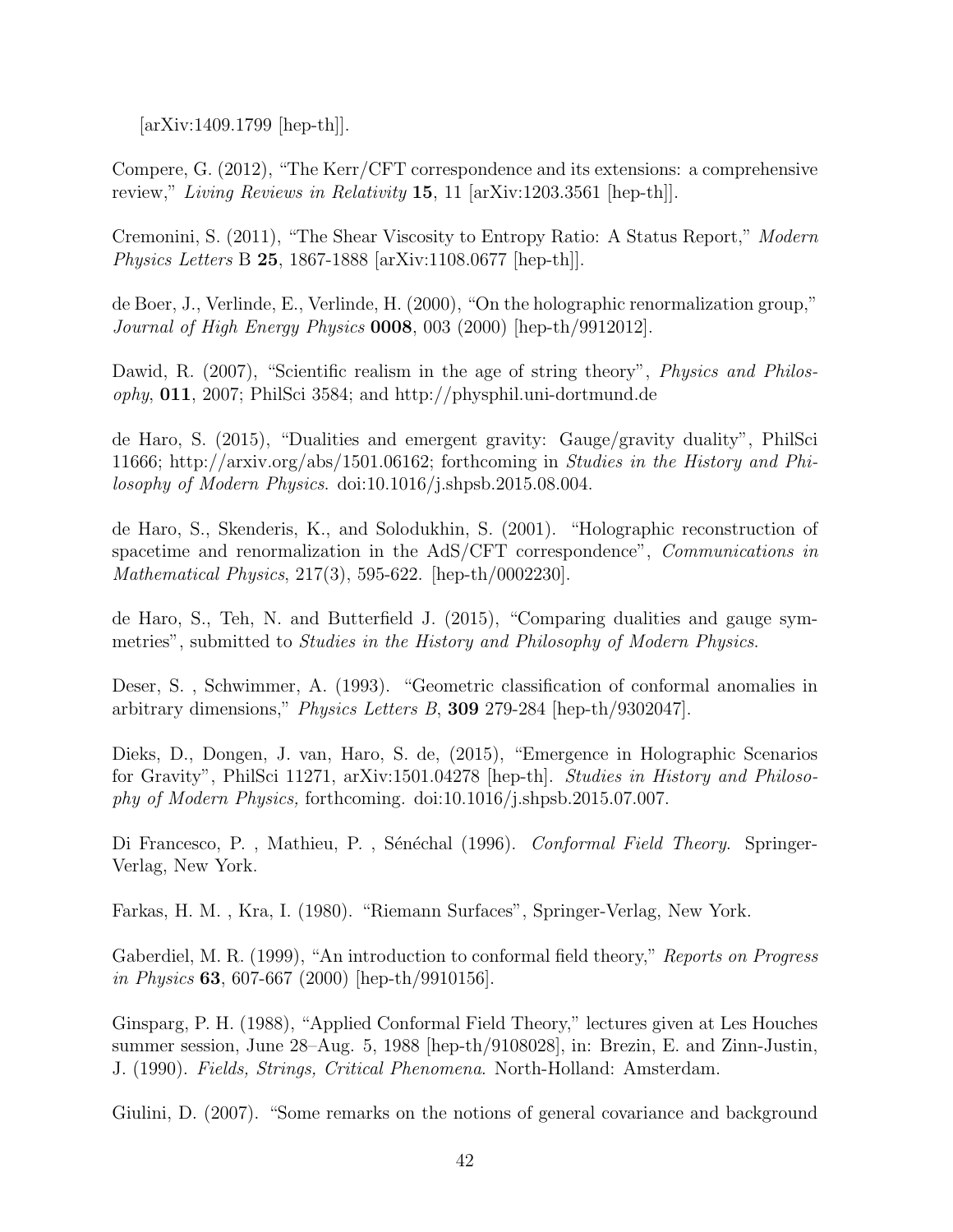independence," Lecture Notes in Physics 721 105-120 [gr-qc/0603087].

Green, M. B. (1999). "Interconnections between type II superstrings, M theory and N=4 supersymmetric Yang-Mills," Lecture Notes in Physics, 525 22 [hep-th/9903124].

Green, M. B., Schwarz, J. H., Witten, E. (1987), Superstring Theory. Vol. 1: Introduction and Superstring Theory. Vol. 2: Loop Amplitudes, Anomalies and Phenomenology, Cambridge, UK: Cambridge Monographs in Mathematical Physics.

Gross, D. J. (1988). "High-Energy Symmetries of String Theory," Physical Review Letters 60 1229.

Gubser, S. S., Klebanov, I. R., Polyakov, A. M. (1998). "Gauge theory correlators from noncritical string theory," Physics Letters B, 428 105-114 [hep-th/9802109].

Hartnoll, S. A., Herzog, C. P., Horowitz, G. T. (2008), "Building a Holographic Superconductor," Physical Review Letters 101 031601.

Hawking, S. W. (1974), "Black hole explosions," Nature 248, 30-31.

Hawking, S. W. (1975), "Particle Creation by Black Holes," Communications in Mathematical Physics 43 199-200.

Heemskerk, I. and Polchinski, J. (2011). "Holographic and Wilsonian Renormalization Groups," *Journal of High Energy Physics* 1106 031 [arXiv:1010.1264 [hep-th]].

Henningson, M., Skenderis, K. (1998). "The Holographic Weyl anomaly," *Journal of* High Energy Physics 9807 023 [hep-th/9806087].

Horowitz, G. and Polchinski, J. (2006), 'Gauge/gravity duality', in Towards quantum gravity?, ed. Daniele Oriti, Cambridge University Press; arXiv:gr-qc/0602037

Huggett, N. (2015), "Target space  $\neq$  space", PhilSci 11638; forthcoming in Studies in the History and Philosophy of Modern Physics. doi:10.1016/j.shpsb.2015.08.007.

Hull, C. M. (2001). "De Sitter space in supergravity and M theory," *Journal of High* Energy Physics 0111 012 [hep-th/0109213].

Kachru, S., Kallosh, R., Linde, A.D., Trivedi, S.P. (2003). "De Sitter vacua in string theory," Physical Review D, 68 046005 [hep-th/0301240].

Kallosh, R. (2001). "N=2 supersymmetry and de Sitter space," hep-th/0109168.

Karch, A., Katz, E. (2002). "Adding flavor to AdS/CFT," Journal of High Energy Physics 0206, 043 [hep-th/0205236].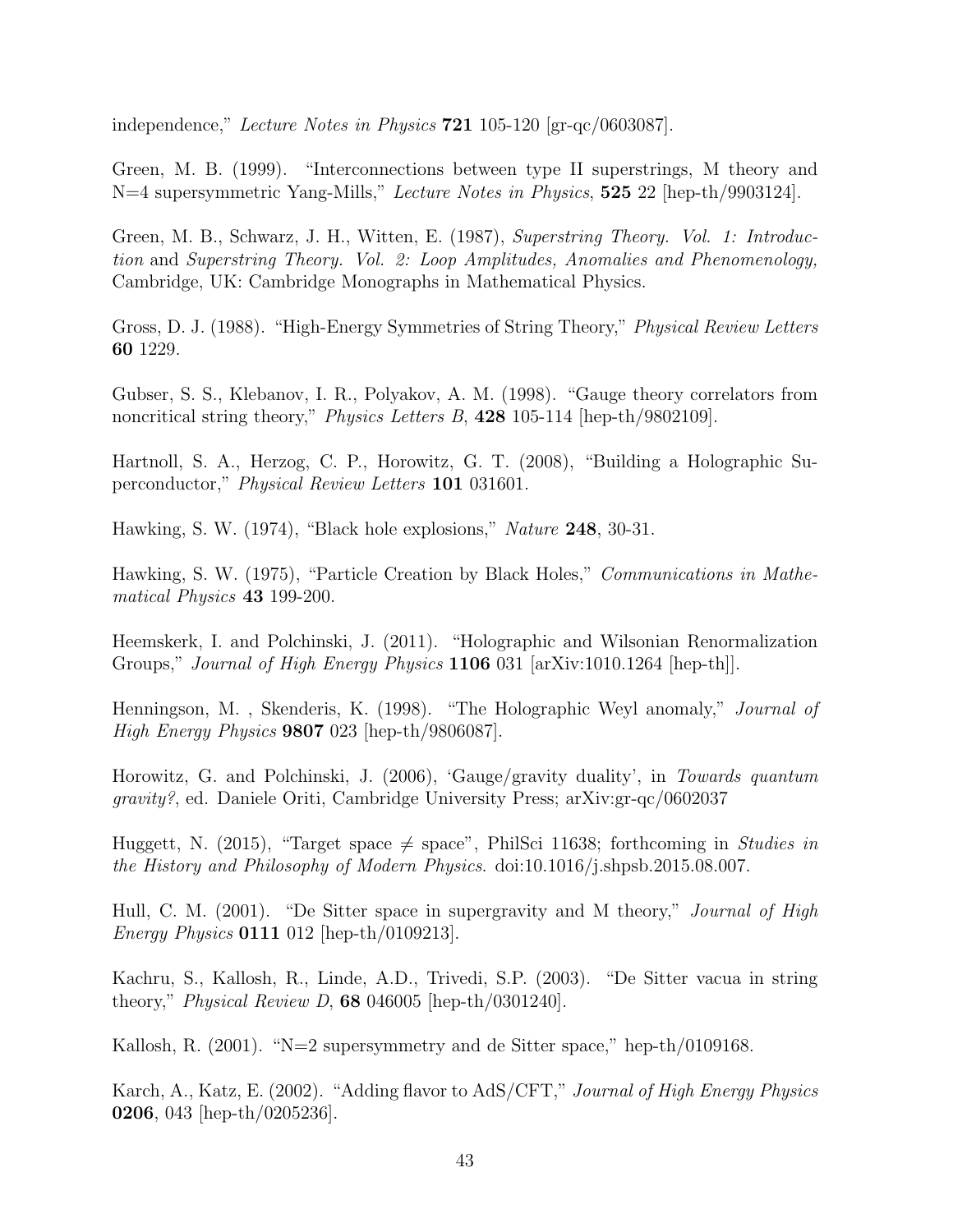Ketov, S. V. (1995), Conformal Field Theory, World Scientific Publishing, Singapore.

Kovtun, P., Son, D. T., Starinets, A. O.,"Viscosity in strongly interacting quantum field theories from black hole physics," Physical Review Letters 94, 111601 [hep-th/0405231].

Kretschmann, E. (1917), "Über den physikalischen Sinn der Relativitätspostulate.  $An$ nalen der Physik, 53, 575-614.

Maldacena, J. (1998). "The large N limit of superconformal field theories and supergravity", Advances in Theoretical and Mathematical Physics 2, 231-252. [hep-th/9711200].

Maldacena, J. M. (2003). "Non-Gaussian features of primordial fluctuations in single field inflationary models," Journal of High-Energy Physics, 0305 013 [astro-ph/0210603].

Maldacena, J. (2003). "TASI Lectures 2003 on AdS/CFT", arxiv: hep-th/0309246, in: Progress in string theory. Proceedings, Summer School, TASI 2003, Boulder, USA, June 2-27, 2003. Hackensack, USA: World Scientific.

Maldacena, J. (2004), "Black Holes and Holography in String Theory", in: B. Duplantier and V. Rivasseau (Eds): Seminaire Poincare, 61-67.

Maldacena, J. (2004a), "Quantum gravity as an ordinary gauge theory", in J. Barrow, P. Davies and C. Harper ed.s, *Science and Ultimate Reality: quantum theory, cosmology and* complexity, Cambridge University Press, pp. 153-166.

Maldacena, J. M. (2011). "Einstein Gravity from Conformal Gravity," arXiv:1105.5632 [hep-th].

Matsubara, K. (2013), "Realism, underdetermination and string theory dualities", Synthese, 190 (3): 471-489.

Mathur, S. D. (2008), "Fuzzballs and the information paradox: A Summary and conjectures," arXiv:0810.4525 [hep-th].

McGreevy, J. (2010), "Holographic duality with a view to many-body physics". Advances in High Energy Physics 723105 [arXiv:0909.0518 [hep-th]].

Ng, G. S. and A. Strominger (2013). "State/Operator Correspondence in Higher-Spin dS/CFT," Classical and Quantum Gravity 30 104002 [arXiv:1204.1057 [hep-th]].

Perlmutter, S. (2011). "Measuring the Acceleration of the Cosmic Expansion Using Supernovae", Nobel Lecture, http://www.nobelprize.org/nobel prizes/physics/laureates/2011/perlmutterlecture.html.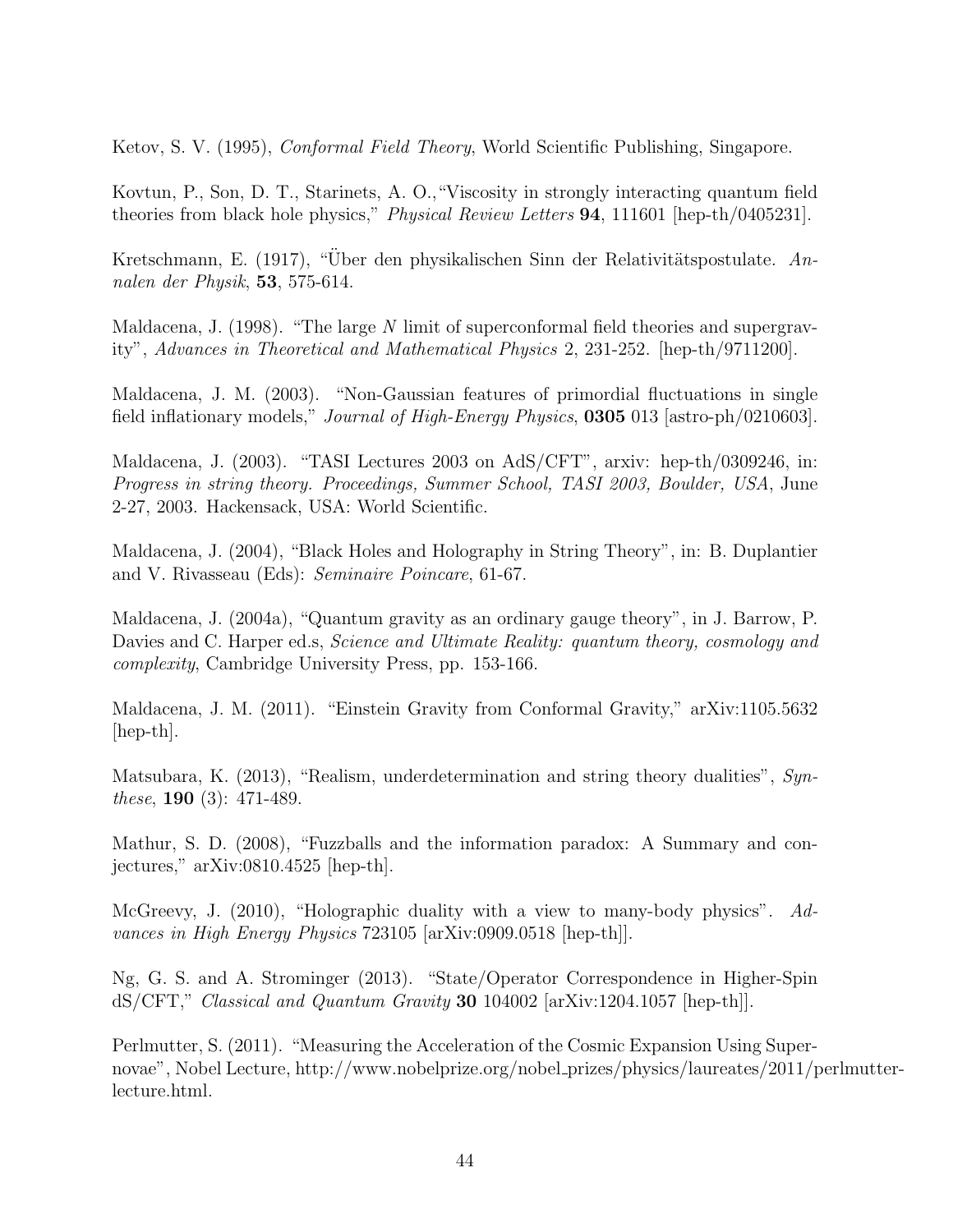Petersen, J. (1999). International Journal of Modern Physics A 14 3597-3672 [hepth/9902131].

Polchinski, J. (1998), String Theory. Vol 1.: An introduction to the bosonic string, and String Theory. Vol 2.: Superstring theory and beyond, Cambridge, UK: Cambridge University Press.

Polchinski, J. (2015), "Dualities of Fields and Strings," arXiv:1412.5704 [hep-th], forthcoming in Studies in the History and Philosophy of Modern Physics.

Policastro, G., Son, D. T., Starinets, A. O. (2001), "The Shear viscosity of strongly coupled N=4 supersymmetric Yang-Mills plasma," Physical Review Letters 87, 081601 [hep-th/0104066].

Rickles, D. (2011). "A philosopher looks at string dualities", Studies in History and Philosophy of Science Part B: Studies in History and Philosophy of Modern Physics,  $42(1), 54-67.$ 

Rickles, D. (2012). "AdS/CFT duality and the emergence of spacetime", Studies in History and Philosophy of Science Part B: Studies in History and Philosophy of Modern Physics, 44(3), 312-320.

Rickles, D. (2015). "Dual theories: 'same but different' or different but same'?", forthcoming in Studies in the History and Philosophy of Modern Physics

Sakai, T., Sugimoto, S. (2005). "Low energy hadron physics in holographic QCD," Progress in Theoretical Physics 113, 843-882 [hep-th/0412141].

Shuryak, E. V. (2004), "What RHIC experiments and theory tell us about properties of quark-gluon plasma?," Nuclear Physics A 750 (2005) 64-83 [hep-ph/0405066].

Skenderis, K. (2002), 'Lecture notes on holographic renormalization', Classical and Quantum Gravity 19, pp. 5849-5876.

Skenderis, K. and B. C. van Rees (2009). "Real-time gauge/gravity duality: Prescription, Renormalization and Examples," Journal of High Energy Physics 0905 085 [arXiv:0812.2909 [hep-th]].

Son, D. T., Starinets, A. O. (2007), "Viscosity, Black Holes, and Quantum Field Theory," Annual Review of Nuclear and Particle Science 57, 95-118 [arXiv:0704.0240 [hep-th]].

Spradlin, M., Strominger, A., Volovich, A. (2001). "Les Houches lectures on de Sitter space," hep-th/0110007, in: Unity from duality: Gravity, gauge theory and strings. Proceedings, NATO Advanced Study Institute, Euro Summer School, 76th session, Les Houches, France, July 30-August 31, 2001, C. Bachas, A. Bilal, M. Douglas, N. Nekrasov,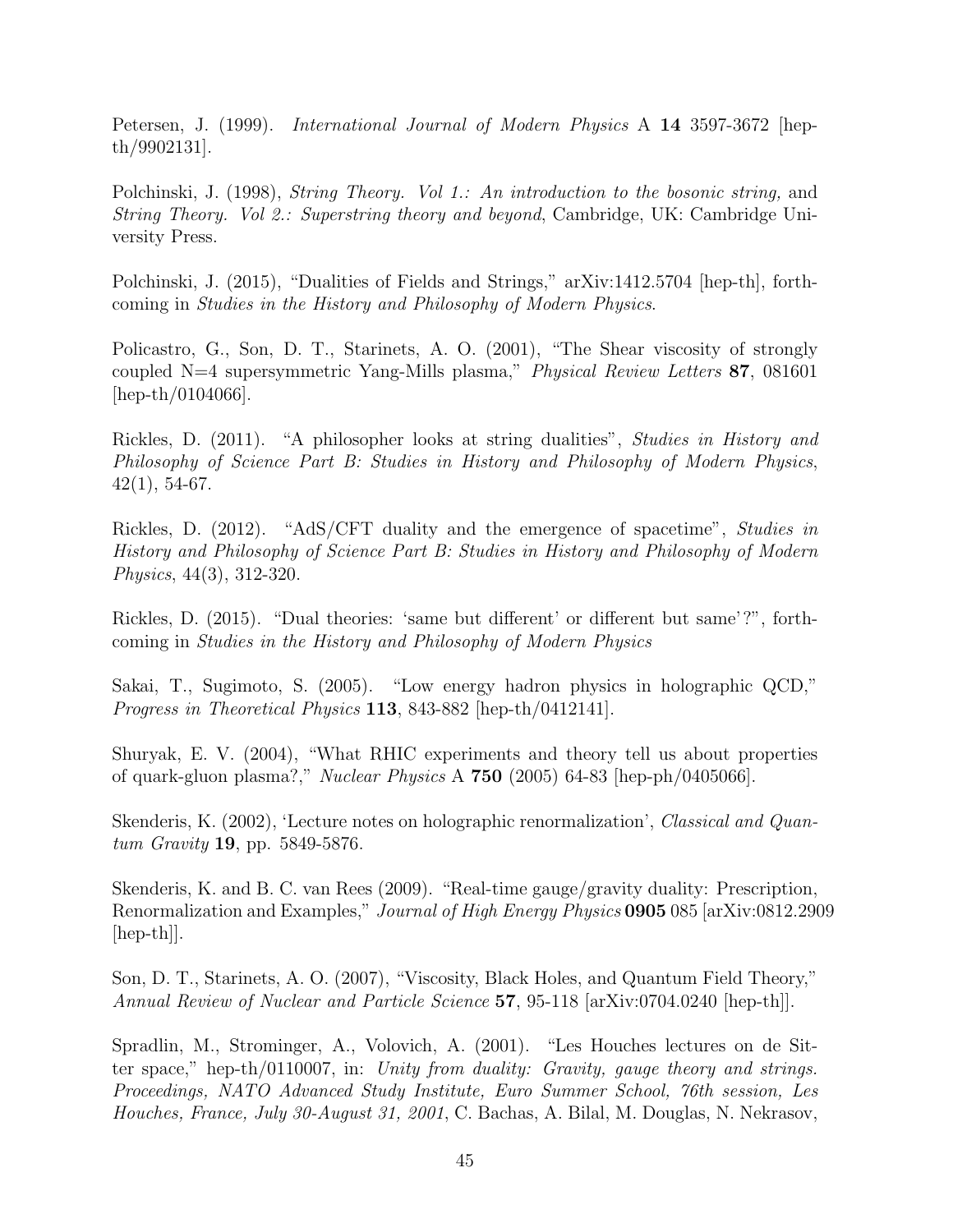F. David (Eds.), Les Ulis: (2002).

Strominger, A. (2001). "The dS / CFT correspondence," Journal of High-Energy Physics, 0110 034 [hep-th/0106113].

Strominger, A. (2001). "Inflation and the dS/CFT correspondence," Journal of High Energy Physics 0111 049 [hep-th/0110087].

Teh, N.J. (2013). "Holography and emergence", Studies in History and Philosophy of Science Part B: Studies in History and Philosophy of Modern Physics, 44(3), 300-311.

't Hooft, G. (1974), "A Planar Diagram Theory for Strong Interactions," Nuclear Physics B 72, 461-473.

't Hooft, G. (1990), "The black hole interpretation of string theory," Nuclear Physics B 335, 138-154 .

't Hooft, G. (1993). "Dimensional reduction in quantum gravity", in: Ali, A., J. Ellis and S. Randjbar-Daemi (Eds.), Salamfestschrift. Singapore: World Scientific. [grqc/9310026].

't Hooft, G. (2013). "On the Foundations of Superstring Theory", Foundations of Physics, 43 (1), 46-53

Tong, D. (2009). "Lectures on String Theory", arXiv:0908.0333 [hep-th].

Townsend, P. (1997), "Black Holes: Lecture Notes," arXiv:gr-qc/9707012 [gr-qc].

Vasiliev, M. A. (1990). "Consistent equation for interacting gauge fields of all spins in  $(3+1)$ -dimensions," *Physics Letters* B **243** 378-382.

Vasiliev, M. A. (1999). "Higher spin gauge theories: Star product and AdS space," In \*Shifman, M.A. (ed.): The many faces of the superworld\* 533-610 [hep-th/9910096].

Vasiliev, M. A. (2003). "Higher spin gauge theories in various dimensions," Fortschritte der Physik 52 (2004) 702-717 [Progress of Physics (2003) 003 Johns Hopkins Workshop on Current Problems in Particle Theory : Symmetries and Mysteries of M-Theory] [hepth/0401177].

Verlinde, E. (2011). "On the origin of gravity and the laws of Newton", Journal of High Energy Physics, 029. [arXiv:1001.0785 [hep-th]].

Witten, E. (1998a). "Anti-de Sitter space and holography," Advances in Theoretical and Mathematical Physics 2, 253 [hep-th/9802150].